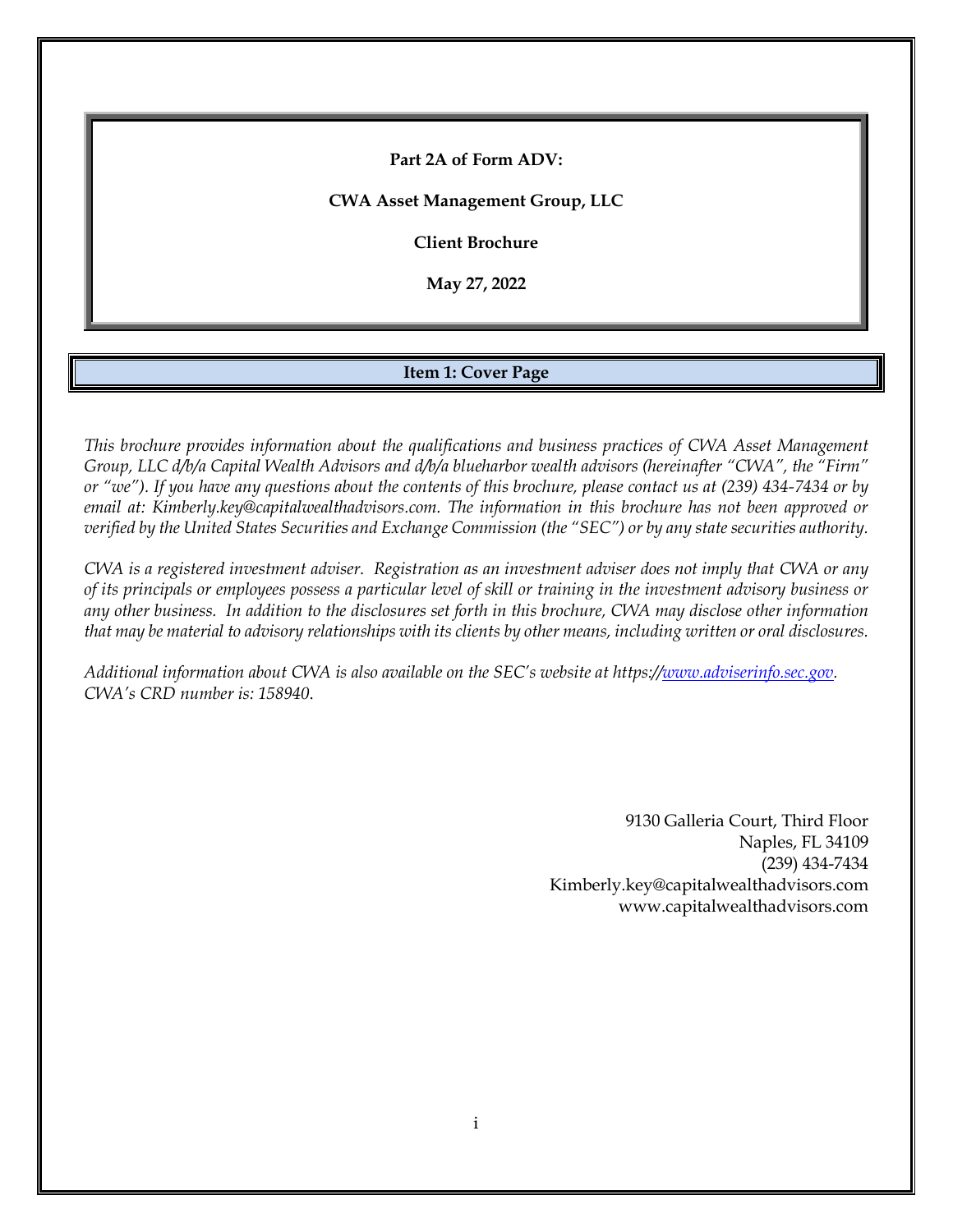# **Item 2: Material Changes**

<span id="page-1-0"></span>Since CWA's last annual amendment filing dated March 31, 2022, the Firm has filed an update to report the material changes below on May 16, 2022, and is further updating the material changes in this filing to correct the following information:

- Item 4: Certain beneficial owners of CWA acquired a majority interest ownership in Gyroscope Capital Management Group, LLC ("**Gyroscope**"), an affiliated registered investment adviser on April 18, 2022.
- Item 10: Related and Affiliated Party relationship disclosure to reflect the Gyroscope acquisition. CW Institutional, LLC, and affiliated adviser, will be d/b/a Capital Portfolios

Material Changes reported on May 16, 2022:

- Item 4: Certain beneficial owners of CWA acquired a majority interest ownership in Gyroscope Capital Management Group, LLC ("**Gyroscope**"), an affiliated registered investment adviser on April 10, 2022.
- Item 4: CWA now recommends Gyroscope sub-advisory services.
- Item 5: Fee Disclosure for affiliated sub-advisory investment management services..
- Item 10: Related and Affiliated Party relationship disclosure to reflect the Gyroscope acquisition. CW Institutional, LLC, an affiliated adviser, will be d/b/a Capital Portfolio Institutional.
- Item 11: Disclosure of financial interest and conflicts relating to acquisition of Gyroscope, an affiliated registered investment adviser and sub-adviser to CWA clients.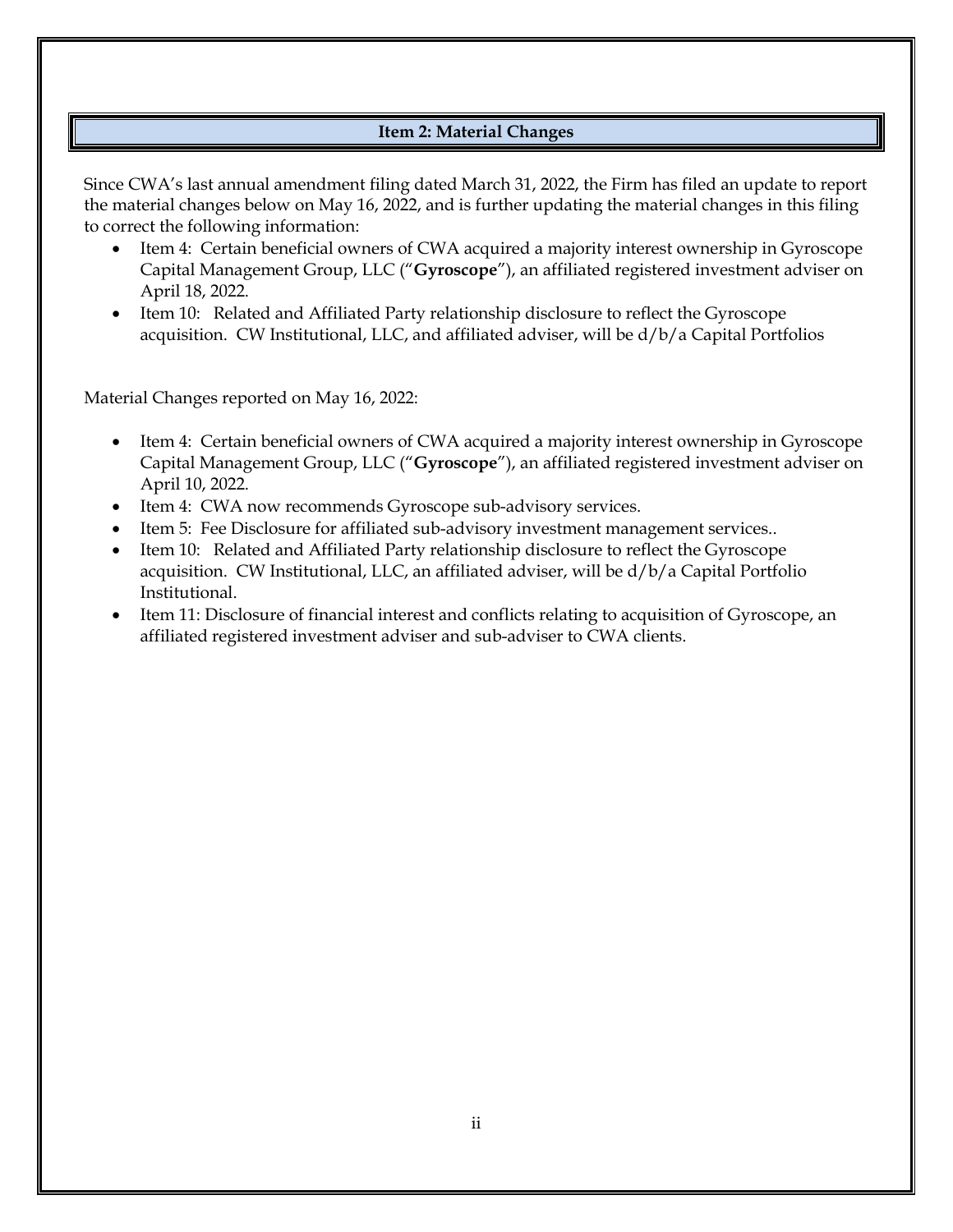# Item 3: Table of Contents

<span id="page-2-0"></span>

| Item 8: Methods of Analysis, Investment Strategies, and Risk of Investment Loss14                |  |
|--------------------------------------------------------------------------------------------------|--|
|                                                                                                  |  |
|                                                                                                  |  |
| Item 11: Code of Ethics, Participation or Interest in Client Transactions and Personal Trading27 |  |
|                                                                                                  |  |
|                                                                                                  |  |
|                                                                                                  |  |
|                                                                                                  |  |
|                                                                                                  |  |
|                                                                                                  |  |
|                                                                                                  |  |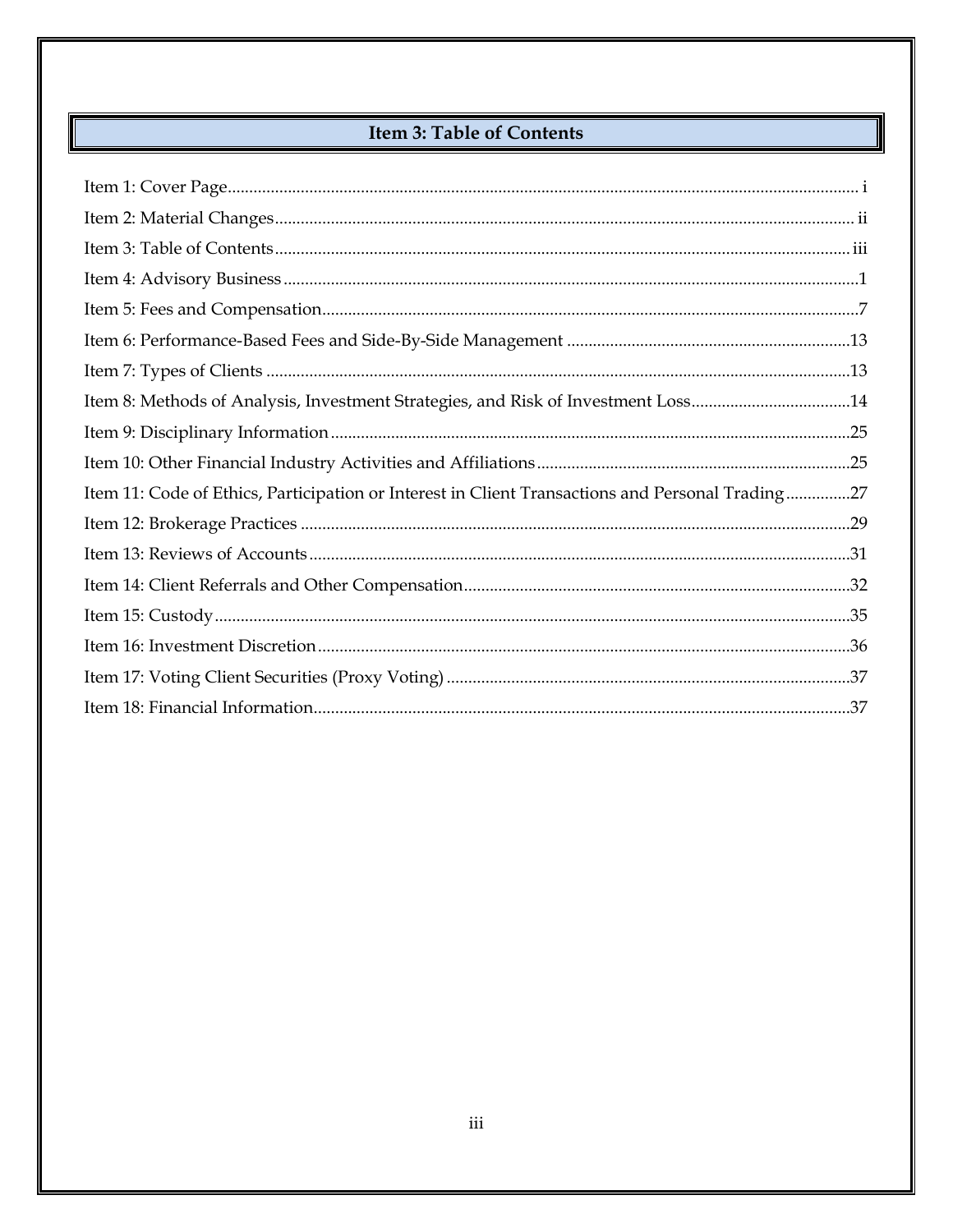# **Item 4: Advisory Business**

### <span id="page-3-0"></span>**A. Description of the Advisory Firm**

CWA is a Delaware limited liability company. CWA at times conducts business under the assumed names "Capital Wealth Advisors" and "blueharbor wealth advisors." CWA has been in business since August 2011. CWA is owned by CWA Holdings, LLC whose beneficial principal owners are Blaine Ferguson, William Beynon, Lewis Johnson and Joseph Moglia. Kevin Erndl owns a minority stake in the Firm (together with the beneficial principal owners, collectively the "**Principals**")

#### **B. Types of Advisory Services**

CWA offers the following services to advisory clients:

#### *Investment Advisory Services*

CWA provides portfolio management and investment advisory services primarily to individuals, high net worth individuals or families, as well as trusts, endowments, charitable organizations, insurance companies, pension plans, foundations and other business entities herein referred to each as a "**client**" and collectively the "**clients**". CWA manages client assets based on the individual goals, objectives, time horizon, and risk tolerance of each client. CWA documents an Investment Policy Statement ("**IPS**") for each client, which outlines the client's current financial situation (income, tax levels, and risk tolerance levels) and then constructs a tailored investment plan to aid in the construction of a portfolio that aligns each client's financial goals. CWA typically will manage client assets in separately managed accounts (each, an "**SMA**" or a "**client account**"). An SMA is a dedicated account owned by a client and governed through an investment management agreement ("**IMA**") between a client and CWA. Investment advisory services include, but are not limited to, the following:

- Investment strategy Personal investment plan
	- Asset allocation Investment selection
- 

the client prior to each transaction.

- Risk tolerance Ongoing portfolio monitoring
- Model Portfolios
- 

For non-discretionary client accounts, the same process will occur as outlined above, except that clients must approve the initial implementation and all subsequent changes to the asset allocation and trades. Within our non‐discretionary capacity, we

CWA evaluates the current investments of each client with respect to their risk tolerance levels and time horizon. CWA will request discretionary authority from clients in order to select securities and execute transactions without permission from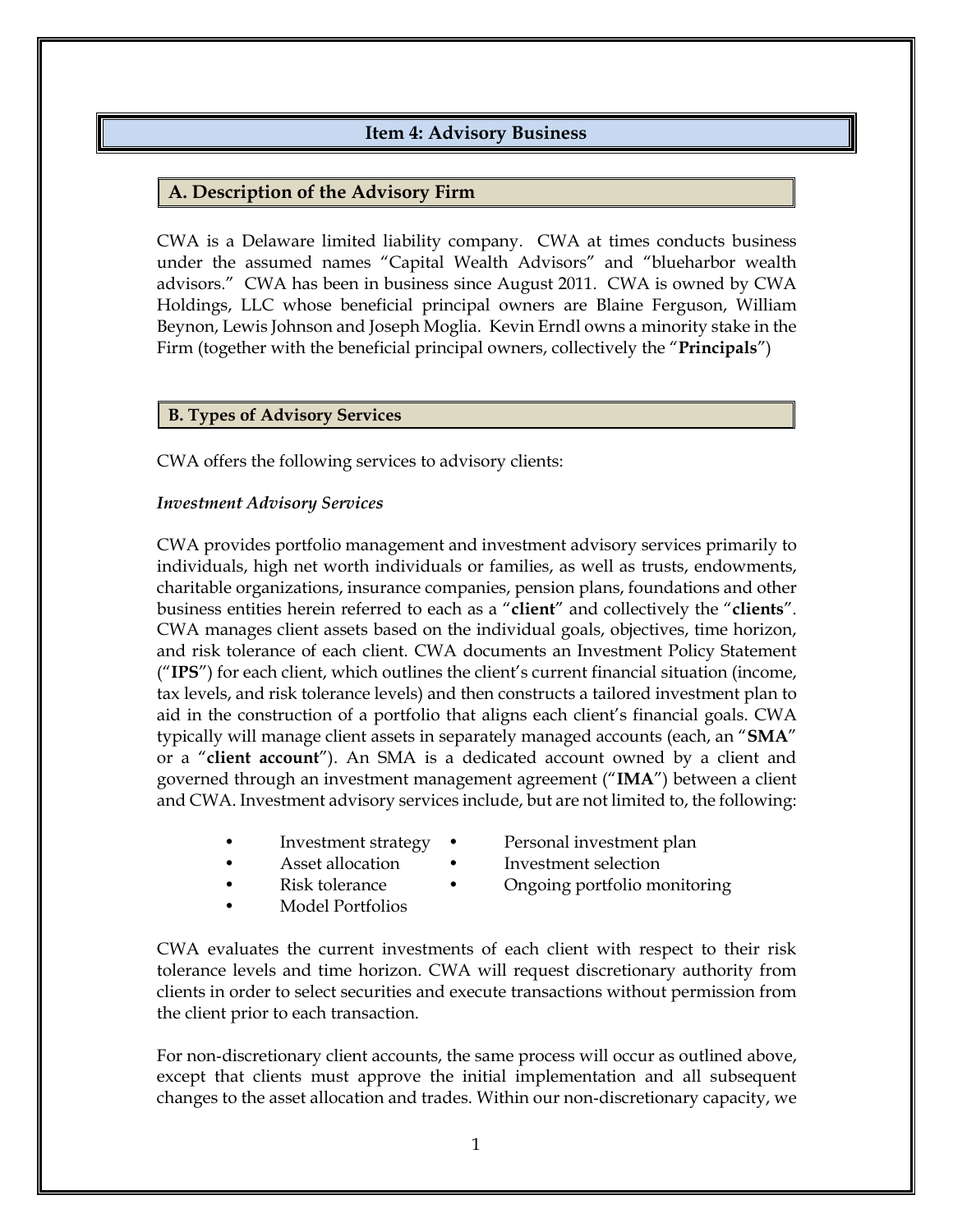may purchase or sell securities to meet the cash needs of the client (including without limitation the payment of our management fee). These purchases and sales will be executed in a manner such that the resulting allocations will generally match the allocation and target range for asset classes in the account prior to the purchase or sale. Our advisory services are tailored to the objectives and strategies of each client.

#### *Model Development*

CWA works with its affiliate CW Institutional, LLC ("**CWI**") d/b/a Capital Portfolios to structure proprietary model portfolios (each a "Model" and collectively the "Models") developed by the in-house research team to meet investment objectives. These Models are composed of, but not limited to, equity securities, as well as mutual funds, exchange traded funds, fixed-income securities, and other exchanged traded securities. The Models are based on fundamental research on a wide range of securities to determine their qualification for initial and continuing investment. The Models seek to deliver high absolute rates of return while minimizing the risk of capital loss primarily through buying securities with trading values materially lower than the Firm's assessment of their fundamental values, and if allowable under governing documents, by selling short securities with trading values materially higher than the Firm's assessment of fundamental values. This is described further in Item 8: Method of Analysis, Investment Strategies and Risk of Loss. The Models are rebalanced periodically. The Models selected for each client are intended to meet the client objectives. Clients can place restrictions on securities selected.

CWA provides both discretionary and non-discretionary portfolio management by leveraging the Models to individuals, high net-worth individuals, foundations, endowments, trusts, estates, corporations or other businesses, charitable organizations, pension and profit-sharing plans and other investment advisers and/or investment adviser platforms. At this time, CWA participates on the Schwab Adviser Network ("SAN") as more fully described in Item 14- Client Referrals and Other Compensation.

Through the use of the Model portfolios, CWA offers to serve as a sub-adviser to affiliated and non-affiliated advisers' clients to provide discretionary and nondiscretionary investment advisory services.

#### *Use of Sub-Advisors*

CWA could also, and currently does, engage one or more third-party sub-advisers ("**Independent Managers**") to manage a portion of client assets if deemed in the best interest of a client, subject to that client's IMA, investment objectives and risk tolerance. CWA will generally execute a sub-advisory agreement with each Independent Manager. CWA will also deliver a sub-adviser's Form ADV Part 2A and Part 2B to the relevant clients. [There will be instances where CWA could require clients to sign separate written agreements directly with those Independent Managers instead of CWA doing so on client's behalf.] Additionally, clients could be asked to open new custodian accounts with a third-party custodian to separate the sub-advised assets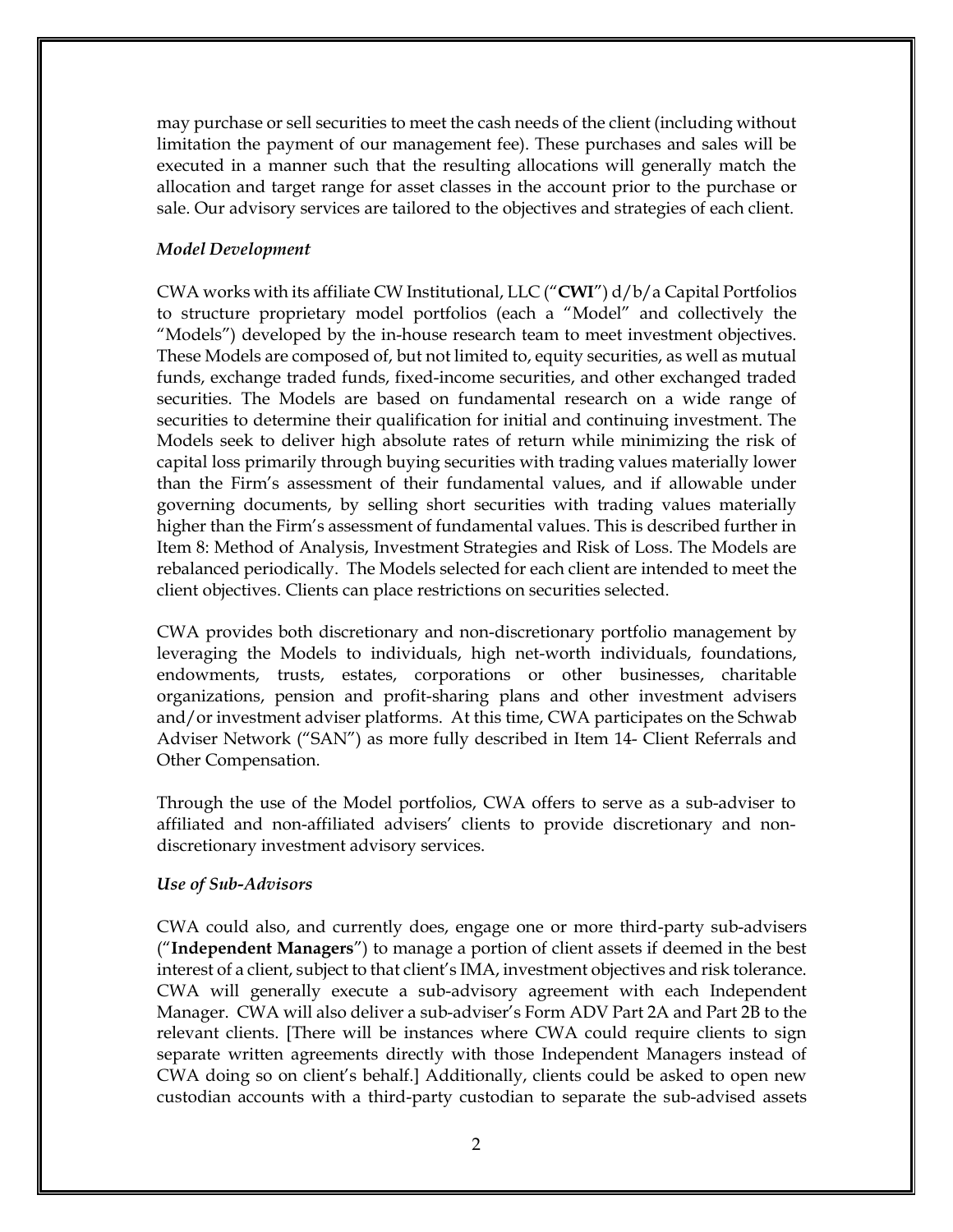from other client assets advised by CWA. Independent Managers will generally have limited power-of-attorney and will have only trading authority over those assets CWA directs to them for management. Independent Managers will be authorized to buy, sell and trade on behalf of a client's account and to give instructions, consistent to their authority, to the relevant broker-dealer and custodian. The fees charged by the Independent Managers will be disclosed to clients and will be in addition to the management fees charged by CWA. In addition to management fees, the client could incur transaction and custodial fees on assets managed by the Independent Manager. CWA will monitor and review of all such sub-advised accounts on a periodic basis.

### *Affiliated Sub-Advisers*

#### *Gyroscope*

If deemed appropriate for a client's investment strategy, CWA recommends investments in concentrated stock and option strategies managed by Gyroscope Capital Management, LLC ("**Gyroscope**"), an affiliate of CWA. CWA maintains a sub-advisory agreement with Gyroscope and requires the client to sign a disclosure agreement approving the allocation into Gyroscope strategies.

The strategies offered include:

### *Income and Growth Strategies:*

- Dividend Growth
- Growth & Income
- U.S. Core Active Income

### *Hedging Solutions*:

- Covered Call Transition Strategy; and
- Optimized Listed Option™ Strategy (OLO™)

In order for clients to invest in the Covered Call Transition Strategy and/or the Optimized Listed Option Strategy, assets previously not charged a management fee will be considered under management with CWA and be charged a management fee. Clients will also pay a sub-advisory fee to Gyroscope in addition to the management fee payable to CWA for investing in any of the Gyroscope strategies. Clients are under no obligation to execute options strategies through Gyroscope.

### *CWI*

If deemed appropriate for a client's investment strategy, CWA recommends investment in a tax advantage strategy managed by CWI, an affiliate of CWA. CWA maintains a sub-advisory agreement with CWI and requires the client to sign a disclosure document approving the allocation into the CWI strategy.

*Tax Advantage Strategy:*

• Capital Tax Advantage Strategy ("**CTA**")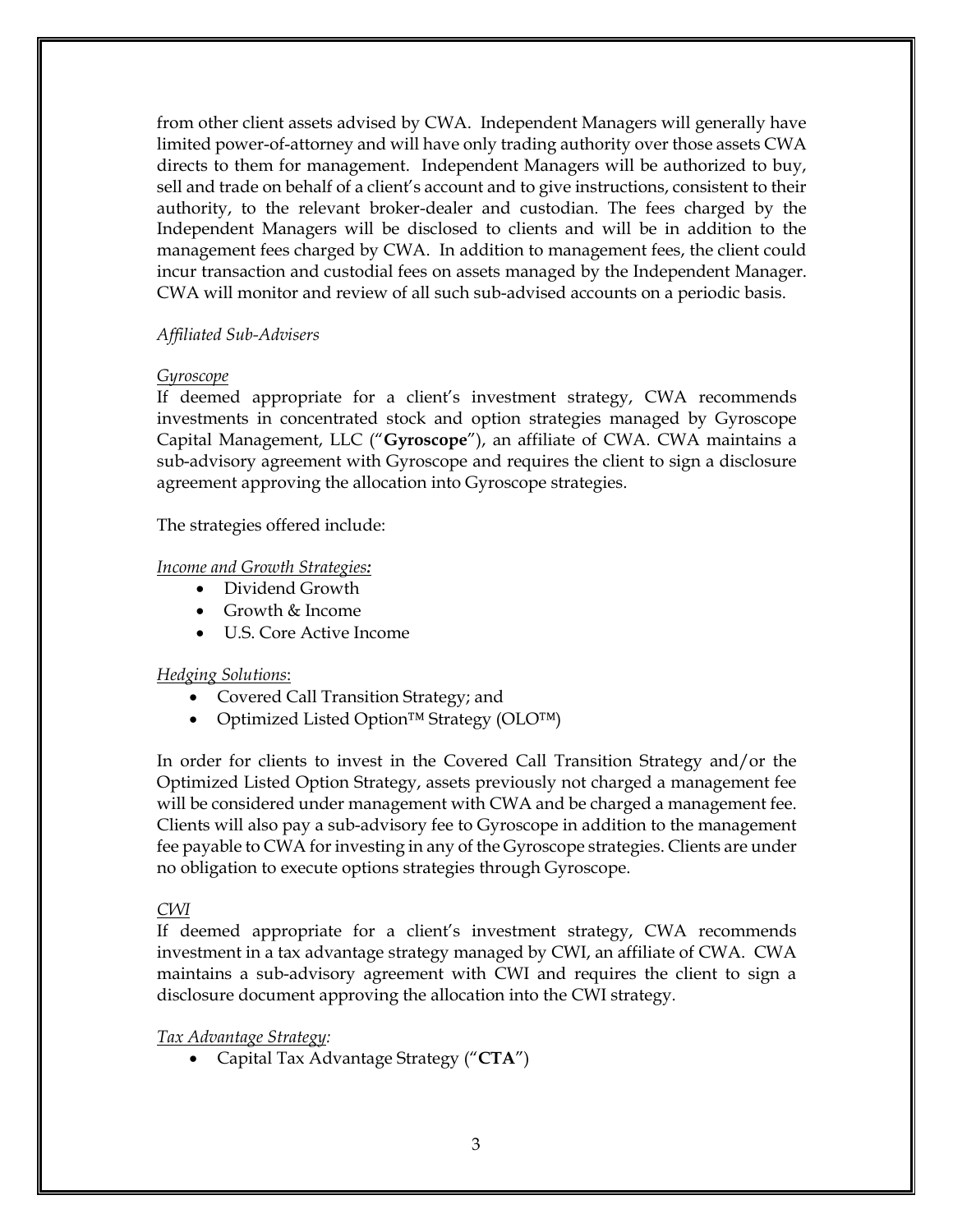Clients will pay a sub-advisory fee to CWI in addition to the management fee payable to CWA.

# *Family Office Services*

In addition to investment advisory services, CWA provides family office services to ultra-high net worth clients. These services include tax planning, estate planning, philanthropic planning and day to day administration and management of a family's affairs.

# *Financial Planning Services*

In addition to investment advisory services, CWA provides financial planning services to its clients. These services include tax planning, estate planning, and philanthropic planning.

# *Recommendation of Affiliated Private Funds*

CWA recommends to qualified clients ("qualified purchaser" as defined under the Investment Company Act of 1940, as amended) to invest in private pooled investment vehicles. These private funds that are sponsored and advised by CWI, an affiliate of CWA. The affiliated private fund vehicles (each a "**Fund**" and collectively the "**Funds**") include:

- CW Natural Resource Master Fund, LP (including the onshore and offshore feeders); and
- CW Special Opportunities Fund, LP.

Clients investing in affiliated funds will pay management fees, performance-based fees and expenses of such affiliated funds pursuant to the governing documents of each respective fund, in addition to the management fee paid to CWA. Clients investing in such affiliated funds will be provided governing documents (such as a private placement memorandum) and be required to execute subscription documents separately from the IMA executed with CWA. Clients are under no obligation to invest in affiliated private funds.

# *Sub-Advisory Services*

CWA provides sub-advisory services to clients of its affiliated investment adviser, CWA Naples, LLC ("CWA Naples"), pursuant to a sub-advisory agreement between CWA Naples and CWA.

# *Retirement Plan Services*

CWA engages with retirement plan clients in a wide range of capacities. For plans subject to the Employee Retirement Income Security Act of 1974, as amended ("**ERISA**"), this includes serving as an ERISA Section 3(21) fiduciary providing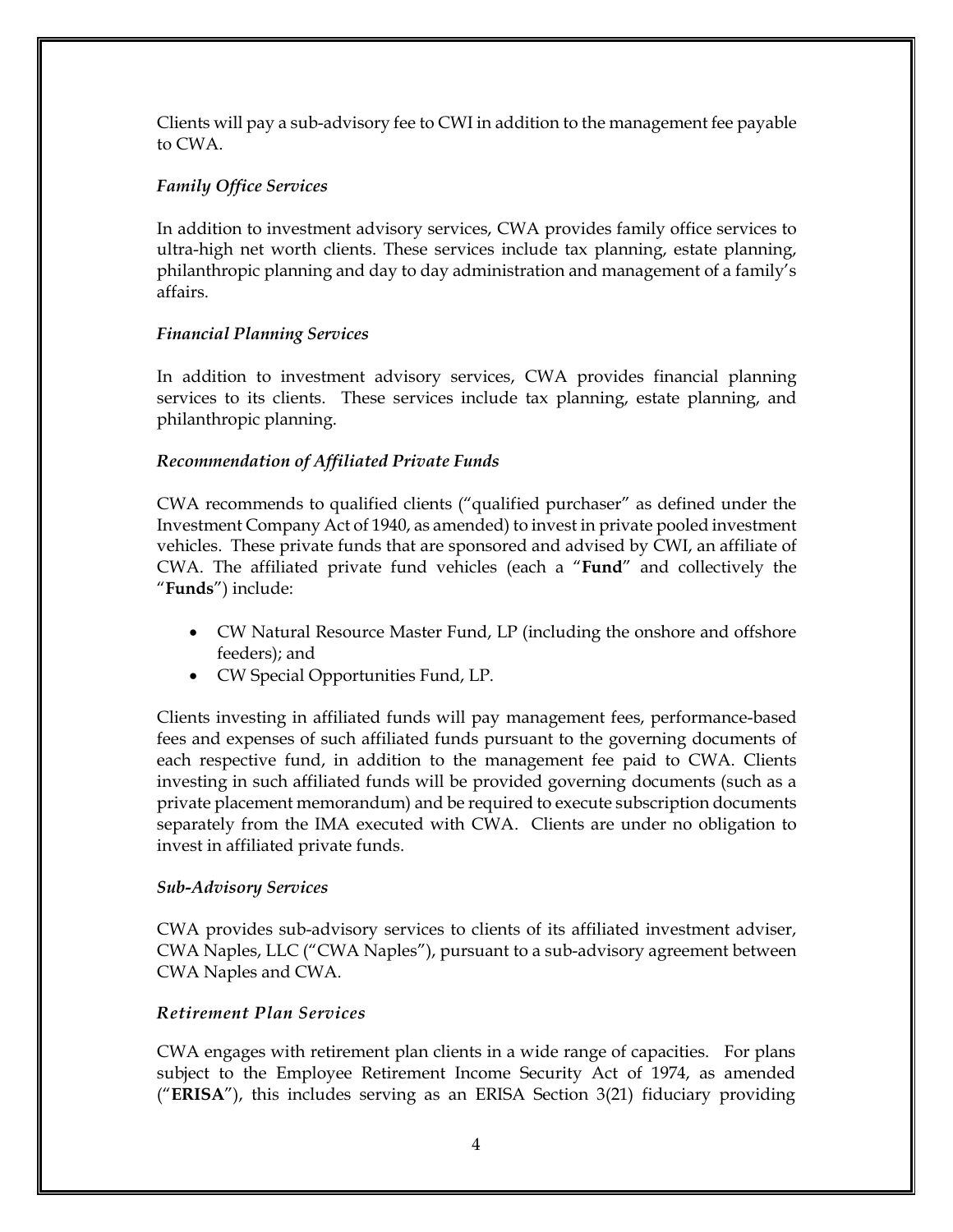investment recommendations to the plan sponsor and/or plan trustee and/or or as a 3(38)-investment manager, relieving the plan sponsor or trustee of their fiduciary responsibility and assuming the investment management decision making for the plan.

In addition to allocating plan assets and portfolio management, these services can include assistance in setting up an Investment Policy Statement for the portfolio, managing cash and liquidity needs, selecting professional record-keepers, administrators and custodians, and providing in depth quarterly or annual review with the portfolio's performance and our outlook on financial market conditions.

CWA has adopted policies and procedures designed to comply with the ERISA fiduciary standards when advising retirement asset rollovers as set forth in the Department of Labor Fiduciary Rule that went into effect on January 31, 2022.

#### *Insurance Services*

Certain personnel of CWA are licensed insurance representatives through one or more of CWA's affiliated insurance businesses, and such personnel will review and evaluate clients' various insurance policies and offer clients the option to purchase such policies as life insurance, long term disability, long term care policies and fixed annuities through CWA's affiliated insurance businesses, in which case a written evaluation will typically be provided to client for review and approval. CWA's affiliated insurance businesses will not execute any insurance business without client consent. Clients are under no obligation to execute any insurance business with CWA's affiliated insurance businesses, which are conducted through affiliated entities: 5th Avenue Brokerage, LLC, Liberty Wolfe Enterprises, LLC and Capital Wealth Advisors, Inc.

CWA personnel may also offer variable annuity products through a licensed insurance representative with an unaffiliated broker dealer, Leaders Group, with such variable annuity business being conducted through an affiliated entity, Calusa River Capital, LLC d/b/a Calusa River ("Calusa River"). Clients are under no obligation to execute any variable annuity business with Calusa River.

Sentry Insurance Advisors ("Sentry") is an entity that offers Property and Casualty Insurance for home, auto, liability and such other insurance policies. CWA personnel may recommend clients to Sentry. CWA does not earn fees on Sentry, however, certain affiliated persons of CWA own a minority interest in Sentry. Clients are under no obligation to execute any insurance business with Sentry.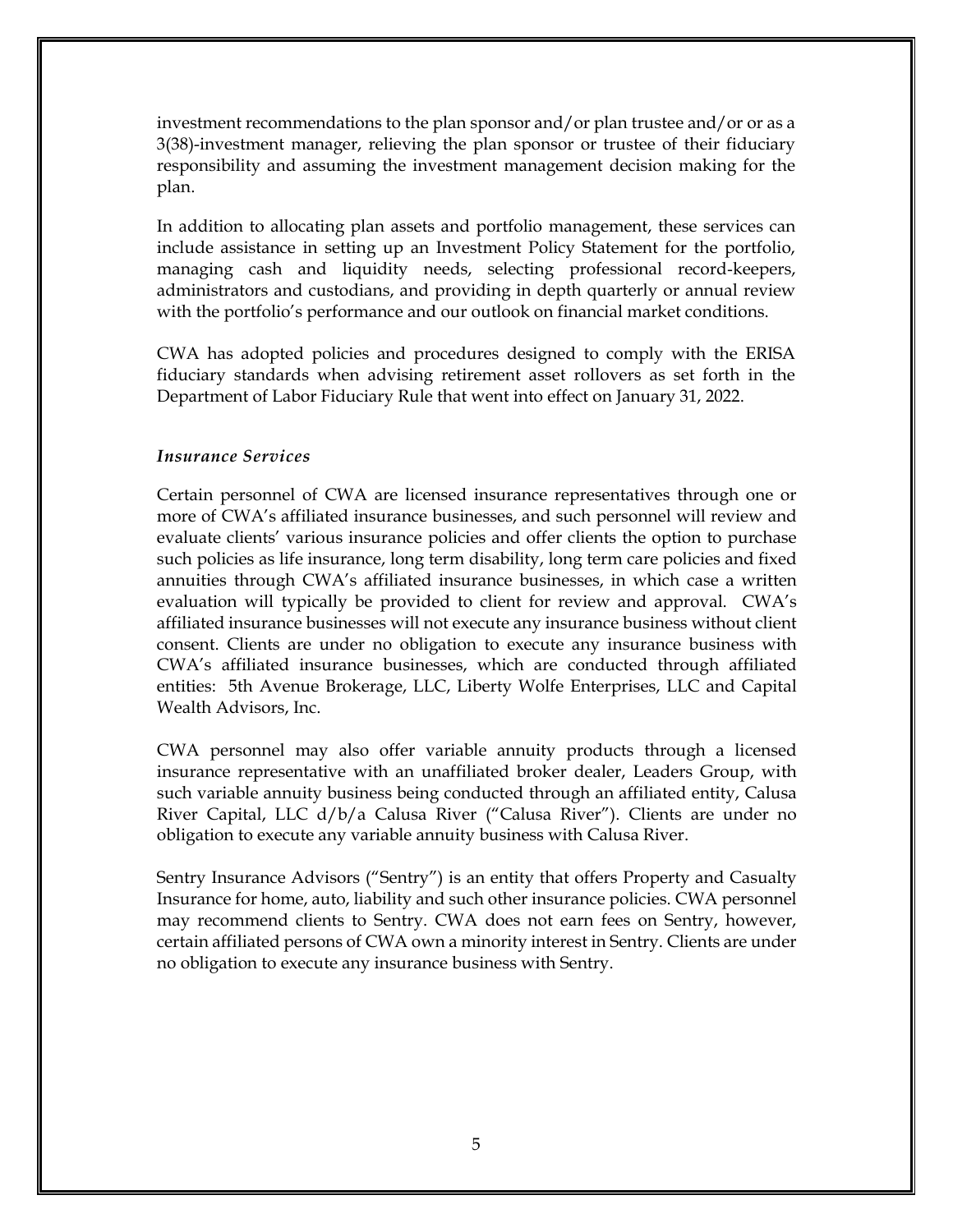# *Discretionary and Non-Discretionary Services*

### *Discretionary*

As a discretionary investment adviser, CWA will have the authority to supervise and direct client portfolios without prior consultation with the client.

### *Non-Discretionary*

In a non-discretionary arrangement, the client retains the responsibility for the final decision on all actions taken with respect to client's portfolio. For non-discretionary accounts, the client may also execute a limited power of attorney, which allows CWA to carry out trade recommendations and approved actions in the client's portfolio. However, in accordance with CWA's non-discretionary investment advisory agreement with the client, CWA does not implement trading recommendations or other actions in the account unless and until the client has approved the recommendation or action.

The use of non-discretionary accounts may result in a delay in executing recommended trades, which could adversely affect the performance of the portfolio. This delay also normally means the affected account(s) will not be able to participate in block trades, a practice designed to enhance the execution quality, timing and/or cost for all accounts included in the block.

### **C. Client Tailored Services and Client Imposed Restrictions**

Specific client financial plans and their implementation are generally dependent upon the applicable client Investment Policy Statement which outlines each client's current situation (income, tax levels, and risk tolerance levels) and is used to construct a client specific plan to aid in the selection of a portfolio that matches restrictions, needs, and targets.

Clients may request restrictions in investing in certain securities or types of securities in accordance with their values or beliefs. CWA will evaluate requested restrictions and make a determination of whether CWA is willing or able to accommodate such a request.

CWA maintains a restricted list of securities in which CWA may be in the possession of MNPI. Clients may be restricted in trading such securities under those circumstances without the consent of the CCO.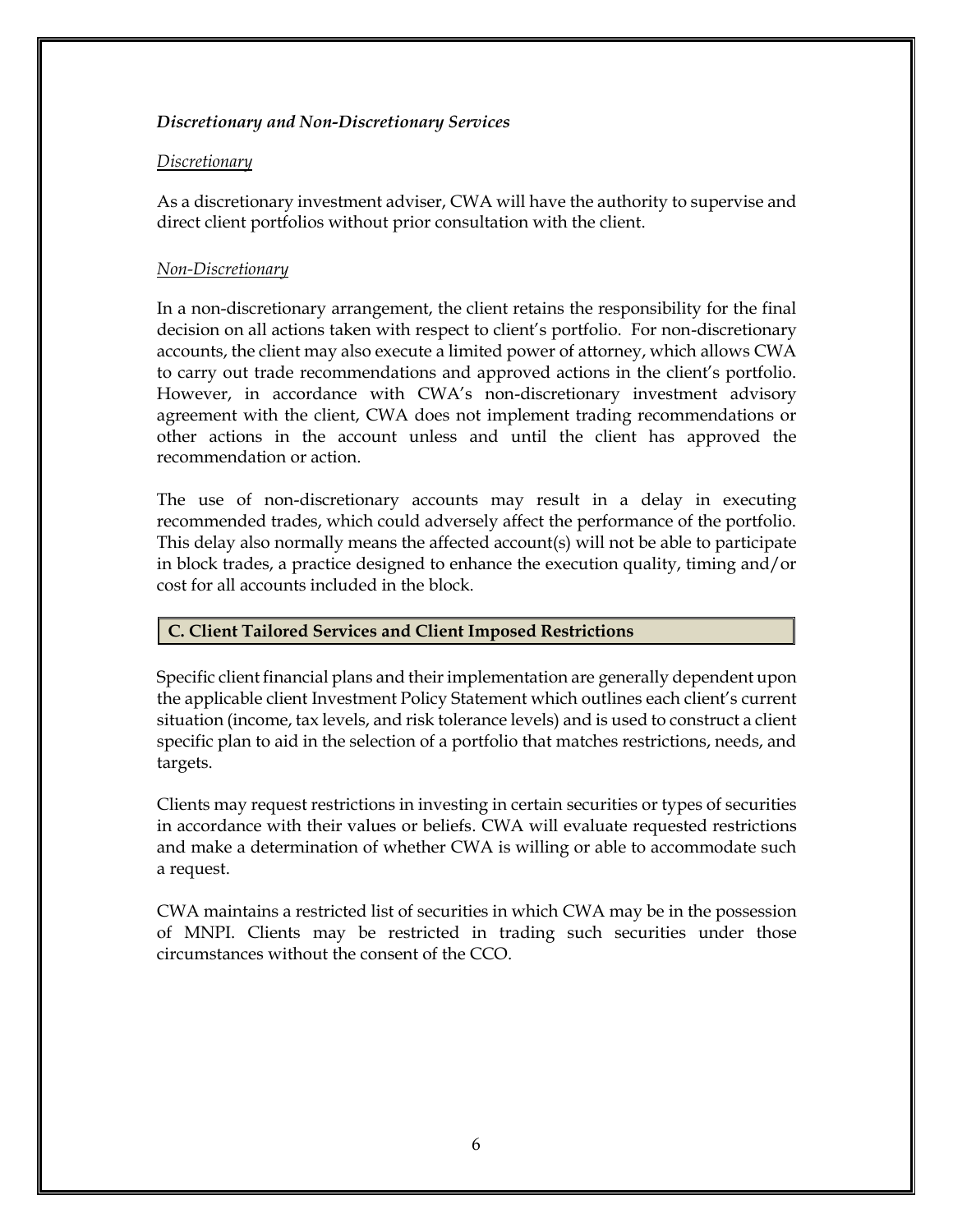#### **D. Assets Under Management**

As of December 31, 2021, CWA has the following regulatory assets under management:

| <b>Discretionary Amount:</b> | Non-discretionary<br>Amount: | Date Calculated:  |
|------------------------------|------------------------------|-------------------|
| \$1,901,548,556              | \$117,240,783                | December 31, 2021 |

| <b>Total AUM:</b> | Date Calculated:  |
|-------------------|-------------------|
| \$2,018,789,339   | December 31, 2021 |

#### **Item 5: Fees and Compensation**

<span id="page-9-0"></span>**A. Fee Schedule**

#### *Investment Advisory Fees*

The following table summarizes CWA's current fee structure for investment advisory services.

| <b>Total Assets Under Management</b> | <b>Annual Fee</b> |
|--------------------------------------|-------------------|
| Up to \$2,500,000                    | 1.15%             |
| Next \$2,500,000 (\$2.5MM to \$5MM)  | 1.00%             |
| Next \$10,000,000 (\$5MM to \$15MM)  | 0.85%             |
| Next \$10,000,000 (\$15MM to \$25MM) | 0.75%             |
| Next \$10,000,000 (\$25MM to \$35MM) | 0.65%             |
| Next \$10,000,000 (\$35MM to \$45MM) | 0.55%             |
| Any assets over \$45,000,000         | 0.50%             |

Investment advisory fees are negotiable depending upon the needs of the client and complexity of the situation, and the final fee schedule is attached to each client's IMA. In addition, certain legacy advisory clients pay fees according to a different fee schedule, which could include fees of up to 1.75% of the first \$1,000,000 of assets under management, and fees of up to 1.25% of any assets between \$1,000,000 and \$10,000,000.

Fees are calculated on the net asset value as of the end of the prior quarter of each client's account and paid quarterly in advance, and a limited number of clients pay monthly at their request. Clients may terminate their contracts with thirty days' prior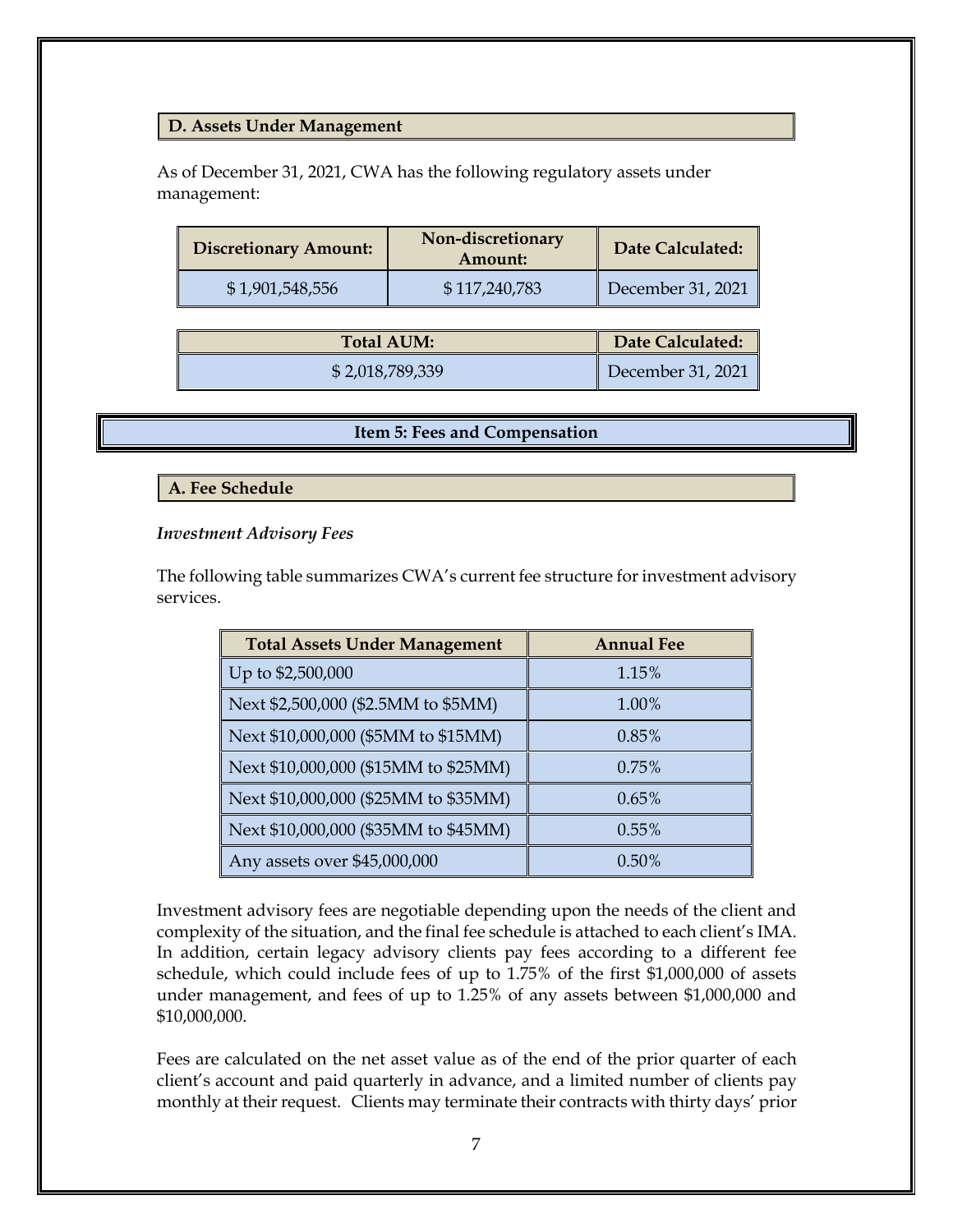written notice. Refunds are given on a prorated basis, based on the number of days remaining in a quarter at the point of termination. The point of termination is the shorter of thirty-days of receiving notification or the end of the quarter. The fee refunded will be the balance of the fees collected in advance minus the daily rate\* times the number of days in the quarter up to and including the day of termination. (\*The daily rate is calculated by dividing the quarterly AUM fee by the number of days in the termination quarter). Clients may terminate their contracts without penalty, within 5 business days of signing the advisory contract. Investment advisory fees are withdrawn directly from the client's account(s) with client written authorization.

Depending on each client's unique circumstances and arrangements, CWA's management fees may or may not be exclusive of any fees and/or expenses charged by third parties. Such third-party fees and/or expenses may include custodial fees, brokerage commissions (see Item 12 – Brokerage Practices), transaction fees, thirdparty investment management fees, odd lot differentials, transfer taxes, wire transfer and electronic fund fees, and other fees and taxes on brokerage accounts and securities transactions. Mutual funds exchange traded funds are subject to their own respective expenses. These fees will be charged by the third-parties, such as qualified custodians, and reduce the net asset value of a client's account. Such charges, fees and commissions are exclusive of and in addition to the management fee paid to IEQ

### *5.A.II: ERISA PROGRAM FEE SCHEDULE – FEE SCHEDULE IS RELATED TO ERISA PLANS ONLY*

| <b>Plan Assets</b>         | Annual Fee $\left(\frac{0}{0}\right)$ |
|----------------------------|---------------------------------------|
| 0 to \$500,000             | 0.70%                                 |
| \$500,001 to \$1,000,000   | 0.63%                                 |
| \$1,000,001 to \$3,000,000 | 0.56%                                 |
| \$3,000,001 to \$5,000,000 | 0.49%                                 |
| \$5,000,001 to \$7,500,000 | 0.42%                                 |
| 7,500,001 and above        | $0.35\%$                              |
| Other:                     | $\frac{0}{0}$                         |

### *ERISA Program Fee Schedule*

#### *Sub-Adviser Fees to CWA Naples*

Clients of CWA Naples will not be charged management fees by CWA in addition to their CWA Naples management fees.

### *Affiliated Fund Fees*

Subject to disclosures in each Fund's governing fund documents, with respect to the Funds, CWA's affiliate CWI, will receive compensation consisting of (1) an annual fixed fee (the "Management Fee"); and (2) an annual performance-based allocation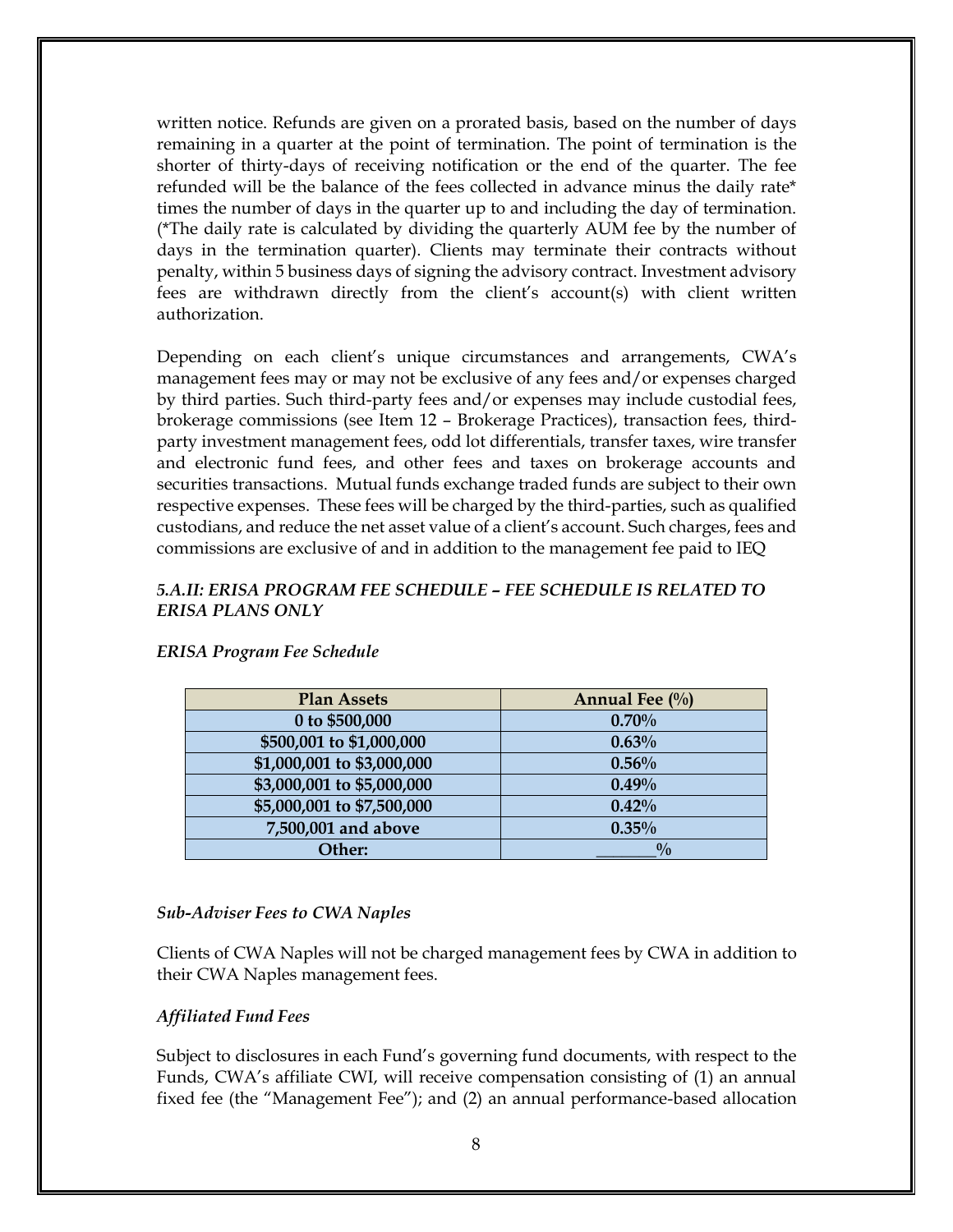(the "Incentive Allocation") which is calculated based upon a percentage of the net capital appreciation of the Funds at the end of each fiscal year subject to a high-water mark. Generally, management fees for investing in the Funds range between 1-2%. Specific performance-based hurdles, and Fund expenses are disclosed in the governing documents and are fully disclosed in CWI's ADV 2A. Of note, CW Special Opportunities Fund, LP is a fund of funds, therefore clients will bear multiple levels of fees and expenses. Such fees will be deducted from an investor's net asset value. CWI may reduce or eliminate the management fee or performance-based fee with respect to any limited partner in its sole discretion.

### *Independent Manager Fees*

For clients whose assets are sub-advised by an Independent Manager, clients could also be required to execute a separate management agreement and custodial account with the Independent Manager selected by CWA to manage a portion of client assets and will also be charged separate management fees by such Independent Manager in addition to the fees charged by CWA. CWA does not receive any portion of these commissions, fees, and costs.

#### *Family Office Services Fees*

Fees for family office services are negotiated with each family office depending on the needs of the client for services that include tax planning, estate planning, philanthropic planning and day to day administration and management of the family's affairs. Fees for family office services may be deducted from the client's account in the same manner as fees for investment advisory services. In certain circumstances, when the fees for family office services are combined with fees for investment advisory services, the total fees deducted from a family office client's account may exceed the fee schedule outlined above under investment advisory services.

#### *Financial Planning Services Fees*

Fees for financial planning services are negotiated with each client depending on the needs of the client for services that include tax planning, estate planning, and philanthropic planning. Fees for financial planning services may be deducted from the client's account in the same manner as fees for investment advisory services. In certain circumstances, when the fees for financial planning services are combined with fees for investment advisory services, the total fees deducted from a client's accounts may exceed the fee schedule outlined above under investment advisory services.

#### *Fees for Insurance Services*

Clients will not pay additional fees for insurance products purchased through the CWA's affiliates, 5th Avenue Brokerage, LLC, Liberty Wolfe Enterprises, LLC,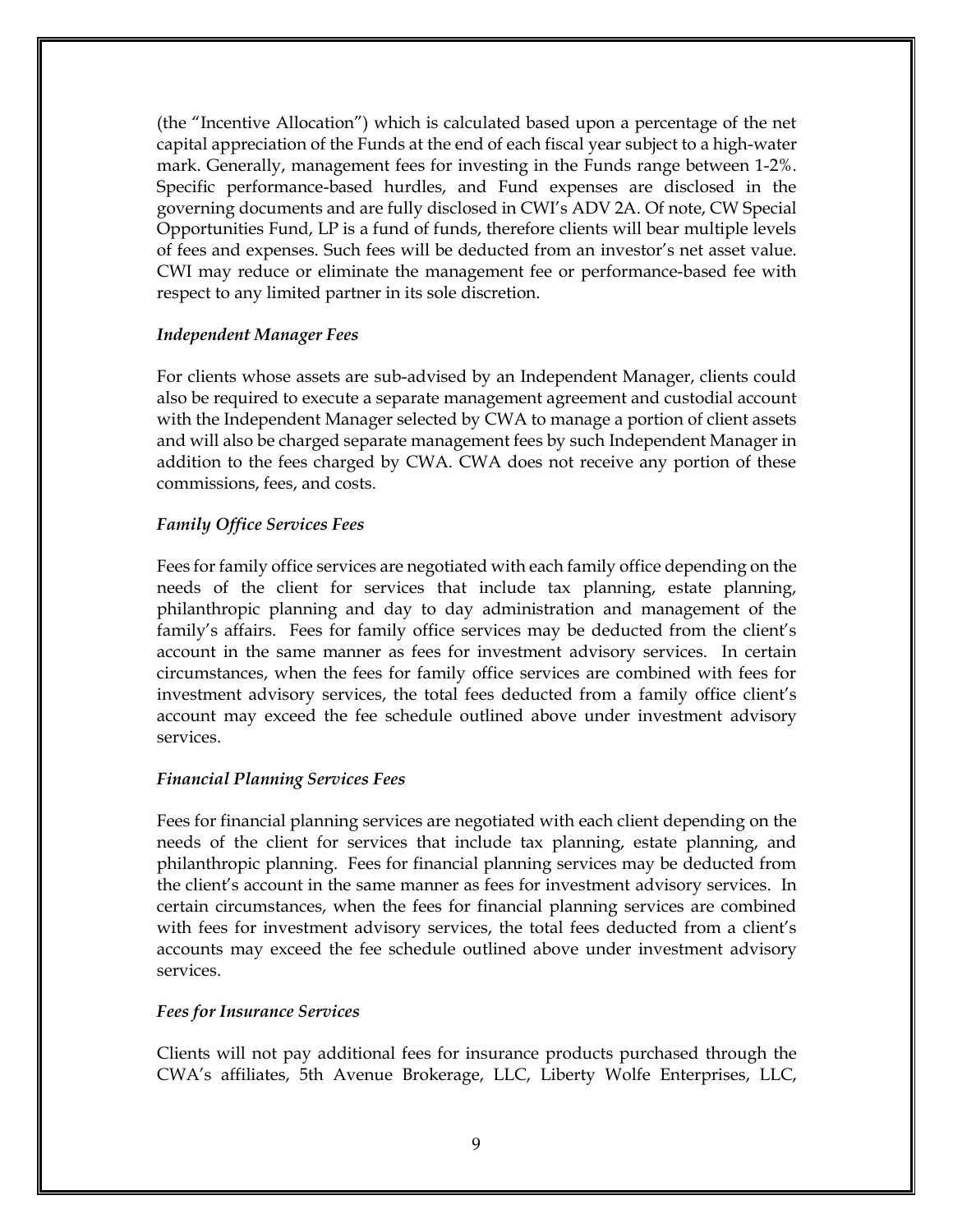Capital Wealth Advisors, Inc. or Calusa River, however such affiliates receive compensation in the form of commissions from the insurance companies.

Clients engaging the insurance services of Sentry for home, auto, liability and such other insurance policies will not pay additional fees to CWA. However, certain affiliated persons of CWA own a minority interest in Sentry and will receive a portion of the compensation earned by Sentry through their ownership interests. Clients are under no obligation to execute any insurance business with Sentry.

# **B. Payment of Fees**

# *Payment of Investment Advisory Fees*

Generally, client fees will be debited from the client's account that generated the fee, unless otherwise indicated by the client in writing. If a client does not have enough liquidity in its client account to pay the management fee, CWA will instruct the custodian to liquidate securities in the client account or use margin to cover the amount of management fees**.** The amount of the management fee will be pro-rated for periods of less than a full billing period. Clients can also request to be invoiced for investment advisory fees and can submit separate payment.

# *Payment of Affiliated Fund Fees*

For clients invested in alternative investments, the fees and expenses incurred for the management and operation of such Funds will be deducted by the Fund manager and reduce the client's net asset value. CWA related persons will benefit as a result of those fees generated by an Fund managed by an affiliated adviser.

# *Payment of Affiliated Sub-Advisor Fees*

For clients invested in Gyroscope strategies via a sub-advisor relationship, a client will pay a fee of .50 basis points for the following strategies in additional to the management fee charged by CWA:

# *Income and Growth Strategies:*

- Dividend Growth
- Growth & Income
- U.S. Core Active Income

For clients invested in the concentrated stock Gyroscope hedging strategies below via a sub-advisor relationship, a client will pay a fee of .30 basis points for the following strategies:

# *Hedging Solutions*:

- Covered Call Transition Strategy; and
- Optimized Listed Option™ Strategy (OLO™)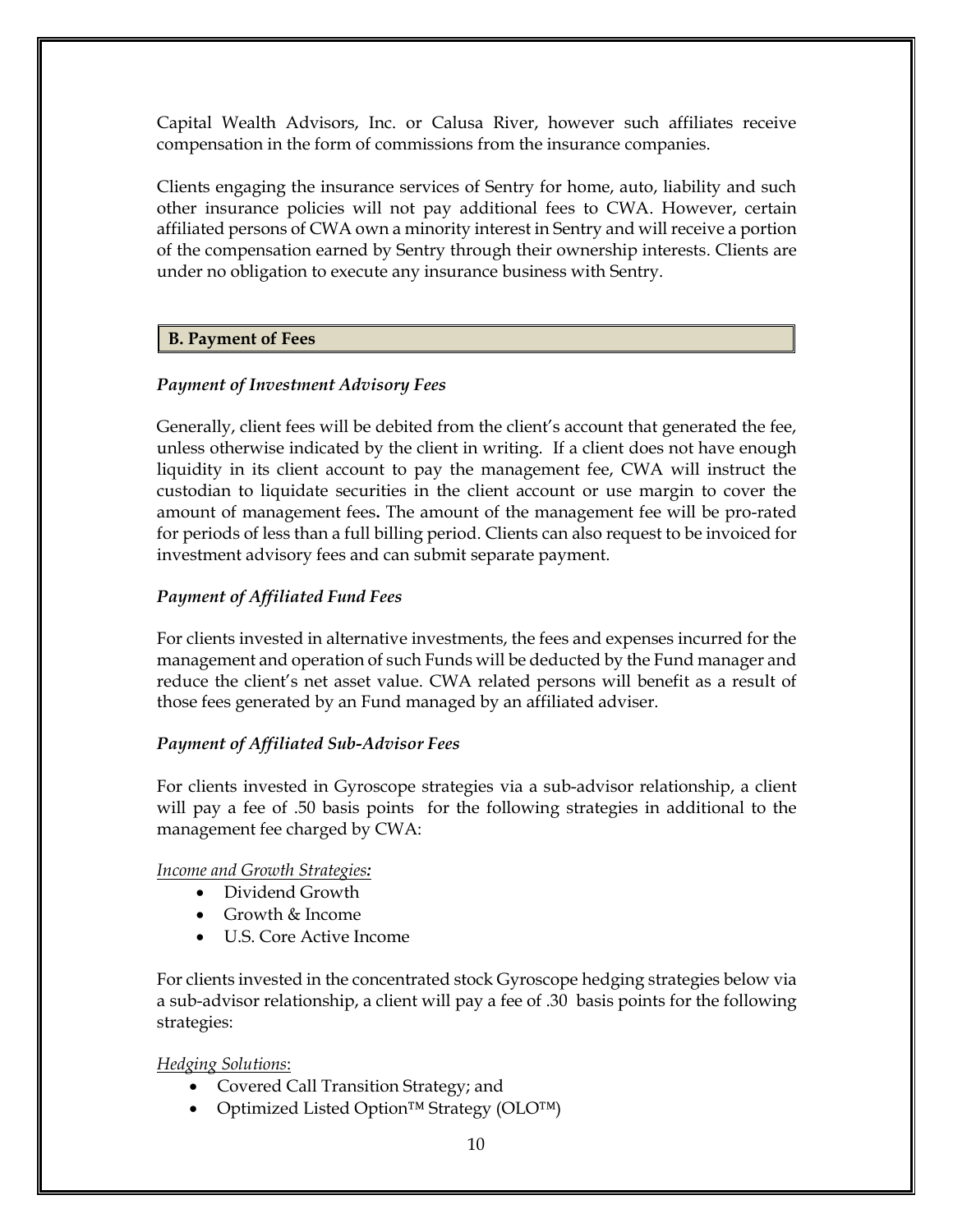This additional sub-advisor fee will be paid to Gyroscope, quarterly in advance based on the fair market value of client's account, in addition to the management fees paid to CWA, and debited from a client's account. Clients will sign a disclosure agreement prior to CWA allocating client assets to a Gyroscope strategy via a sub-advisor relationship

For clients invested in the CWI's CTA strategy via the sub-advisor relationship, a fee of .25 basis points will be paid to CWI, quarterly in advance based on the fair market value of client's accounts, in addition to the management fee paid to CWA and debited from a client's account. Clients will sign a disclosure agreement prior to CWA allocating to a CWI strategy. Clients are not obligated to invest in a CWI or Gyroscope strategy.

### *Independent Manager Fees*

For clients whose assets are sub-advised by an Independent Manager, such Independent Manager will deduct fees directly from the client's account in accordance with the disclosures in the Independent Manager's ADV 2A. CWA does not receive any portion of these commissions, fees, and costs.

# *Payment of Family Office Fees*

Fees for services provided to the family office may be billed directly to the client on a monthly or quarterly basis or may be withdrawn directly from the client's accounts in the same manner as investment advisory fees, as negotiated with the client.

### *Payment of Financial Planning Fees*

Fees for financial planning services provided to the client may be billed directly to the client as a fixed fee or on a monthly or quarterly basis or may be withdrawn directly from the client's accounts in the same manner as fees paid for investment advisory services, as negotiated with the client.

### *Fees for Retirement Services*

CWA is deemed to be a fiduciary to advisory clients that are employee benefit plans subject to ERISA or plans subject to Section 4975 of the Internal Revenue Code of 1986 (the "**Code**"), such as individual retirement accounts (IRAs). As such, CWA is subject to specific duties and obligations under ERISA and the Code that include, among other things, restrictions concerning certain forms of compensation. To avoid engaging in prohibited transactions, CWA will only charge fees for investment advice on products for which CWA does not receive any commissions or trailing fees such as 12b-1 fees, unless such payments are structured in a manner that complies with ERISA and the regulations and rulings of the Department of Labor.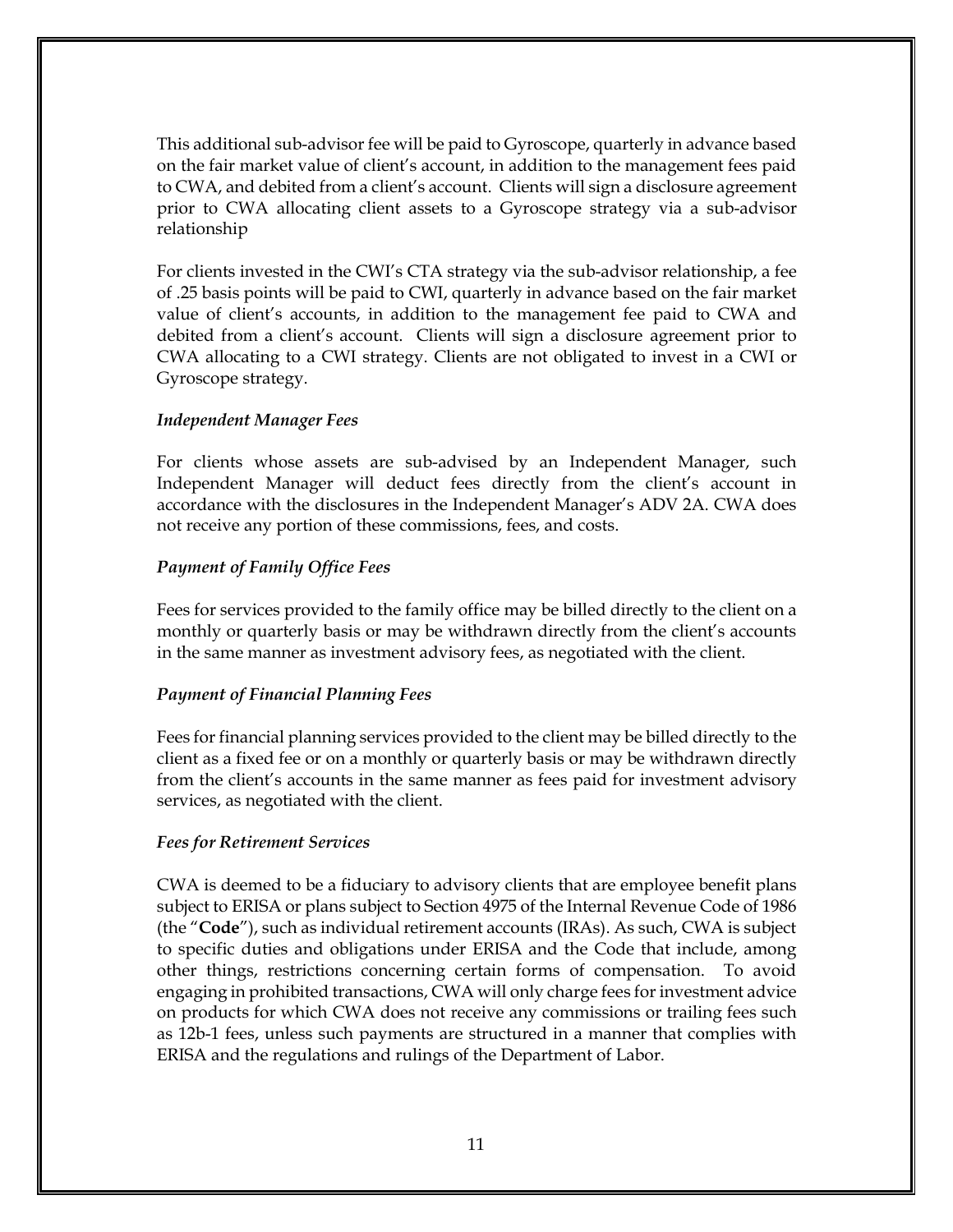### *Fees for Insurance Services*

Clients will not pay additional fees to CWA for insurance products purchased thru the Firm's affiliates, 5th Avenue Brokerage, LLC, Liberty Wolfe Enterprises, LLC, Capital Wealth Advisors, Inc. or Calusa River and/or Sentry however such affiliates receive compensation in the form of commissions from the insurance companies.

### *Refunds of Prepaid Fees*

Fees are paid quarterly in advance, and clients may terminate their contracts with thirty days' prior written notice. If a client terminates before the end of a billing period, fees that are paid in advance will be refunded. Refunds are given on a prorated basis, based on the number of days remaining in a quarter at the point of termination. The point of termination is the shorter of thirty-days of receiving notification or the end of the quarter.

### **C. Clients Are Responsible For Third Party Fees**

Clients are responsible for the payment of all third-party fees (including, but not limited to, custodian fees, brokerage fees, mutual fund fees, transaction fees, Independent Manager fees, and management fees or performance compensation paid to underlying private funds in which clients invest).

To the extent clients invest in affiliated Funds, such clients are also responsible for the payment of all fees and expense to CWA's affiliate, CWI, as provided in the governing documents of the respective Fund. Clients invested in Gyroscope and CWI strategies via a sub-advisor contract are also responsible for payment of management fees to the affiliated sub-advisor.

The foregoing fees are separate and distinct from the fees and expenses charged by CWA.

Please see Item 12 which provides additional detail regarding brokerage and custodial relationships.

# **D. Outside Compensation For the Sale of Securities to Clients**

Neither CWA nor its supervised persons accept any compensation for the sale of securities or other investment products, including asset-based sales charges or services fees from the sale of mutual funds. However, (i) related persons of CWA (e.g., CWI) may directly or indirectly benefit from CWA clients investing into CWI Funds as discussed in fees associated with CWI Funds in Item 5.A. above and in the "Private Funds Affiliated with CWA" risk factor in Item 8.C. below and (ii) supervised persons of CWA through their affiliations with CWI receive compensation through their financial interests in affiliates resulting from clients investing in CWI Funds as discussed further in Item 10.D.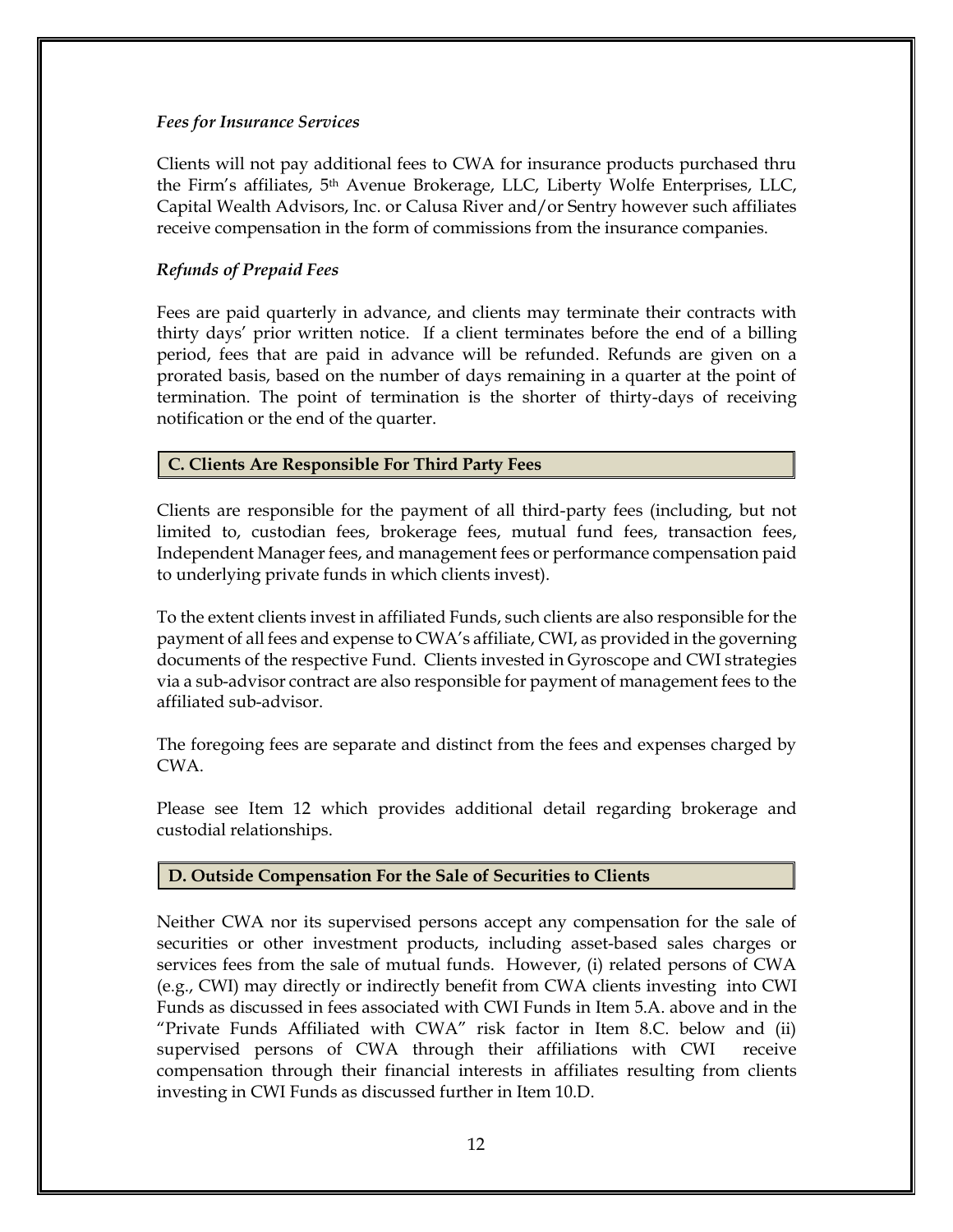Related persons of CWA will receive compensation from their financial interests in 5th Avenue Brokerage, LLC, Liberty Wolfe Enterprises, LLC, Capital Wealth Advisors, Inc., or Calusa River when transacting insurance business on behalf of clients.

<span id="page-15-0"></span>Related persons of CWA will receive compensation from their financial interests in Sentry. Clients are not obligated to conduct business with any affiliate of CWA.

### **Item 6: Performance-Based Fees and Side-By-Side Management**

CWA does not have any performance-based fee arrangements. However, clients invested in CWI funds will be charged a performance-based fee in accordance with the governing documents, which will benefit CWA's related persons (directly or indirectly).

"Side-by-side management" refers to a situation in which the same firm manages accounts that are billed based on a percentage of assets under management and at the same time manages other accounts for which fees are assessed on a performance fee basis.

CWA and CWI, through a shared services agreement, share a trading desk whereby all trades for clients managed by both firms are executed by the same traders. CWA aggregates, allocates and executes trades among separate custodians in most circumstances. CWA has implemented policies and procedures to aggregate and allocate trades in most circumstances. There will be instances whereby aggregation of trades is not possible due to a variety of reasons. In such instances, trades that are deemed an exception to the trading policy will require documentation and approval by the Chief Compliance Officer and Chief Investment Officer.

### **Item 7: Types of Clients**

<span id="page-15-1"></span>CWA generally provides advisory services to the following types of clients:

- Individuals
- High-Net-Worth Individuals
- Family Offices
- Trusts and Estates
- Pensions and Profit-Sharing Plans
- Charitable Organizations
- Corporations and Other Business Entities
- Foundations

#### *Minimum Account Size*

CWA does not have a minimum account size for client accounts.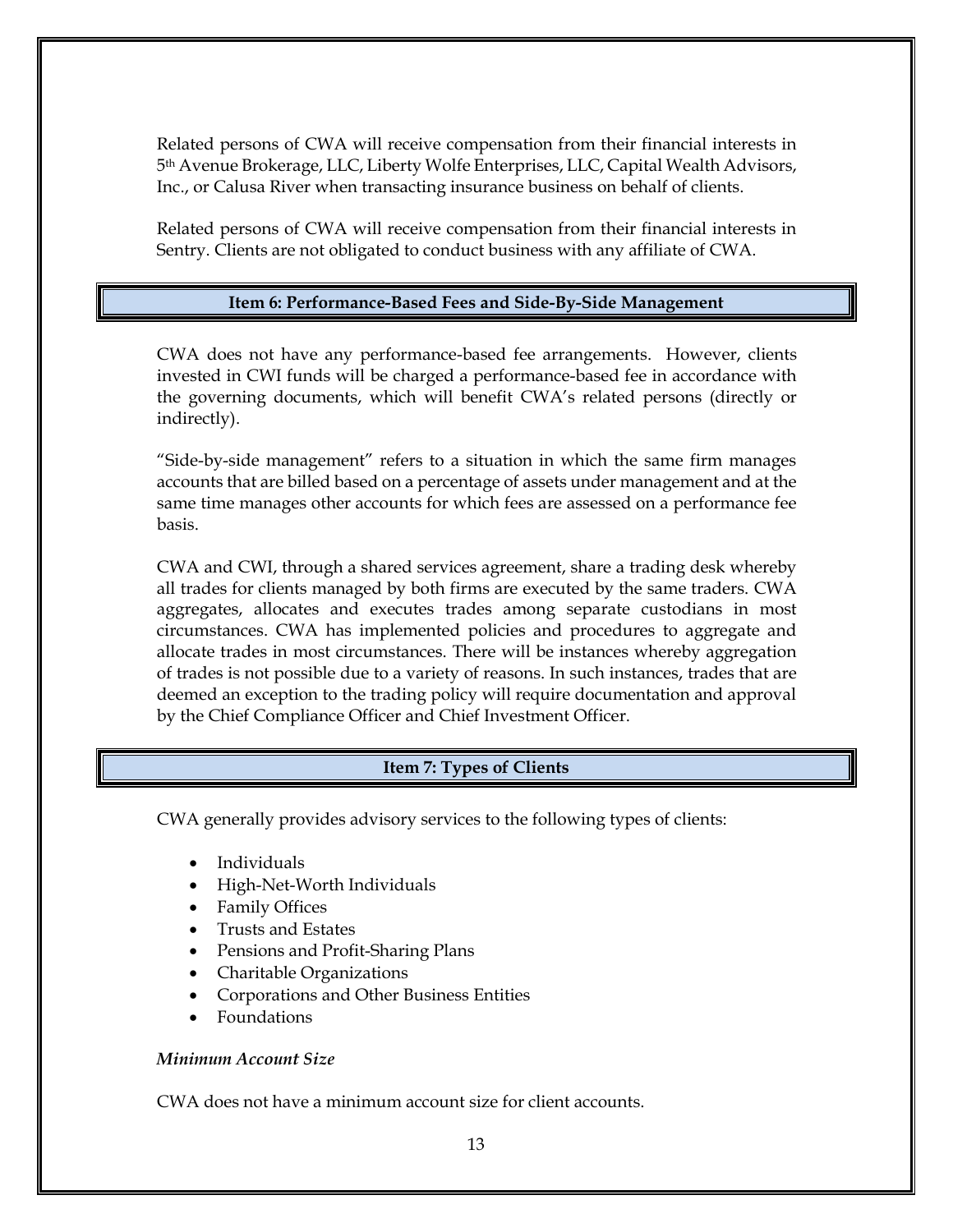# <span id="page-16-0"></span>**Item 8: Methods of Analysis, Investment Strategies, and Risk of Investment Loss**

### **A. Methods of Analysis and Investment Strategies**

### *Methods of Analysis*

CWA primarily manages accounts by seeking to buy securities with trading values materially lower than CWA's assessment of their fundamental values. CWA uses proprietary equity and fixed income models for analyzing and evaluating potential securities investments that may incorporate, without limitation, charting analysis, fundamental analysis, technical analysis, and cyclical analysis. Depending on the mandate of each Model or Fund, CWA will invest globally in an array of researched securities and other investments, including equities, fixed income, or commodities (including, without limitation, securities whose performance reflects the values of underlying commodities or futures positions).

### *Investment Strategies*

CWA investment Models rest on research. CWA has and continues to develop different approaches that span a number of different disciplines, including:

- Multi-asset analysis that examines expected returns of various asset classes, countries, industries, and market segments;
- Factor analysis, that assesses factor risks, fundamentals, and returns over time;
- Fixed income credit analysis that assesses the credit characteristics of issuers, structures and industries;
- Fixed income market analysis that analyzes broad fixed income market and macro-level investment factors;
- Global industry analysis that studies companies within a particular industry or industries;
- Macro analysis that assesses country and global analysis of macro-level investment factors;
- Quantitative analysis that assesses securities using quantitative methods; and
- Technical analysis that analyzes technical market or security characteristics and their impact on individual securities, commodities, and currencies.

CWA's internal research activities will be many and varied. We will sometimes speak directly with company management teams. We will review industry, financial and market data, along with publications and periodicals, company filings and related publicly available reports. We may attend industry conferences, academic seminars, and trade shows to obtain perspectives and insights.

We will supplement our internal research with external research from sources such as broker-dealers and third-party research firms. These sources typically provide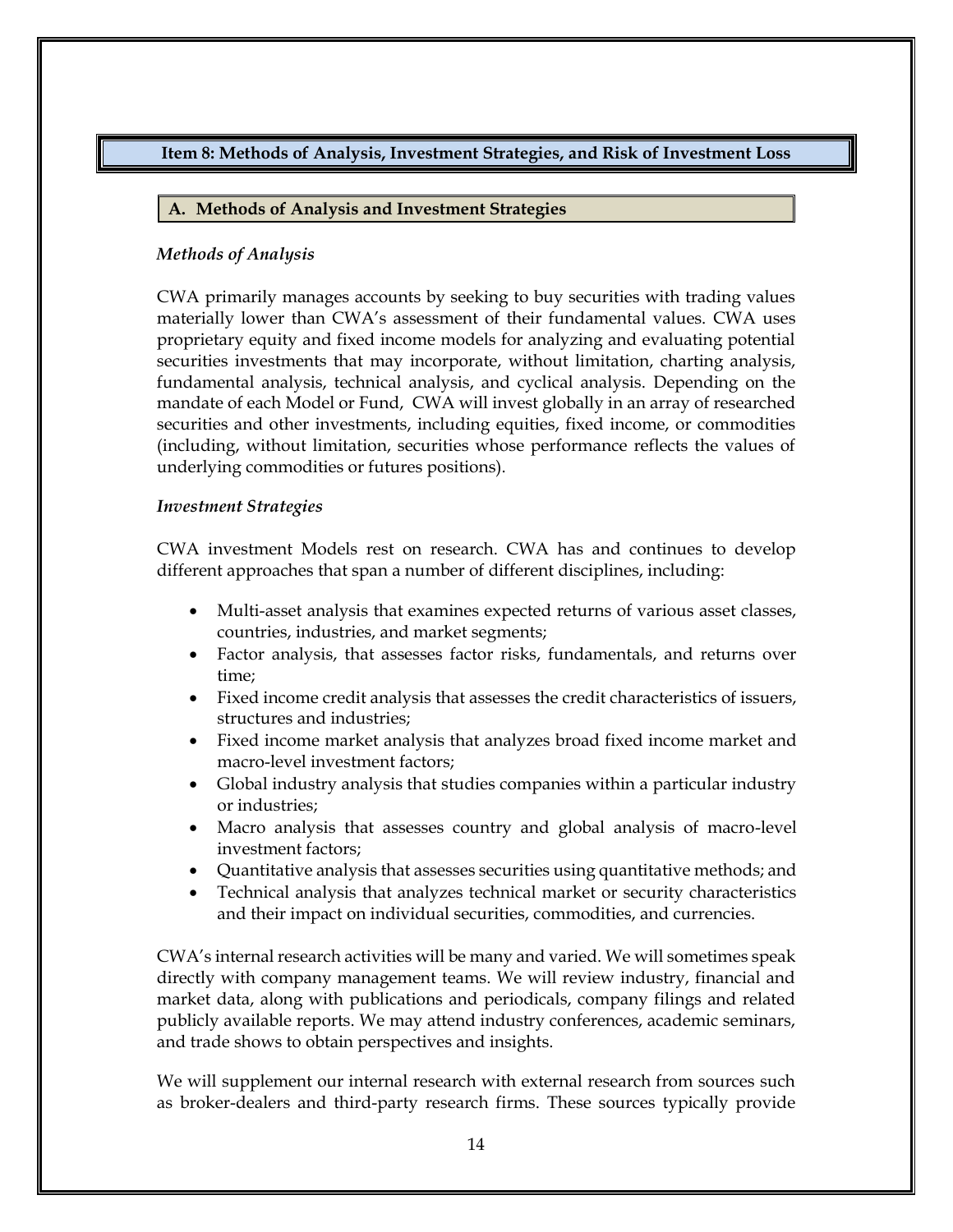data, research and analysis and may serve as a gauge of market consensus. Together, our internal and external sources of research will provide the raw material for our investment professionals to use in making judgments about investment management.

Our portfolio managers, researchers and other professionals, including, those of CWI, may have dual responsibilities of advising, research and portfolio management thus creating potential conflicts in the allocation of investment ideas. We have and intend to continuously update policies and procedures to minimize these conflicts and the potential that one client may be favored at the expense of another.

Investment decisions for Managed Accounts and Models are based on an independent evaluation of available investment opportunities in light of the client's investment guidelines and objectives. As a result, our firm may be buying a security for one client while it is selling that security for another. We believe that this structure best enables us to meet the investment objectives of our diverse group of clients and encourages individual responsibility for investment performance. However, this can result in situations where investment positions or actions taken for one account are the opposite of those taken for others.

Many of our portfolio managers and advisors manage client assets using more than one investment approach. In addition, some portfolio managers manage "long-only" portfolios, as well as portfolios that take both long and short positions. Managing multiple portfolio management assignments requires the exercise of discretion and judgment, since a portfolio manager or advisor will make different investment decisions for different clients based on the portfolio manager's or advisor's analysis of each client's respective guidelines, objectives, and risk tolerances.

CWA and CWI also use proprietary equity and fixed income models for analyzing and evaluating potential securities investments that may incorporate, without limitation, charting analysis, fundamental analysis, technical analysis, and cyclical analysis.

CWA's and CWI's portfolio managers and research team will create and manage the Models. Within Models focused on equities, our internal research team's process begins by determining which sectors, geographies, or themes that it wants to emphasize or ignore. Our team will investigate undervalued pockets of opportunity where former headwinds may be turning into tailwinds. In addition, we will seek to avoid sectors, securities, geographies, or themes that we believe are overvalued or have an outlook materially worse than many expect. The team's views are informed from a wide range of sources and methods honed over the 20 plus year investment career of the Chief Investment Officer and Director of Research, as well as those of relevant portfolio managers. We will focus on valuation and several factors that go into this analysis, such as balance sheet strength, quality of management, the durability of the company's cash flows and of course, the price for which we must pay to buy and own that security in the market.

Securities will be chosen in three principal ways: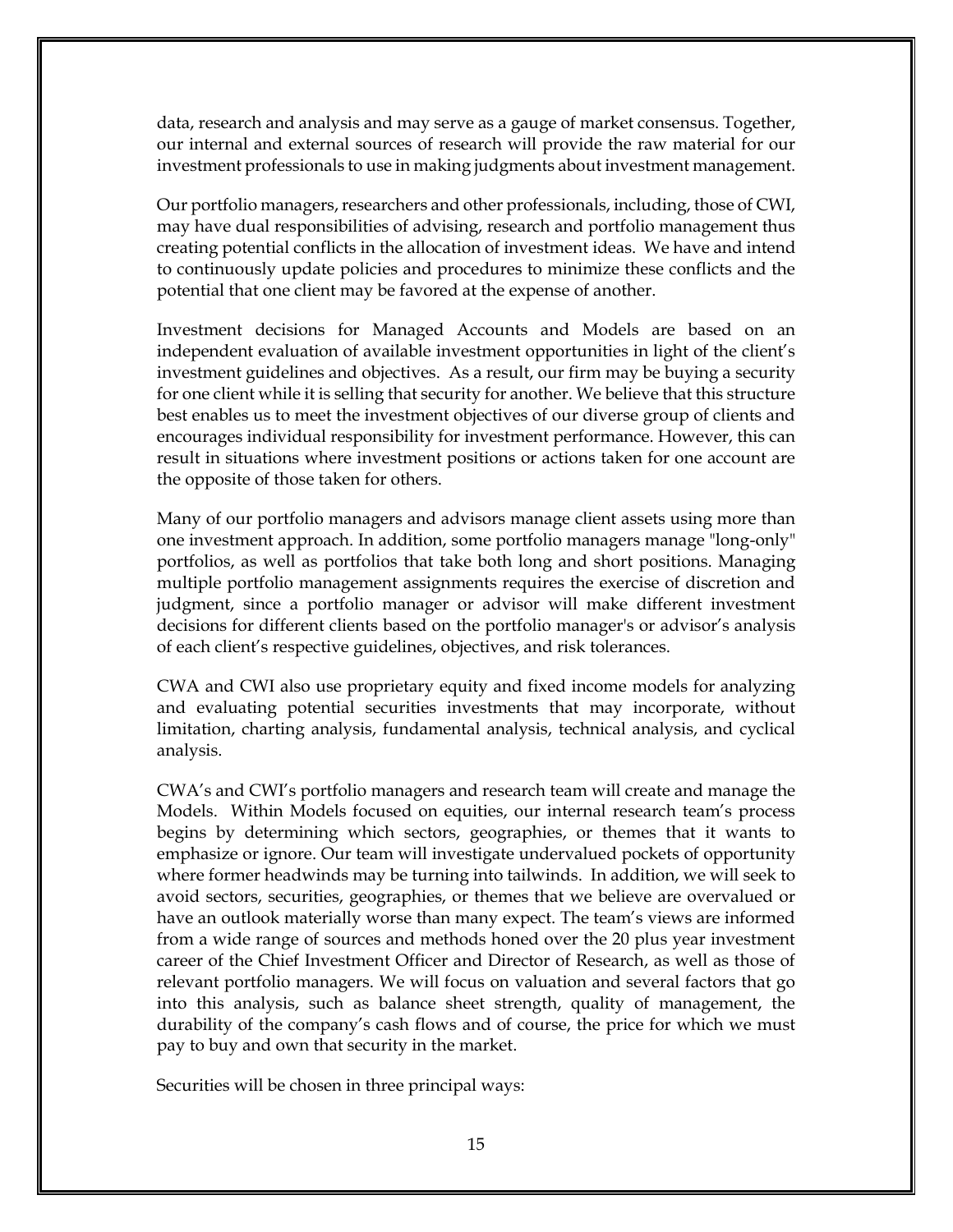- 1.) Quantitative screening to prioritize by valuation;
- 2.) Ideas generated from its extensive network of contacts; and
- 3.) Idea generation from in-house sources (publications, research reports, historic familiarity, etc.).

We tailor our choice of valuation metrics to the business we are valuing. These may include but are not limited to Price vs. Replacement cost, Discounted Free Cash Flow, Free Cash Flow Yield, Earnings Multiples, Book Value, Dividend Yield and Similar Measures. We may look at these both absolute and relative to the market and other sector companies, how they change over the course of the cycle, and how they are valued relative to the security's own history.

Other factors may include, but are not limited to:

- Risk: Balance Sheet and other Business Risk;
- Cost of Carry: Presence and level of sustainable dividends;
- Understanding Consensus Expectations and whether too low or high; and/or
- Management: Evaluating management's track record of value creation.

The factors above seek to combine and create Models with different characteristics of risks, returns, geographic and market exposures that affiliated and unaffiliated advisors can use to structure client accounts.

**The investment objectives and methods summarized above represent CWA's current intentions. Depending on conditions and trends in the securities markets and the economy in general, CWA may pursue any objectives, employ any investment techniques or purchase any type of security that it considers appropriate and in the best interests of the Managed Accounts and Models. The foregoing discussion includes and is based upon numerous assumptions and opinions of CWA concerning world financial markets and other matters, the accuracy of which cannot be assured. There can be no assurance that CWA's investment strategy will achieve profitable results.**

### **B. Risks of Investment Strategies**

CWA's investment strategy will involve a high degree of business and financial risk that can result in substantial losses and is suitable only for investors prepared to bear such risk. Investors must be prepared to lose all or substantially all of their investment. The risks factors below are not intended to be exhaustive.

*Investment Judgment; Market Risk*. The profitability of a significant portion of CWA's investment program will depend to a great extent upon correctly assessing the future course of the price movements of securities, commodities, and other investments. There can be no assurance that CWA will be able to predict accurately these price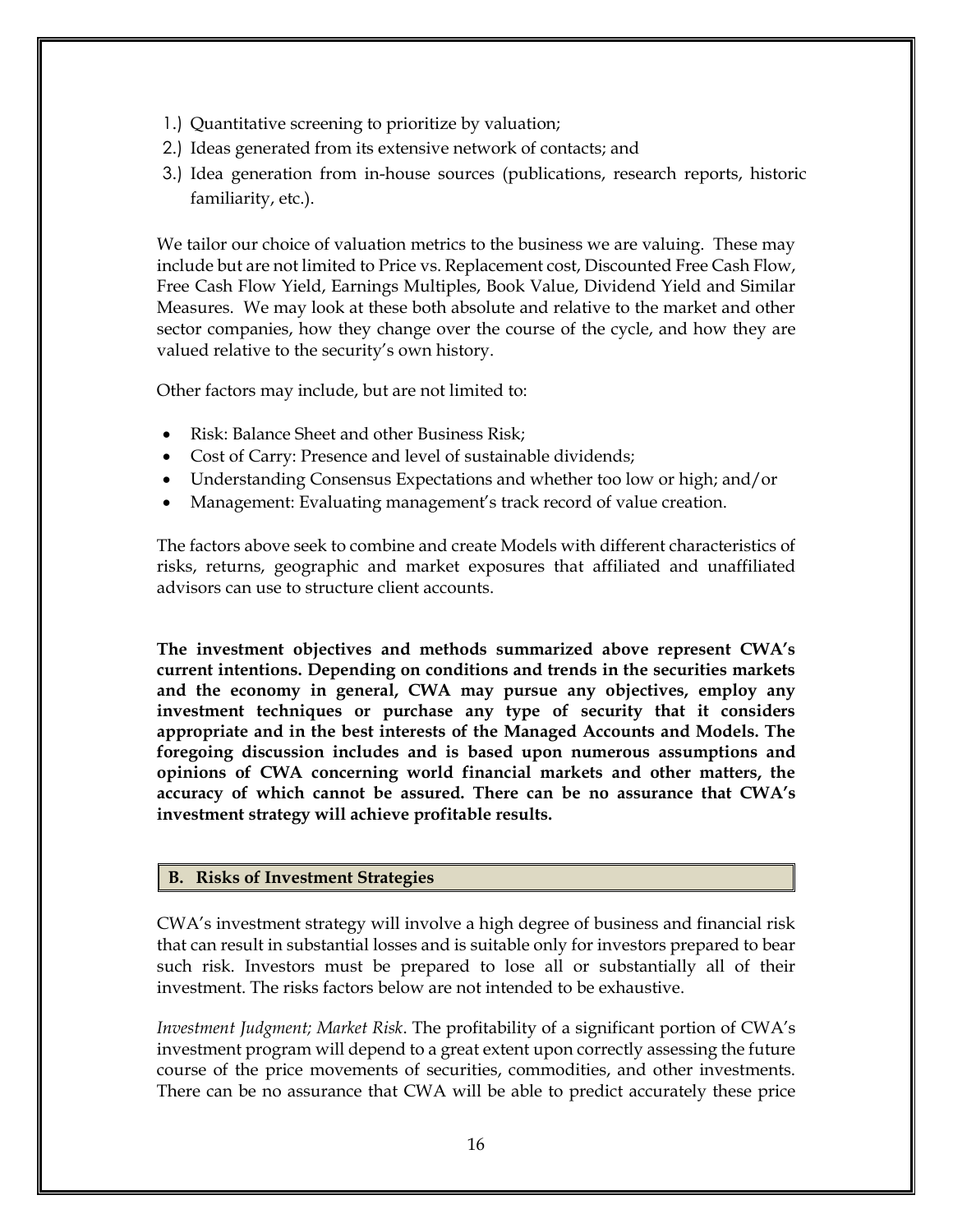movements. In addition, it is expected that certain investments in which CWA may invest will have limited liquidity. This lack of liquidity, together with a failure to accurately predict market movements, may adversely affect the ability of CWA to execute trade orders at desired prices in rapidly moving markets. Some U.S. exchanges limit fluctuations in certain prices during a single day by imposing what are known as "daily price fluctuation limits" or "daily limits." The existence of "daily price limits" or "daily limits" may reduce liquidity or effectively curtail trading in particular markets. Once the price of a particular contract has increased or decreased by the daily limit, positions in the contract may effectively neither be taken nor liquidated. Contract prices in various investments have occasionally moved the daily limit for several consecutive days with little or no trading. Similar occurrences could prevent CWA from promptly liquidating unfavorable positions and subject a client account to substantial losses, which could exceed the margin initially committed to such trades. Daily limits may reduce liquidity, but they do not limit ultimate losses, as such limits apply only on a day-to-day basis. In addition, even if contract prices have not moved the daily limit, CWA may not be able to execute trades at favorable prices if there is only light trading in the contracts involved.

*Regulatory Risk*. As part of its emergency powers, an exchange or regulatory authority can suspend or limit trading in a particular investment or commodity interest, order immediate liquidation and settlement of a particular contract, or order that trading in a particular contract be conducted for liquidation only. The possibility also exists that governments may intervene to stabilize or fix exchange rates, restricting or substantially eliminating trading in the affected currencies or may take action to limit or restrict trading of certain securities or markets thus. Any of the above-mentioned actions may prevent a client account from pursuing its objective or force it to make trades that result in material losses.

With respect to the investment strategy utilized by the Models, client accounts, there is always a degree of market risk.

*Reliance on Key Persons.* CWA will be substantially dependent on the services of the Principals. In the event of the death, disability, departure or insolvency of the Principals, or the complete transfer of the Principals' interest in CWA, the business of the Adviser may be adversely affected. The Principals will devote such time and effort as they deem necessary for the management and administration of each client's business.

*Investment Authority*. Substantially all decisions with respect to the management of the Models will be made by CWA. A client will have no right or power to take part in the management of the Model.

*Diversification*. Since certain Model's investment portfolios will not necessarily be widely diversified, its investment portfolio may be subject to more rapid changes in value than would be the case if it were required to maintain a wide diversification among companies, securities, and types of securities.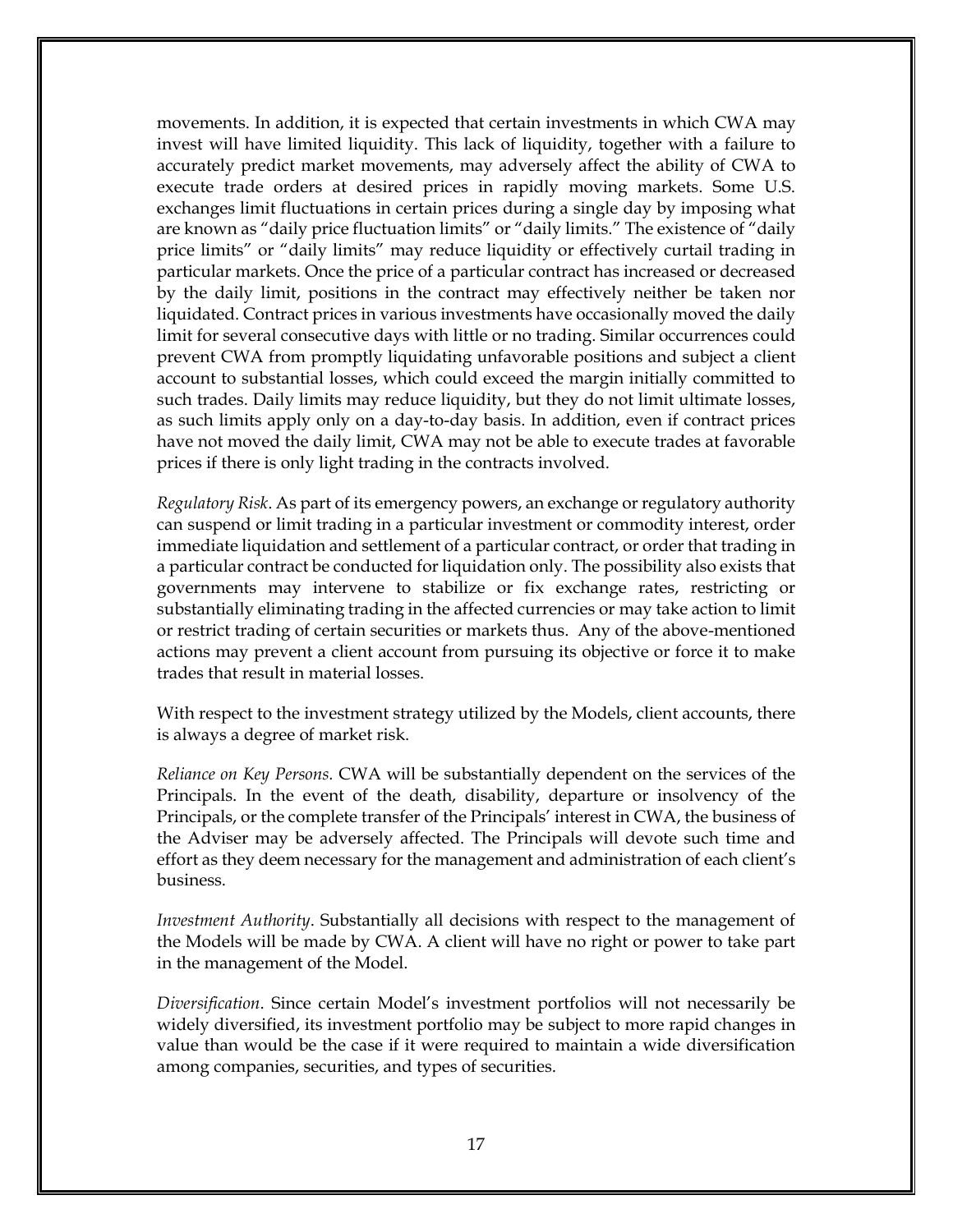*Qualified Custodians and Custody*. There is the possibility that brokerage firms and/or banking institutions at which the client's maintain custody of their assets may encounter financial difficulties including bankruptcy and/or insolvency. Clients may therefore have potential exposure to losses as a result of such an institution's financial difficulties. There can be no assurances as to what effect such a brokerage firm's or banking institution's failure would have on client assets.

*Non-Public Information*. From time to time, CWA may come into possession of nonpublic information concerning specific companies. Under applicable securities laws, this may limit CWA's flexibility to buy or sell portfolio securities issued by such companies or change Models which hold such securities. Client accounts or Model's investment flexibility may be constrained as a consequence of CWA's inability to use such information for investment purposes. CWA maintains a Restricted List of securities that CWA is prohibited to trade.

*Volatility of the Price of Gold and Other Precious Metals*. A client account or Model may have investments in gold or precious metals through investments in derivatives or otherwise. Many factors may affect the prices of various precious metals, including, without limitation: (i) global supply and demand, which is influenced by such factors as forward selling by precious metal producers, purchases made by precious metal producers to unwind hedge positions in precious metals, central bank purchases and sales and lending and production and cost levels in major gold- and other applicable metal-producing countries; (ii) global or regional political, economic or financial events and situations; (iii) investors' expectations with respect to the rate of inflation and global monetary and fiscal policies; (iv) currency exchange rates and interest rates; and (v) investment and trading activities of other pooled investment funds and commodity funds. In addition, the possibility of large-scale distress of precious metal prices in times of crisis may have a short-term negative impact on the price of precious metals and adversely affect an investment. Crises in the future may impair the price performance of gold and other precious metals, which would, in turn, adversely affect an investment. Furthermore, substantial sales of gold or other applicable metals by the official sector could adversely affect an investment. The official sector consists of central banks, other governmental agencies and multilateral institutions that buy, sell, and hold precious metals as part of their reserve assets.

*Energy Market Risk*. Energy markets may be subject to short-term volatility due to a variety of factors, including weather, international political and economic developments, breakdowns in the facilities for the production, storage or transport of energy and energy-related products, acts of terrorism, changes in government regulation, and sudden changes in fuel prices. A client account may be affected to a greater extent by any of these developments than would be the case with a more diversified portfolio of investments.

*Illiquidity*. The investments made by CWA on behalf of the Models may be illiquid, and consequently CWA may not be able to sell such investments at prices that reflect CWA's assessment of their value, or the amount paid for such investments. Illiquidity may result from the absence of an established market for the investments as well as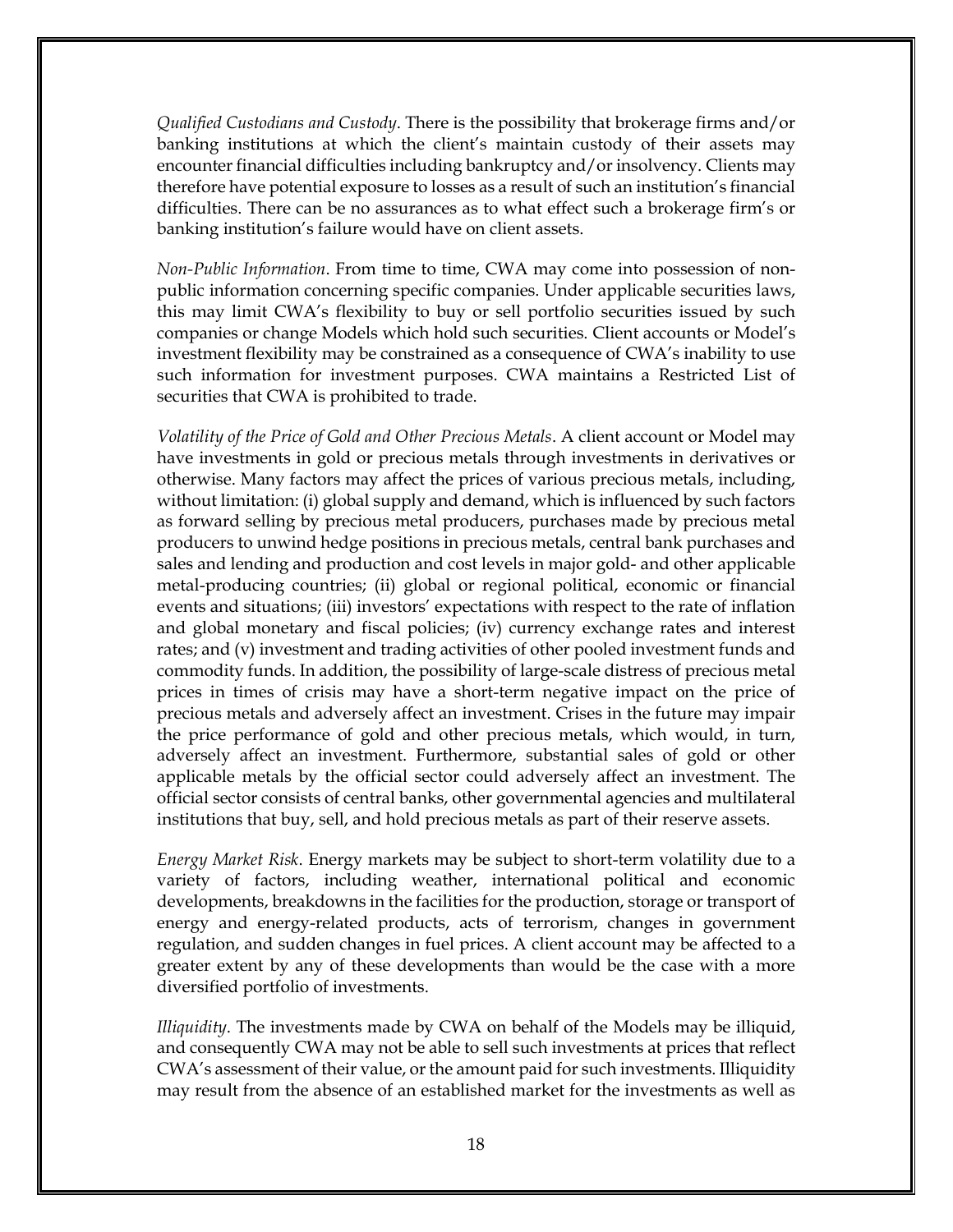legal, contractual or other restrictions on their resale by CWA and other factors. Furthermore, the nature of the investments made by CWA on behalf of the Models, especially those in financially distressed companies, may require a long holding period prior to profitability.

*Insurance products*. There are risks that surround various insurance products that are recommended to CWA clients from time to time. Such risks include but are not limited to loss of premiums. Prior to purchasing any insurance product, clients should carefully read the policy and applicable disclosure documents.

# **C. Risks of Specific Securities in Client Portfolios**

*Risk of Specific Securities Utilized in Client Portfolios* **–**

Investing in securities markets involves a risk of loss that you, as a client, should be prepared to bear. The descriptions below detail on risks that are specific to certain types of securities that may be selected for client portfolios by CWA.

- Mutual Funds, ETFs, and Other Investment Pools. CWA may invest client portfolios in mutual funds, ETFs (see Exchange Traded Funds risk factor below) and other investment pools ("pooled investment funds"). Investments in pooled investment funds offer diversification; however, these investments are still subject to risks associated with the markets in which they invest. In addition, pooled investment funds' success will be related to the skills of their particular managers and their performance in managing their funds. Pooled investment funds are also subject to risks due to regulatory restrictions applicable to registered investment companies under the Investment Company Act of 1940, as amended. In addition, pooled investment funds have costs that lower investment returns.
- Equities. CWA will generally invest portions of client assets directly into equity investments, primarily stocks, or into pooled investment funds that invest in the stock market. As noted below, while pooled investment funds have diversified portfolios that may make them less risky than investments in individual securities, funds that invest in stocks and other equity securities are nevertheless subject to the risks of the stock market. These risks include, without limitation, the risks that stock values will decline due to daily fluctuations in the markets, and that stock values will decline over longer periods (e.g., bear markets) due to general market declines in the stock prices for all companies, regardless of any individual security's prospects.
- Fixed Income. CWA may invest portions of client assets directly into fixed income instruments, such as bonds and notes, or may invest in pooled investment funds that invest in bonds and notes. While investing in fixed income instruments, either directly or through pooled investment funds, is generally less volatile than investing in stock (equity) markets, fixed income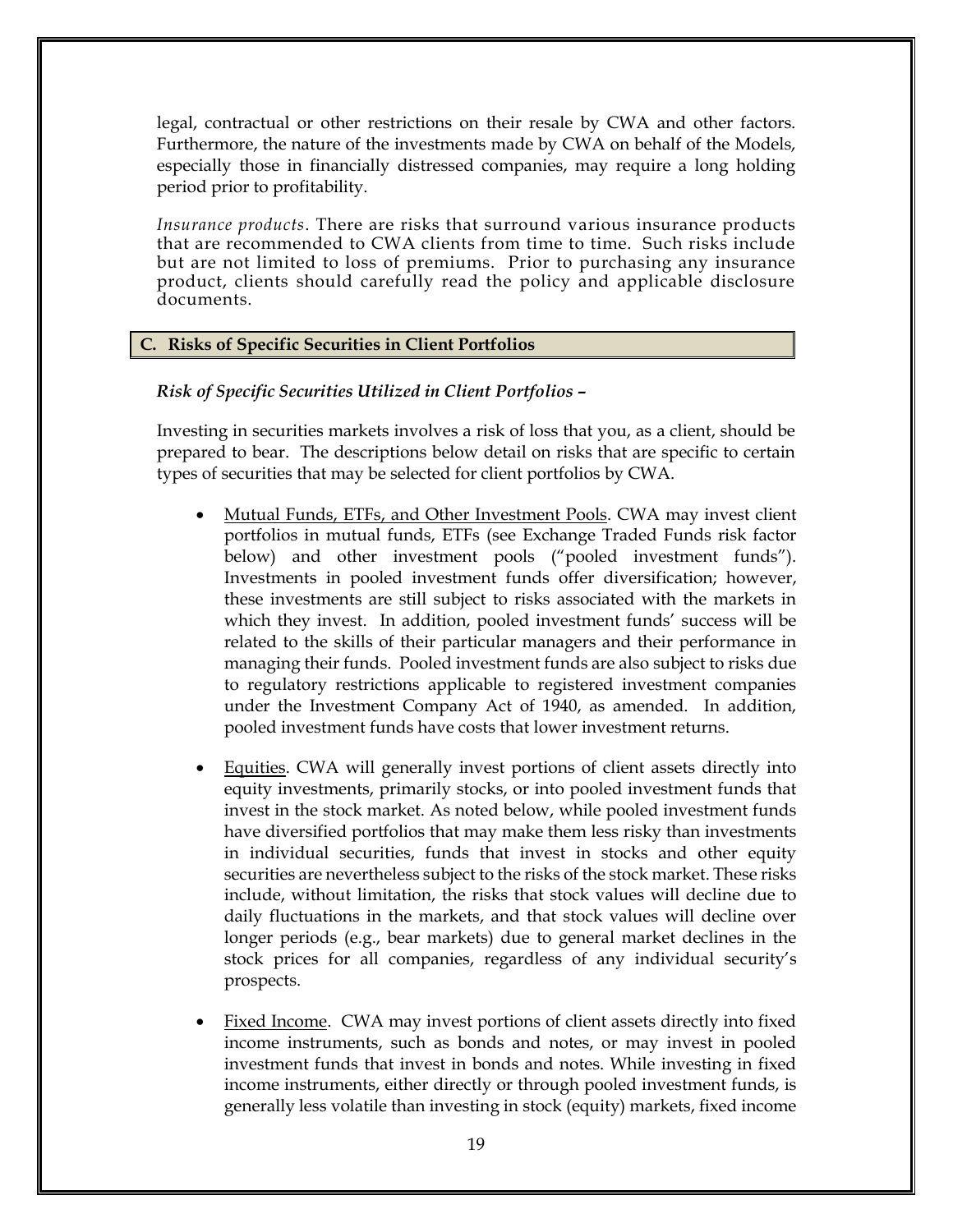investments nevertheless are subject to risks. These risks include, without limitation, interest rate risks (risks that changes in interest rates will devalue the investments), credit risks (risks of default by borrowers), or maturity risk (risks that bonds or notes will change value from the time of issuance to maturity).

- Exchange Traded Funds (ETFs). CWA may invest portions of client assets in ETFs. An ETF is an [investment fund](http://en.wikipedia.org/wiki/Collective_investment_scheme) traded on [stock exchanges,](http://en.wikipedia.org/wiki/Stock_exchange) similar to [stocks.](http://en.wikipedia.org/wiki/Stock) Investing in ETFs carries the risk of capital loss (sometimes up to a 100% loss in the case of a stock holding bankruptcy). Areas of concern include the lack of transparency in products and increasing complexity, conflicts of interest, and the possibility of inadequate regulatory compliance. Precious Metal ETFs (e.g., Gold, Silver, or Palladium Bullion backed "electronic shares" not physical metal) specifically may be negatively impacted by several unique factors, among them (1) large sales by the official sector which owns a significant portion of aggregate world holdings in gold and other precious metals, (2) a significant increase in hedging activities by producers of gold or other precious metals, and (3) a significant change in the attitude of speculators and investors.
- REIT Securities. CWA may invest portions of client assets in publicly traded REITs. Investments in REITs are subject to risks similar to those of direct investments in real estate and the real estate industry in general. These include risks related to general and local economic conditions, possible lack of availability of financing, and changes in interest rates or property values. The value of interests in a REIT may be affected by, among other factors, changes in the value of the underlying properties, defaults by borrowers or tenants, market saturation, decreases in market rates for rents, and other economic, political, or regulatory matters affecting the real estate industry generally. REITs depend upon specialized management skills, may have less trading volume in their securities, and may be subject to more abrupt or erratic price movements than the overall securities markets. REITs are also subject to the risk of failing to qualify for favorable tax treatment under the Internal Revenue Code.
- Options. CWA may invest portions of client assets into options, including purchasing or writing put and call options. Investments in options involve risks different from, or possibly greater than, the risks associated with investing directly in securities and other traditional investments. These risks include risk: (i) that the counterparty to a transaction may not fulfill its contractual obligations; (ii) of mispricing or improper valuation; and (iii) that changes in the value of the option may not correlate perfectly with the underlying asset, rate or index. Option prices are highly volatile and may fluctuate substantially during a short period of time. Such prices are influenced by numerous factors that affect the markets, including, but not limited to: government programs and policies; national and international political and economic events, changes in interest rates, inflation and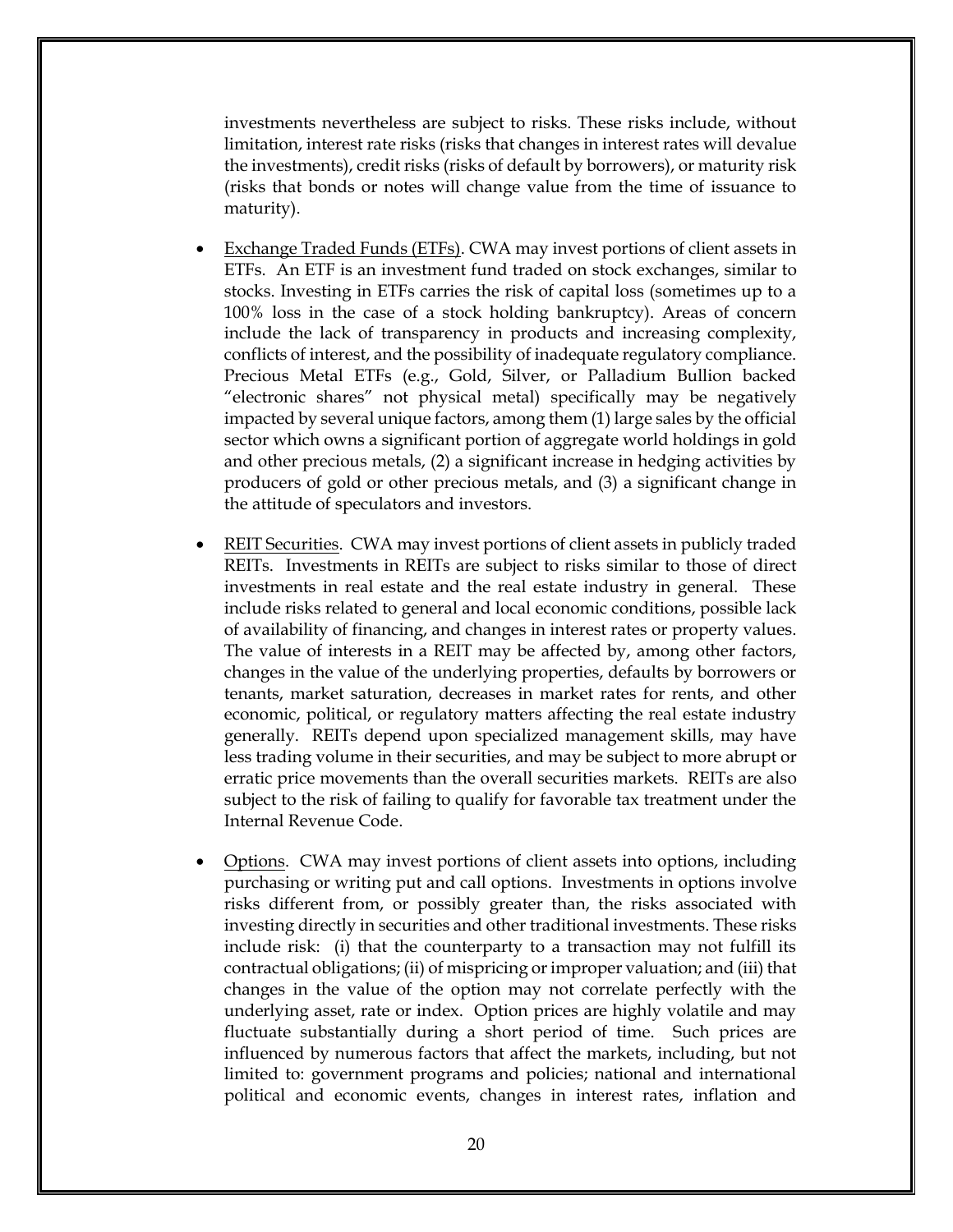deflation and changes in supply and demand relationships. It is possible that certain options might be difficult to purchase or sell, possibly preventing from executing positions at an advantageous time or price, or possibly requiring disposal of other investments at unfavorable times or prices in order to satisfy a portfolio's other obligations.

- Commodities. CWI manages commodities across various commodities sectors and types. These approaches rely on CWI's fundamental research capabilities, and we combine those with the use of quantitative and technical analytical tools. Exposure to the commodities markets may be more volatile than investments in traditional equity or fixed income securities and is typically achieved through derivative instruments. The value of commoditylinked derivative instruments may be affected by broad market movements, commodity index volatility, interest-rate changes, and environmental or other events affecting a particular commodity or industry.
- Affiliated Sub-Advisers with CWA. Investment strategies managed by Gyroscope and CWI, an affiliated registered investment advisors with CWA, are subject to risks associated with potential conflicts of interest as CWA is incentivized to recommend affiliated sub-advisers to clients (rather than unaffiliated sub-advisers) to increase the amount of assets managed by the affiliated sub-advisers, or to increase the amount of management fees or performance compensation received by the affiliated sub-advisers. Clients should review the specific risks and conflicts of interests associated with investments in Gyroscope and CWI strategies.

### *Risk of Private Securities*

CWA may make non-discretionary recommendations to clients regarding private investment opportunities. Investing in private securities involves a risk of loss that you, as a client, should be prepared to bear should decide to invest in private investment opportunities. The descriptions below detail on risks that are specific to certain private securities investments. Clients investing in private securities should review the offering materials for any such offering which may include descriptions of specific risks and conflicts of interest associated with the offering.

Private Funds. Private funds (including hedge funds, private equity funds, hybrid funds and funds of funds) often engage in leveraging and other speculative investment practices that may increase the risk of investment loss; can be highly illiquid; are not required to provide periodic pricing or valuation information to investors; may involve complex tax structures and delays in distributing important tax information; are not subject to the same regulatory requirements as mutual funds; often charge high fees or performance compensation; often pass through substantial costs and expenses to investors; and may invest in risky securities or engage in other risky strategies. Further risks and terms associated with underlying private funds in which clients invest may be found in such private funds' offering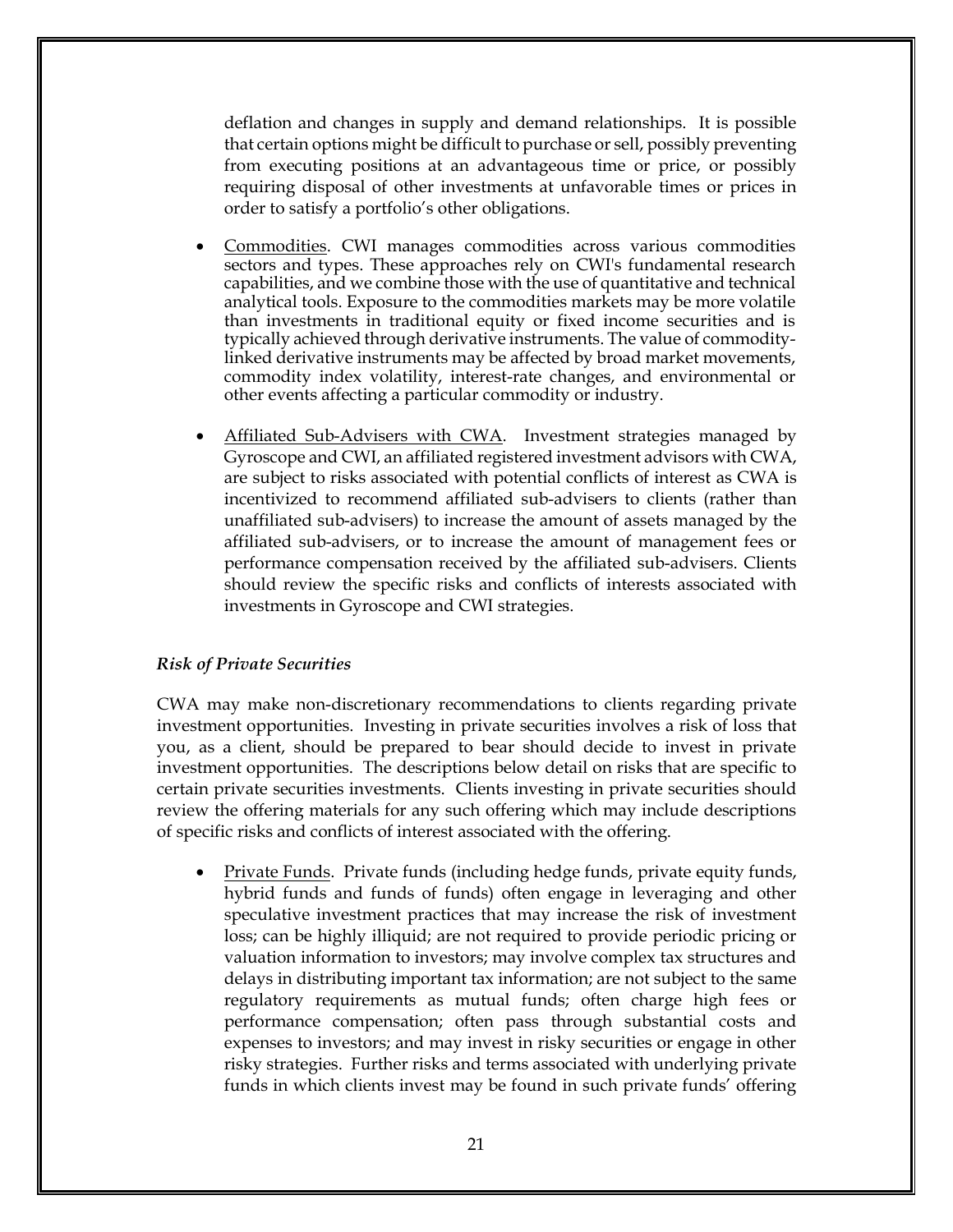materials, which clients should carefully review prior to making any investment decision regarding the private fund.

- Private Funds Affiliated with CWA. Private Funds affiliated with CWA or its control persons (including CWI Funds) are subject to risks associated with potential conflicts of interest because CWA is incentivized to recommend affiliated private funds to clients (rather than unaffiliated private funds) to increase the amount of capital managed by the affiliated private fund or its investment manager or to increase the amount of management fees or performance compensation received by the affiliated investment manager (or its affiliates). Clients considering an investment in a CWI Fund should review the offering materials for such funds for the specific risks and conflicts of interests associated with investments in such funds.
- Funds of Funds. Funds of funds often incur multiple levels of fees, performance compensation, costs and expenses, in addition to the fees charged by CWA, because investors in such funds of funds typically, directly at the fund of funds level and indirectly at the underlying funds level, bear management fees, performance compensation, expenses, costs and taxes of the fund of funds and the underlying funds (at both levels). As a result, investors in a fund of funds will pay higher expenses than they would if such investors were invested directly in the underlying funds. Accordingly, the rate of return on an investment in a fund of funds may be lower than the rate of return on a direct investment in the underlying funds.
- Private Placements. Privately offered securities including private placements into private funds, carry a substantial risk as they are subject to less regulation that publicly offered securities, the market to resell these assets under applicable securities laws may be illiquid, due to restrictions, and liquidation may be taken at a substantial discount to the underlying value or result in the entire loss of the value of such assets.
- Private Real Estate Investments. Real estate investments face several kinds of risk that are inherent in the real estate sector, which historically has experienced significant fluctuations and cycles in performance. Revenues and cash flows may be adversely affected by: changes in local real estate market conditions due to changes in national or local economic conditions or changes in local property market characteristics; competition from other properties offering the same or similar services; changes in interest rates and in the state of the debt and equity credit markets; the ongoing need for capital improvements; changes in real estate tax rates and other operating expenses; adverse changes in governmental rules and fiscal policies; adverse changes in zoning laws; the impact of present or future environmental legislation and compliance with environmental laws.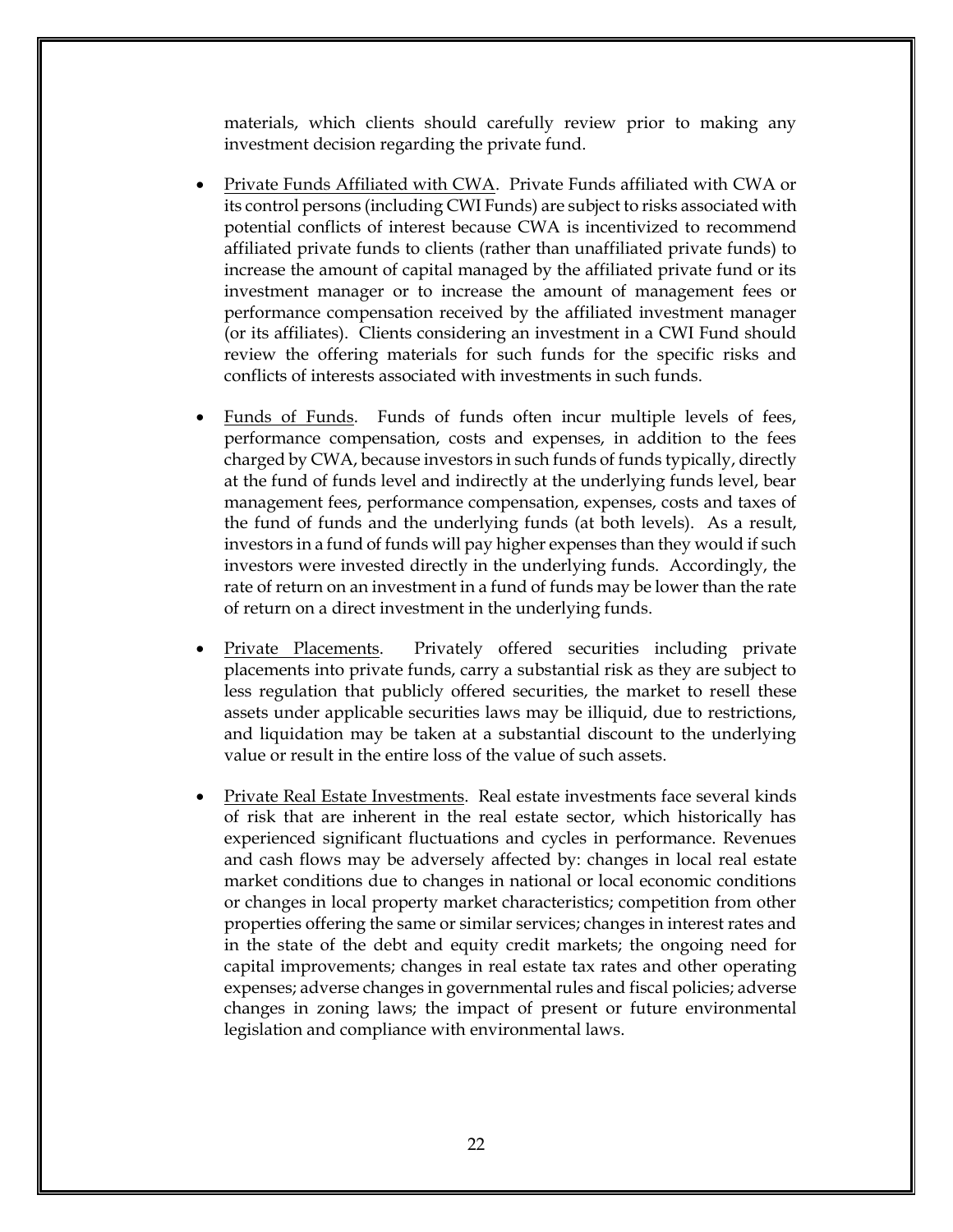### *Operational Risk*

• Operational risk is the potential for loss caused by a deficiency in information, communication, transaction processing and settlement and accounting systems. CWA will maintain controls that include systems and procedures to record and reconcile transactions and positions, and to obtain necessary documentation for trading activities.

### *Business Continuity Risks*

• CWA's business operations may be vulnerable to disruption in the case of catastrophic events such as fires, natural disaster, terrorist attacks or other circumstances resulting in property damage, network interruption and/or prolong power outages. Although CWA has implemented, or expects to implement, measures to manage risks relating to these types of events, there can be no assurances that all contingencies can be planned for. These risks of loss can be substantial and could have a material adverse effect on CWA and its ability to manage clients.

### *Cybersecurity Risks*

• CWA's information and technology systems could be vulnerable to damage or interruption from computer viruses, network failures, computer and telecommunication failures, infiltrations by unauthorized persons and security breaches, usage errors by its professionals, power outages and catastrophic events such as fires, tornadoes, floods, hurricanes and earthquakes. Although CWA will implement various measures to manage risks relating to these types of events, if these systems are compromised, become inoperable for extended periods of time or cease to function properly, CWA will have to make a significant investment to fix or replace them. The failure of these systems and/or disaster recovery plans for any reason could cause significant interruptions in CWA's operations and result in a failure to maintain the security, confidentiality or privacy or sensitive data, including personal information relating to Clients. Such a failure could harm CWA's reputation or subject it or its affiliates to legal claims and otherwise affect their business and financial performance. Additionally, any failure of CWA's information, technology or security systems could have an adverse impact on its ability to manage Client accounts.

### *Coronavirus Outbreak*

• The coronavirus pandemic or other similar outbreak and reactions to such an outbreak could cause uncertainty in markets and businesses, including CWA's business, and may adversely affect the performance of the global economy, including causing market volatility, market and business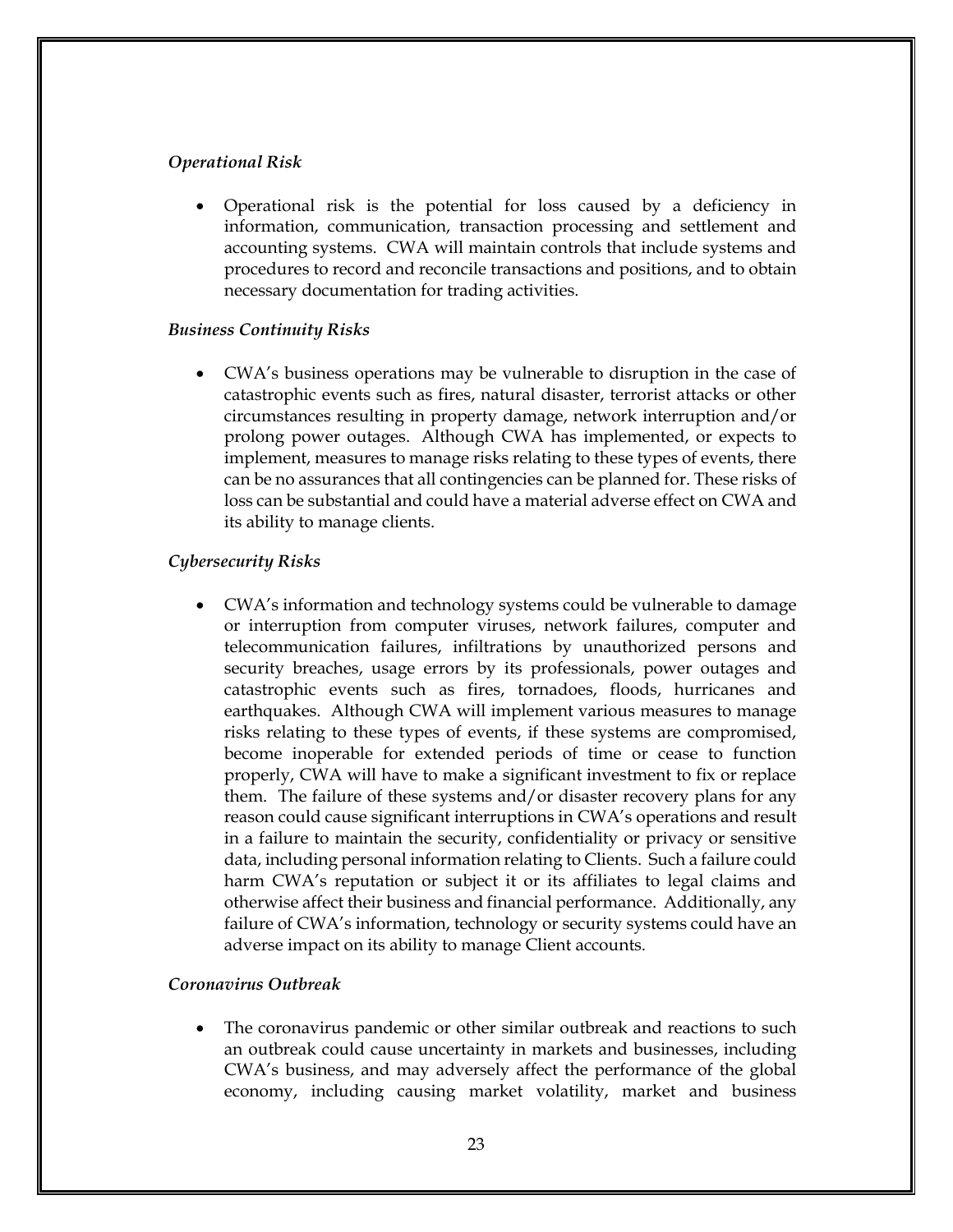uncertainty and closures, supply chain and travel interruptions, the need for employees and vendors to work at external locations, and extensive medical absences. CWA has policies and procedures to address known situations, but because a large outbreak may create significant market and business uncertainties and disruptions, not all events that could affect CWA's business and/or the markets can be determined and addressed in advance.

#### *Risk of Loss*

• Investing in securities involves risk of loss that Clients should be prepared to bear. All investments in securities and other financial investments involves substantial risk of volatility arising from numerous factors that are beyond the control of CWA, CWI, and Independent Managers that service client accounts, including market conditions, changing domestic or international economic or political conditions, changes in tax laws and government regulation and other factors.

### *Economic Conditions*

• Changes in economic conditions, including, for example, interest rates, inflation rates, currency and exchange rates, industry conditions, competition, technological developments, trade relationships, political and diplomatic events and trends, tax laws and innumerable other factors, can affect substantially and adversely the investment performance of a client's account. Economic, political, and financial conditions, or industry or economic trends and developments, may, from time to time, and for varying periods of time, cause volatility, illiquidity, or other potentially adverse effects in the financial markets. Economic or political turmoil, a deterioration of diplomatic relations or a natural or man-made disaster in a region or country where CWA's client assets are invested may result in adverse consequences to such clients' portfolios. None of these conditions is or will be within the control of CWA, and no assurances can be given that CWA will anticipate these developments.

### **Past performance is no guarantee of future results, and any historical returns, expected returns, or probability projections may not reflect actual future performance.**

In the course of creating and managing a client's investment portfolio, CWA believes it is important for CWA's clients to understand and evaluate the risks set forth in this Item 8, as part of their overall approach to setting realistic investment objectives.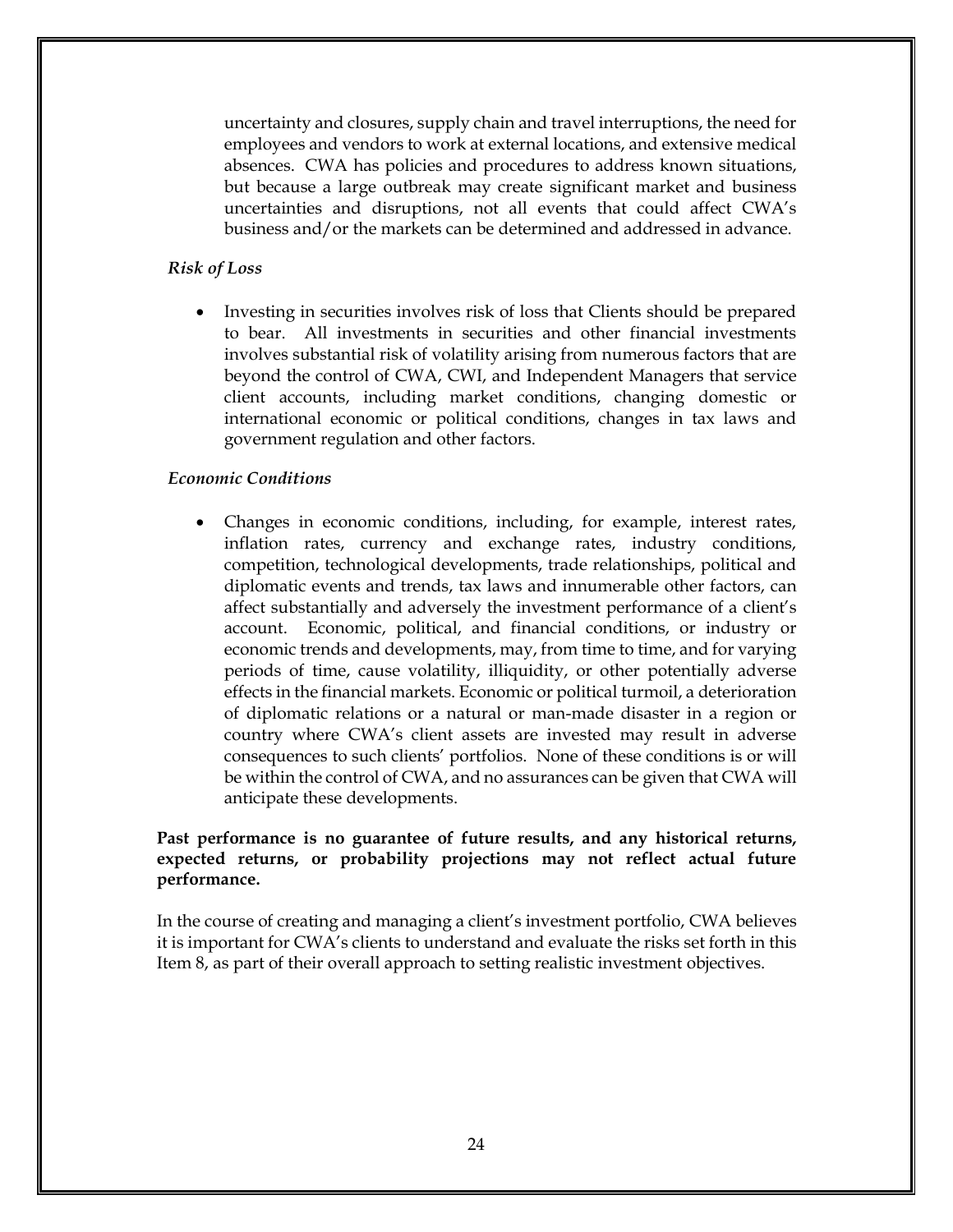# **Item 9: Disciplinary Information**

<span id="page-27-0"></span>As a registered investment adviser, CWA is required to disclose all material facts regarding any legal or disciplinary events that would be material to a client's evaluation of CWA or the integrity of CWA's management. CWA has no disciplinary events to report.

# **Item 10: Other Financial Industry Activities and Affiliations**

# <span id="page-27-1"></span>**A. Registration as a Broker/Dealer or Broker/Dealer Representative**

CWA is not registered, and does not have an application pending to register, as a broker-dealer or registered representative of a broker-dealer.

CWA has a supervised person who is licensed with an unaffiliated broker dealer, Leaders Group, to sell variable insurance products.

# **B. Registration as a Futures Commission Merchant, Commodity Pool Operator, or a Commodity Trading Advisor**

Neither CWA nor any of its management persons are registered, or have an application pending to register, as a futures commission merchant, commodity pool operator, commodity trading advisor, or an associated person of the foregoing types of entities.

# **C. Relationships Material to CWA's Advisory Business**

CWA is affiliated with CWI. CWA and CWI share beneficial owners and CWA recommends limited partners to the Funds managed by CWI. CWA and CWI share beneficial owners and financially benefit from the affiliation.

CWA is affiliated with CWA Naples, LLC ("**CWA Naples**") a registered investment adviser. CWA Naples and CWA share beneficial owners and financially benefit from the affiliation.

CWA Asset Management Group, LLC has certain investment adviser representatives that are licensed insurance agents with 5th Avenue Brokerage, LLC, Calusa River LLC, Liberty Wolfe Enterprises, LLC and/or Capital Wealth Advisors, Inc., insurance firms owned by Blaine Ferguson and William Beynon, who are owners of CWA. Such services could be offered to the clients; however, clients are not obligated to purchase such insurance products.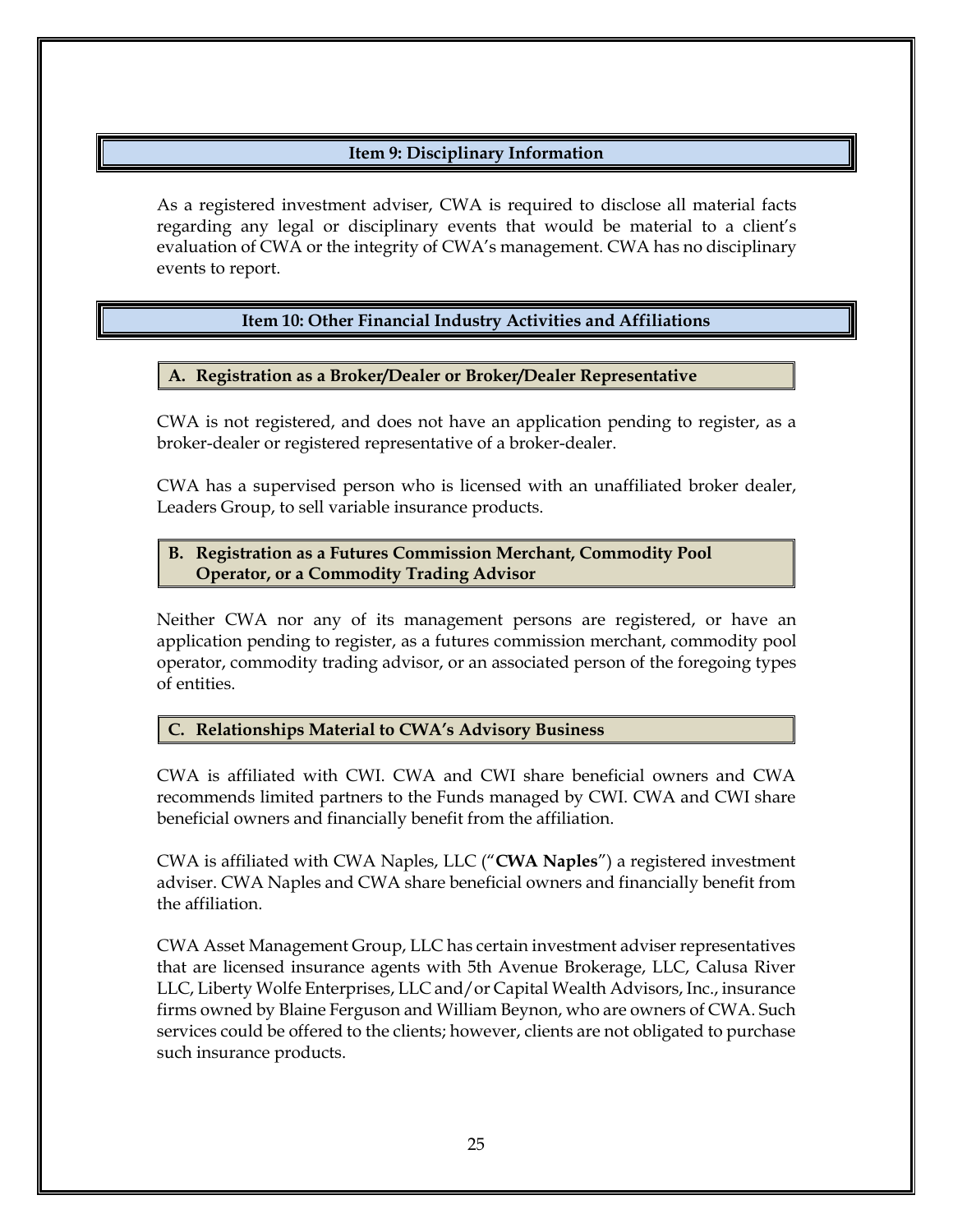Certain owners of CWA, William Beynon, Blaine Ferguson, Lewis Johnson, Joseph Moglia and Kevin Erndl have an interest in CWA Risk Management, LLC and Sentry Insurance Advisors, LLC an entity that offers Property and Casualty Insurance for home, auto, liability and such other insurance policies. Such services could be offered to CWA clients under no obligation to purchase.

Certain supervised persons of CWA, who are portfolio managers and other investment policy decision makers are also portfolio managers of CWI and CWA Naples (collectively "**CWA**"), both affiliates of CWA, and will recommend separately managed account clients to CWA if deemed appropriate. CWA will recommend clients invest in Funds and investment strategies managed by CWI. CWA clients will pay CWA a management fee, in addition to paying CWI a management fee and if applicable, a performance-based fee for investing in the CWI Funds.

Certain investment adviser representatives of CWA are licensed insurance agents with 5th Avenue Brokerage, LLC, Calusa River, LLC Liberty Wolfe Enterprises, LLC and/or Capital Wealth Advisors, Inc., insurance firms owned by Blaine Ferguson and William Beynon, who are the Principal owners of CWA. CWA clients are not obligated to purchase insurance products from such insurance agents.

Certain CWA beneficial owners, William Beynon, Blaine Ferguson, Lewis Johnson and Kevin Erndl, maintain a controlling interest in Gyroscope . CWA recommends Gyroscope strategies to clients if suitable. This creates a conflict of interest since Gyroscope, and directly such beneficial owners of CWA, benefit financially from the affiliation with CWA. CWA addresses this conflict by disclosing its affiliation with Gyroscope to clients when engaging Gyroscope to provide sub-advisory services to CWA clients.

### **D. Selection of Other Advisors or Managers and How This Adviser is Compensated for Those Selections**

CWA recommends that clients invest in CWI Funds- and the Capital Tax Advantage Strategy "CTA". This creates a conflict of interest in that CWA has an incentive to recommend CWI Funds and CTA to clients in order to increase the amount of capital managed by CWA and its related persons, generate sub-advisory fees for CWI and its related persons, and generate performance compensation, or net profits for CWA's related persons. Notwithstanding the foregoing, CWA's Code of Ethics prohibits CWA and its personnel from putting their interests ahead of the interests of clients.

CWA recommends clients invest in Gyroscope investment strategies. This creates a conflict of interest because CWA is incentivized to recommend affiliated sub-advisors to clients (rather than unaffiliated sub-advisors) to increase the amount of assets managed by CWA and the affiliated sub-advisers, and/or to increase the amount of management fees received by CWA and the affiliated sub-advisors, whose certain beneficial owners also own a controlling interest in CWA. Clients should review the specific risks and conflicts of interests associated with investments in Gyroscope,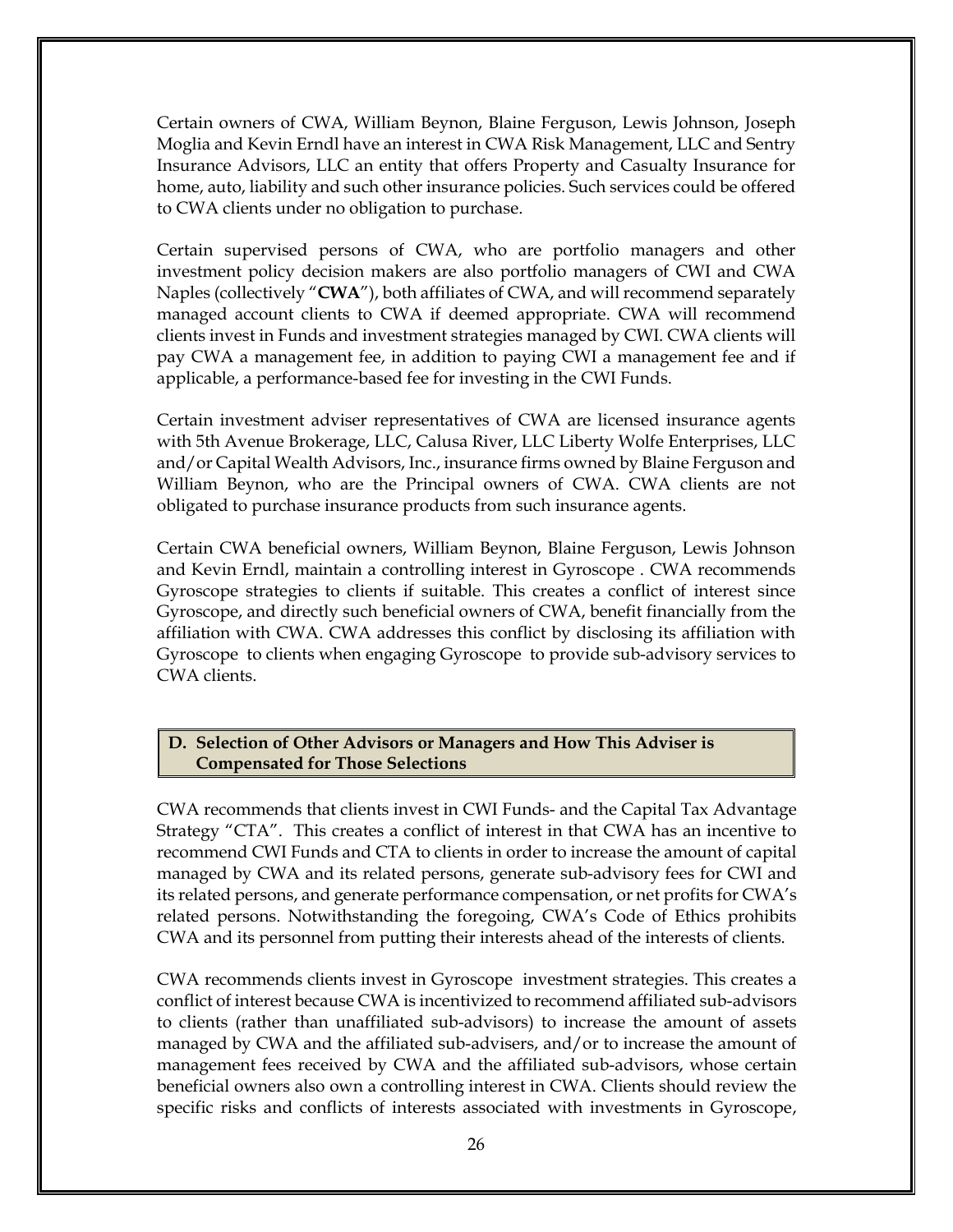including Gyroscope's ADV 2A. Notwithstanding the foregoing, CWA's Code of Ethics prohibits CWA and its personnel from putting their interests ahead of the interests of clients.

CWA also can engage one or more third-party sub-advisers ("**Independent Managers**") to manage a portion of client assets if deemed in the best interest of a client, subject to that client's IMA, investment objectives and risk tolerance. Clients will pay Independent Manager fees in addition to CWA investment advisory fees. CWA does not participate in any fees paid to Independent Managers.

### <span id="page-29-0"></span>**Item 11: Code of Ethics, Participation or Interest in Client Transactions and Personal Trading**

### **A. Code of Ethics**

CWA has adopted a Code of Ethics (the "Code of Ethics"), the full text of which is available to clients or potential clients upon request. The Code of Ethics has several goals. First, the Code of Ethics is designed to assist CWA in complying with applicable laws and regulations governing its investment advisory business. Under the Investment Advisers Act of 1940, as amended, CWA owes fiduciary duties to its clients. Pursuant to these fiduciary duties, the Code of Ethics requires CWA associated persons to act with honesty, good faith and fair dealing in working with clients.

Next, the Code of Ethics sets forth guidelines for professional standards for CWA's supervised persons. Under the Code of Ethics professional standards, CWA expects its supervised persons to put the interests of its clients first, ahead of personal interests. In this regard, CWA supervised persons are not to take inappropriate advantage of their positions in relation to CWA clients.

We encourage our personnel to invest alongside our clients. Our personnel, including portfolio managers and other personnel, often invest in CWI Funds and use Model portfolios that we manage. These investments are made directly by our personnel through employee investments in CWI Funds, Model portfolios or in their personal accounts which are monitored and reviewed by compliance.

To address personal trading, all CWA personnel are considered "access persons" under our Code. Temporary personnel (including interns) whose tenure with CWA exceeds 90 days and who are deemed by the Chief Compliance Officer to have access to nonpublic investment research, client holdings, or trade information are also subject to the personal trading requirements of the Code of Ethics. Access persons must pre-clear their personal transactions in covered securities prior to execution, except as exempted under the Code. The Code's restrictions on personal trading apply to accounts over which an access person and/or certain immediate family members have investment discretion, or from which they enjoy economic benefits. The pre-clearance process tests proposed transactions against a number of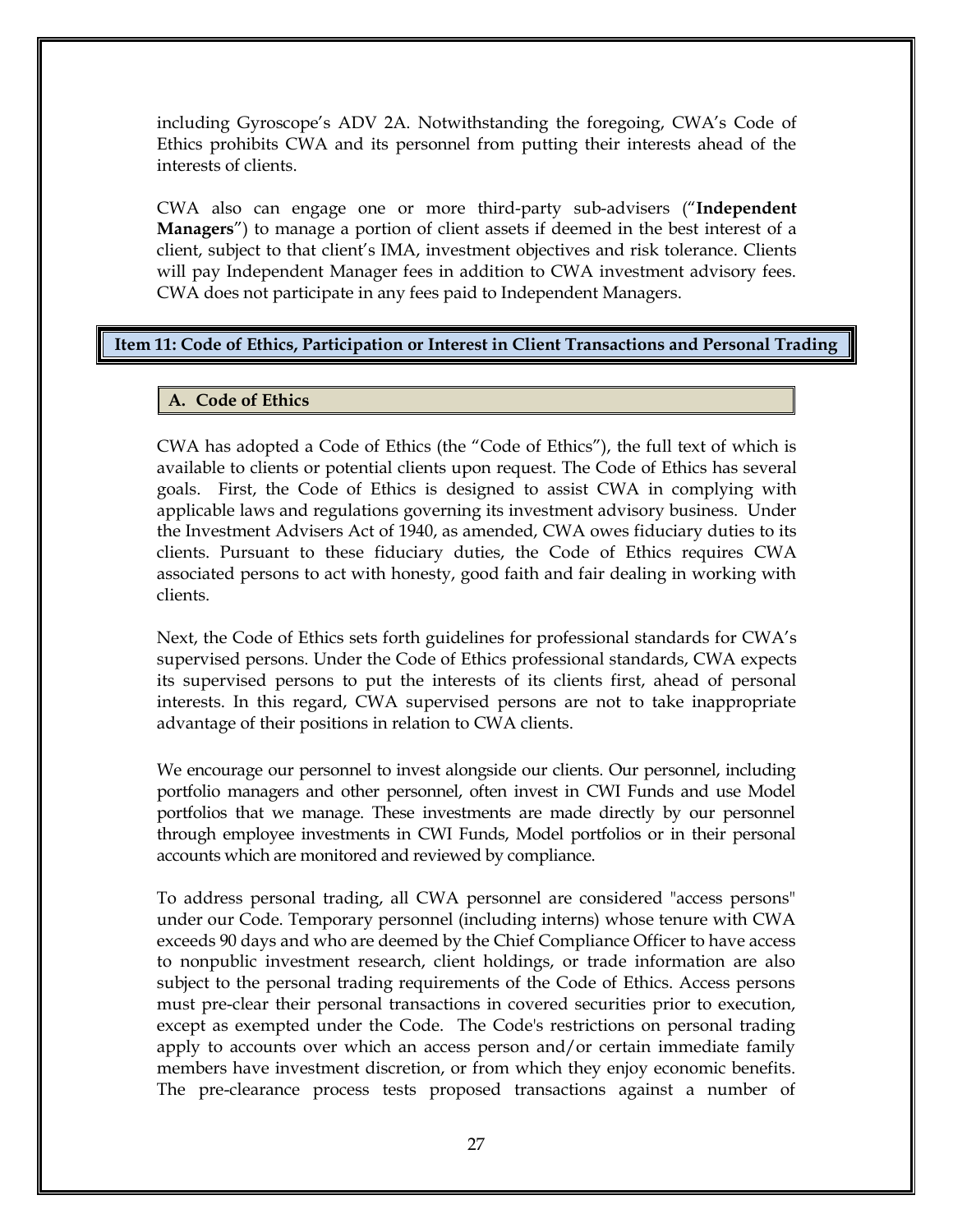substantive restrictions designed to prevent our personnel from taking advantage of our firm's investment activity on behalf of our clients. All access persons are required to provide quarterly reports and certifications regarding their securities transactions and, at initial hire and annually, reports regarding their securities holdings. The Chief Compliance Officer (or designee) ("**CCO**") may grant an exception from preclearance, other trading restrictions, and certain reporting requirements on a case-bycase basis, if the CCO or designee determines that the proposed conduct involves no opportunity for abuse and does not conflict with client interests.

The Code also addresses confidentiality and insider trading, and expressly prohibits personnel from disseminating material nonpublic information or using such information to inappropriately benefit any party through securities trading activities. Personnel are required to provide a written certification as to their compliance with the Code on an annual basis.

### **B. Recommendations Involving Material Financial Interests**

CWI sponsors and manages the CW Special Opportunities Fund, LP and CW Natural Resource Master Fund, LP (including the onshore and offshore feeders). These Funds are recommended to CWA clients. The private placement of CWA clients into such private funds which, if invested in, will materially benefit CWA or its related or controlling persons, in particular because it will increase the amount of fees or performance-based compensation CWI and/or the related or controlling persons of CWI and CWA receive from such clients. CWI also manages, and if appropriate, recommends clients invest in the CTA. CWA's Code of Ethics prohibits CWA and its personnel from putting their interests ahead of the interests of clients. All investment recommendations are constructed to deliver a diversified portfolio that must comply with the client's IPS. Clients are under no obligation to invest in CWI funds or the CTA strategy. Clients investing in CWI managed funds must complete subscription documents. Clients investing in CTA must complete a disclosure agreement.

Certain investment adviser representatives of CWA are licensed insurance agents with 5th Avenue Brokerage, LLC, Liberty Wolfe Enterprises, LLC and/or Capital Wealth Advisors, Inc., insurance firms owned by Blaine Ferguson and William Beynon, who are principal owners of CWA. These affiliates will receive compensation in the form of commissions from the insurance companies for client insurance business. In addition, a supervised person of CWA is licensed with an unaffiliated broker dealer, Leaders Group, in order for an affiliate of the Firm, Calusa River, to receive commissions from variable annuity insurance sales. Blaine Ferguson and William Beynon are the principal owners of Calusa River. Clients are under no obligation to conduct insurance business with any of the Firm's affiliates.

Certain owners of CWA, William Beynon, Blaine Ferguson, Lewis Johnson, Joseph Moglia and Kevin Erndl have an interest in CWA Risk Management, LLC and Sentry Insurance Advisors, LLC an entity that offers Property and Casualty Insurance for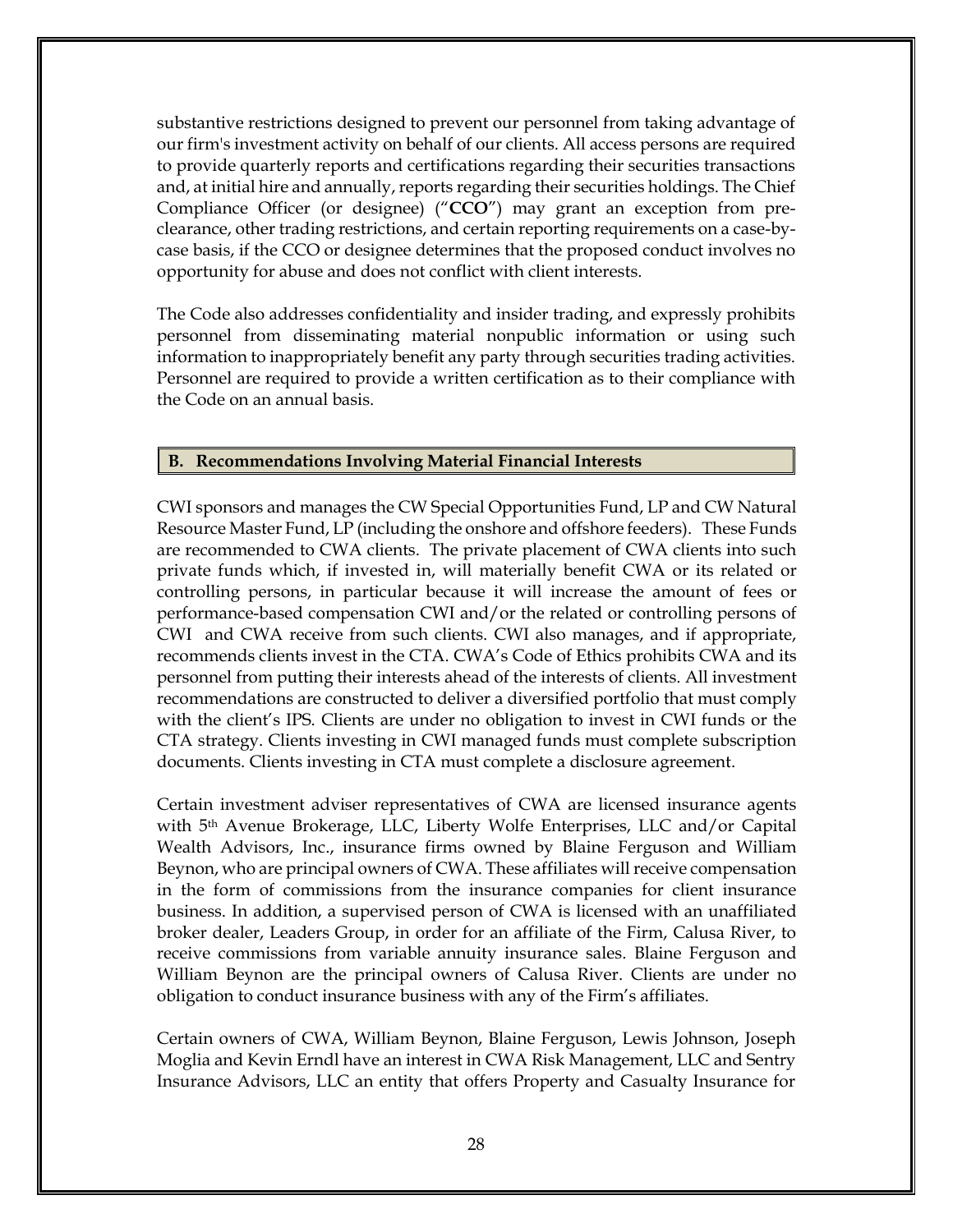home, auto, liability and such other insurance policies. Such services could be offered to CWA clients under no obligation to purchase.

Certain owners of CWA, William Beynon, Blaine Ferguson, Lewis Johnson and Kevin Erndl, maintain a controlling interest in Gyroscope Capital Management, LLC. CWA recommends Gyroscope strategies to clients if suitable. This creates a conflict of interest since Gyroscope and such beneficial owners of CWA, will materially benefit in particular because it will increase the amount of fees both CWA and Gyroscope and/or the related or controlling persons of CWA receive from such clients. Clients are under no obligation to invest in Gyroscope strategies.

### **Item 12: Brokerage Practices**

### <span id="page-31-0"></span>**A. Factors Used to Select Custodians and/or Broker/Dealers**

CWA has discretion to determine, subject to each client's disclosed investment objectives, policies and strategies, the securities to be purchased or sold and in what amounts, the broker-dealers and other financial intermediaries use in effecting the transactions for the Funds, and the commission rates to be paid for such transactions.

CWA and its affiliate CWI have entered into a Master Service and Resource Agreement ("Shared Services Agreement"). Such Shared Services Agreement delegates the trading of the Funds and Models to the CWA trading desk for execution; however, CWA is responsible for the oversight of brokerage relationships, Fund trades and execution.

The custodians recommended by CWA to clients, TD Ameritrade Institutional, a Division of TD Ameritrade, Inc. ("TD Ameritrade") Schwab Institutional, a division of Charles Schwab & Co., Inc., and Fidelity Institutional Wealth have been chosen by CWA based upon on their relatively low transaction fees and access to mutual funds and ETFs. CWA does not charge any premium or commission on transactions, beyond the actual cost imposed by the custodian. TD Ameritrade Institutional is a division of TD Ameritrade Inc. ("TD Ameritrade"), member FINRA/SIPC, an unaffiliated SEC-registered broker-dealer and FINRA member. On October 6, 2020, Schwab & Co completed the acquisition of TD Ameritrade.

#### *1. Research and Other Soft-Dollar Benefits*

CWA does not receive research, products, or other services from broker-dealers or another third-party in connection with client securities transactions ("soft dollar benefits"). Should CWA use soft dollars in the future, the Firm will comply with the requirements of Section 28(e) of the Securities Exchange Act of 1934. Section 28(e) provides a "safe harbor" for investment managers who use commissions or transaction fees paid by their advised accounts to obtain investment research services that provide lawful and appropriate assistance to the manager in performing investment decision-making responsibilities. As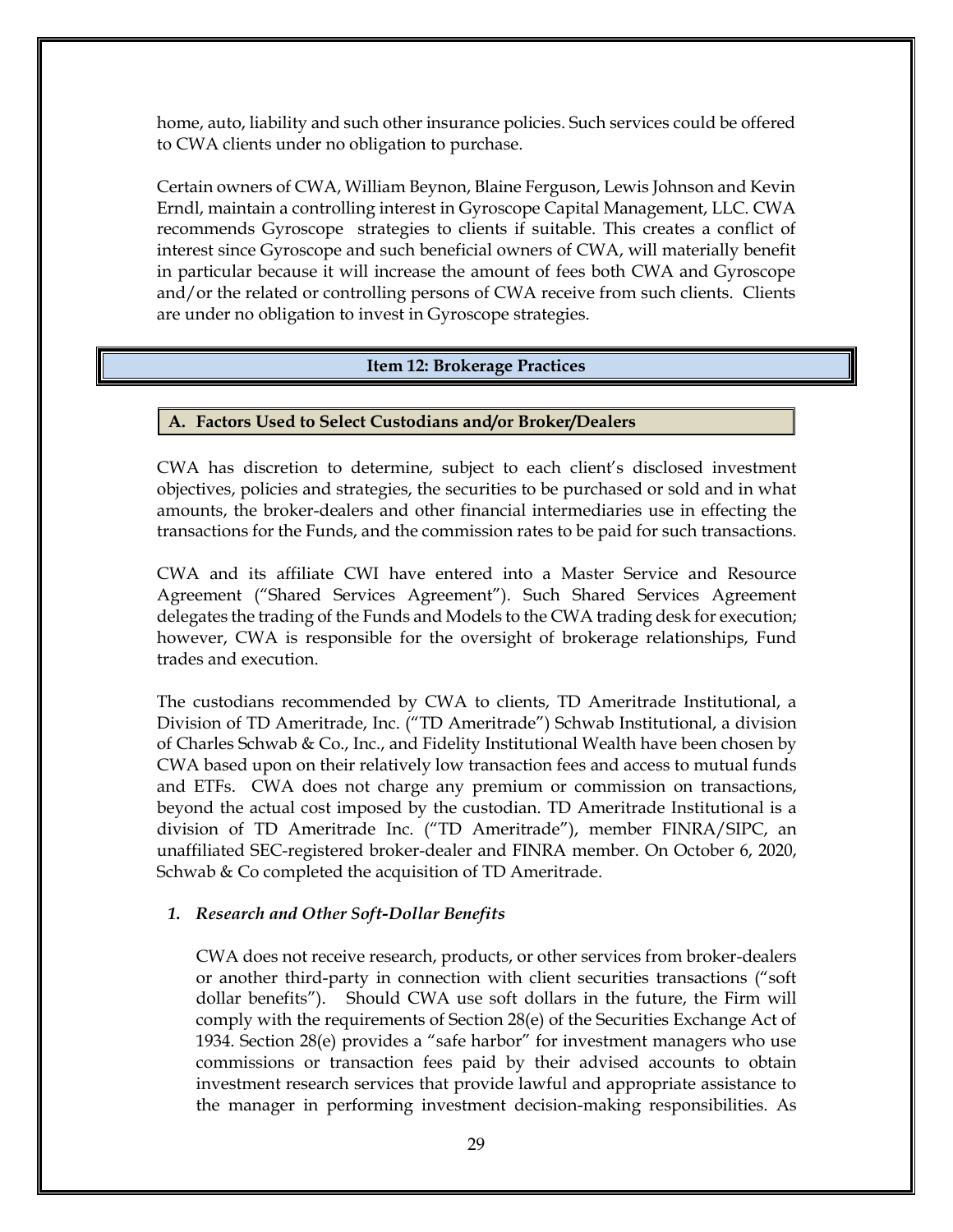required by Section 28(e), CWA will make a good faith determination that the amount of commission or other fees paid is reasonable in relation to the value of the brokerage and research services provided. CWA typically considers not only the particular transaction or transactions, and not only the value of brokerage and research services and products to a particular client, but also the value of those services and products in our performance of our overall responsibilities to all of our clients

CWA's Code of Ethics prohibits all of its personnel from putting their interests ahead of the interests of clients, and CWA's goal is that the first consideration when recommending broker/dealers to clients is to seek best execution. Furthermore, clients are in no way required to select the custodians/broker-dealers recommended by CWA.

#### *2. Brokerage for Client Referrals*

CWA participates in the TD Ameritrade's AdvisorDirect client referral program. CWA does not select or recommend broker-dealers based solely on whether or not it may receive client referrals from a broker-dealer or third party. Nevertheless, participation in a client referral program with TD Ameritrade provides an incentive for CWA to recommend TD Ameritrade. (See Item 14 below for further discussion of this referral program). Despite this potential conflict of interest, CWA seeks to act in the best interest of the client, including the recommendation of custodians or broker-dealers. The first consideration when recommending broker-dealers to clients is best execution.

CWA receives client referrals from Charles Schwab & Co., Inc. ("Schwab") through CWA's participation in Schwab Advisor Network® ("the Service"). The Service is designed to help investors find an independent investment advisor. Schwab is a broker-dealer independent of and unaffiliated with CWA. Schwab does not supervise CWA and has no responsibility for CWA's management of clients' portfolios or other advice or services. CWA pays Schwab fees to receive client referrals through the Service. CWA's participation in the Service raises potential conflicts of interest described below.

CWA pays Schwab a Participation Fee on all referred clients' accounts that are maintained in custody at Schwab and a separate one-time Transfer Fee on all accounts that are transferred to another custodian. The Transfer Fee creates a conflict of interest that encourages CWA to recommend that client accounts be held in custody at Schwab. The Participation Fee paid by CWA is a percentage of the value of the assets in the client's account. CWA pays Schwab the Participation Fee for so long as the referred client's account remains in custody at Schwab. The Participation Fee is paid by CWA and not by the client. CWA has agreed not to charge clients referred through the Service fees or costs greater than the fees or costs CWA charges clients with similar portfolios who were not referred through the Service.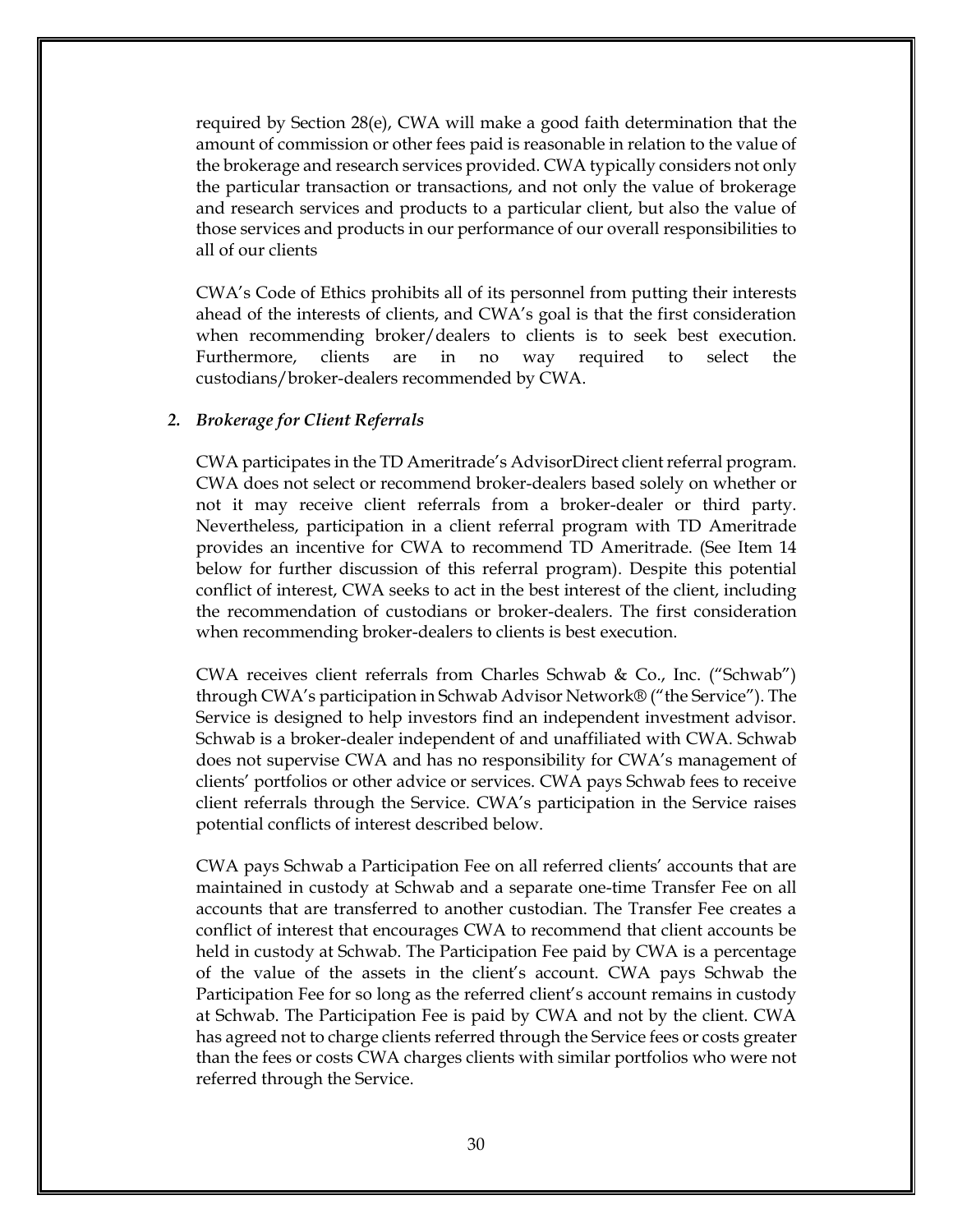The Participation and Transfer Fees are based on assets in accounts of CWA clients who were referred by Schwab and those referred clients' family members living in the same household. Thus, CWA will have incentives to recommend that client accounts and household members of clients referred through the Service maintain custody of their accounts at Schwab.

### *3. Clients Directing Which Broker/Dealer/Custodian to Use*

CWA allows clients to direct brokerage. CWA may be unable to achieve most favorable execution of client transactions if clients choose to direct brokerage. This may cost clients' money because without the ability to direct brokerage CWA may not be able to aggregate orders to reduce transactions costs resulting in higher brokerage commissions and less favorable prices. Not all investment advisers allow their clients to direct brokerage.

### **B. Aggregating (Block) Trading for Multiple Client Accounts**

CWA and CWI, through a shared services agreement, share a trading desk whereby all trades for clients managed by both firms are executed by the same traders. CWA has implemented policies and procedures to aggregate and allocate trades in most circumstances. This includes aggregating orders involving both client, Fund and proprietary accounts. Aggregating trades may benefit a large group of clients by providing CWA the ability to purchase larger blocks resulting in smaller transaction costs to the client. Declining to aggregate trades can cause more expensive trades for clients. There will be instances whereby aggregation of trades is not possible due to a variety of reasons. In such instances, trades that are deemed an exception to the trading policy will require documentation and approval by the Chief Compliance Officer and Chief Investment Officer.

# **Item 13: Reviews of Accounts**

#### <span id="page-33-0"></span>**A. Frequency and Nature of Periodic Reviews and Who Makes Those Reviews**

CWA's research team monitors the investment models on an ongoing basis in which clients are invested and frequently communicate any changes to CWA client advisers. For those separately managed account clients to whom we provide investment management services, account reviews are based on asset allocation and position targets determined by CWA and are managed on an ongoing basis by members of the investment management team. Different client portfolios may differ from risk targets, allocation models, and other clients in the same model based on each individuals' unique circumstances, requests, tax circumstances, legacy positions, and portfolio drift from varied deposit and/or withdrawal timing. Actual portfolio allocations may differ significantly from the model targets. All investment advisory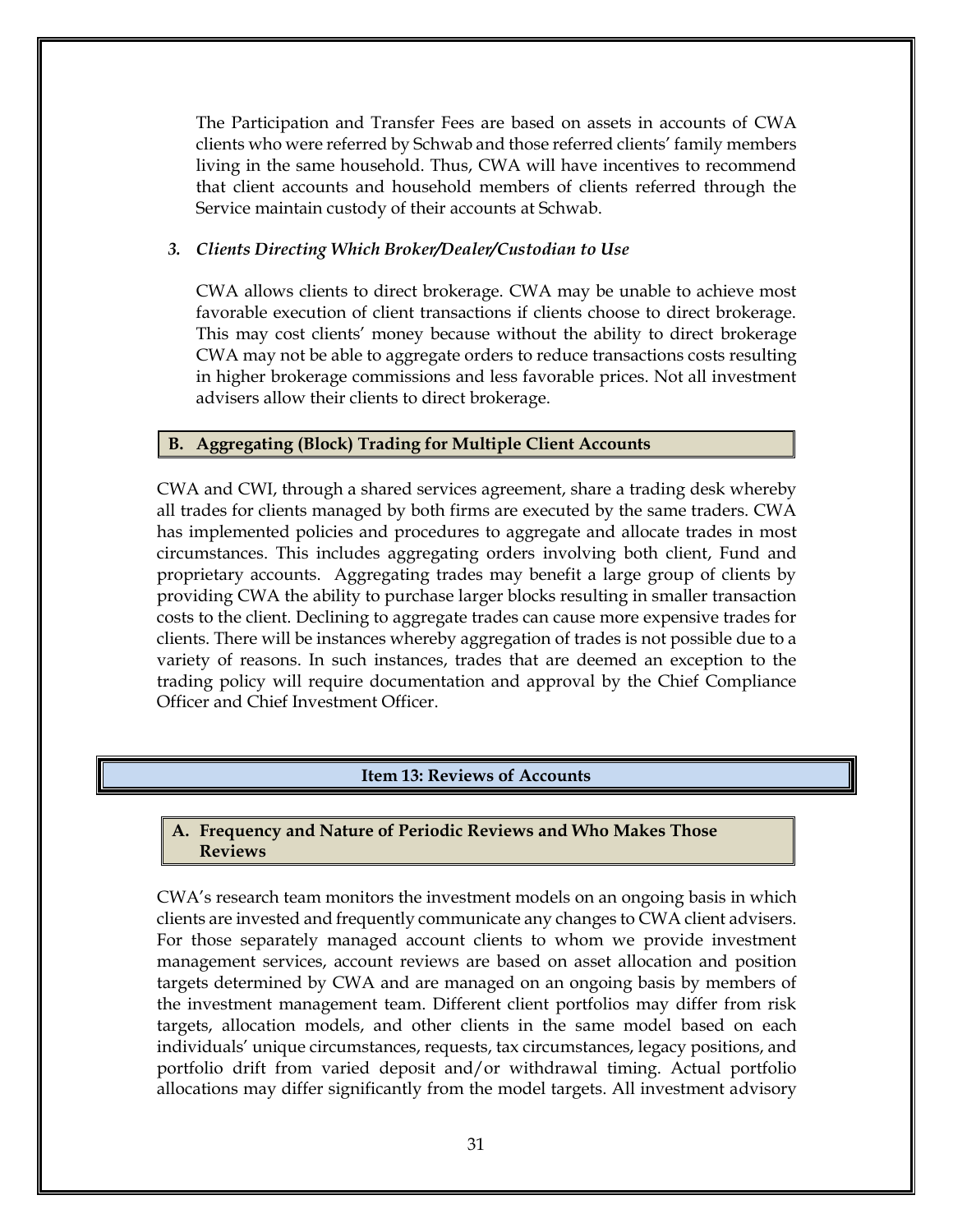clients are encouraged to discuss with us his/her/their/its investment objectives, needs and goals and to keep us informed of any changes regarding same. All clients are encouraged to meet, at least annually, with CWA advisers to comprehensively review investment objectives and account performance.

### **B. Factors That Will Trigger a Non-Periodic Review of Client Accounts**

Non-Periodic reviews may be triggered by such events such as but not limited to: material market, economic or political events, or by changes in client's financial situations (such as retirement, termination of employment, physical move, or inheritance). Clients should communicate changes in their financial situation to their financial adviser.

### **C. Content and Frequency of Regular Reports Provided to Clients**

Each client will receive at least quarterly from the custodian, a statement that details the client's account holdings including assets held and asset value which will be valued by the custodian.

# **Item 14: Client Referrals and Other Compensation**

# <span id="page-34-0"></span>**A. Economic Benefits Provided by Third Parties for Advice Rendered to Clients (Includes Sales Awards or Other Prizes)**

CWA participates in the institutional advisor program (the "Program") offered by TD Ameritrade. TD Ameritrade, an unaffiliated SEC-registered broker-dealer and FINRA member. TD Ameritrade offers to independent investment advisors services which include custody of securities, trade execution, clearance and settlement of transactions. CWA receives some benefits from TD Ameritrade through its participation in the Program.

As disclosed above, CWA participates in the Program and CWA recommends TD Ameritrade to clients for custody and brokerage services. There is no direct link between CWA's participation in the Program and the investment advice it gives to its clients, although CWA receives economic benefits through its participation in the Program that are typically not available to TD Ameritrade retail investors. These benefits include the following products and services (provided without cost or at a discount): receipt of duplicate client statements and confirmations; research related products and tools; consulting services; access to a trading desk serving CWA participants; access to block trading (which provides the ability to aggregate securities transactions for execution and then allocate the appropriate shares to client accounts); the ability to have advisory fees deducted directly from client accounts; access to an electronic communications network for client order entry and account information; access to mutual funds with no transaction fees and to certain institutional money managers; and discounts on compliance, marketing, research,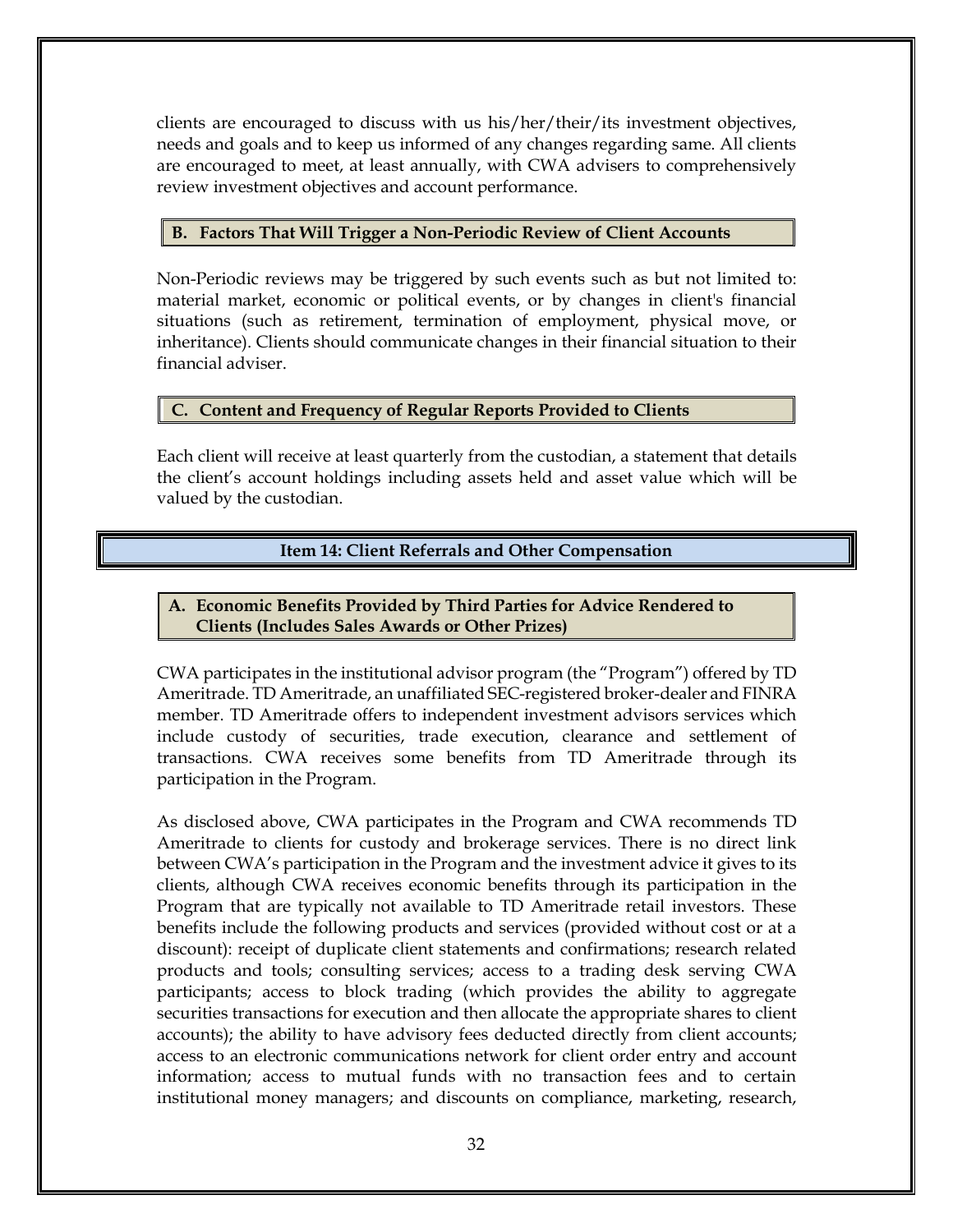technology, and practice management products or services provided to CWA by third party vendors. TD Ameritrade may also have paid for business consulting and professional services received by CWA's related persons. Some of the products and services made available by TD Ameritrade through the Program may benefit CWA but may not benefit its client accounts. These products or services may assist CWA in managing and administering client accounts, including accounts not maintained at TD Ameritrade. Other services made available by TD Ameritrade are intended to help CWA manage and further develop its business enterprise. The benefits received by CWA or its personnel through participation in the Program do not depend on the amount of brokerage transactions directed to TD Ameritrade. As part of its fiduciary duties to clients, CWA endeavors at all times to put the interests of its clients first. clients should be aware, however, that the receipt of economic benefits by CWA or its related persons in and of itself creates a potential conflict of interest and may indirectly influence the advisor's choice of TD Ameritrade for custody and brokerage services.

In addition, representatives of CWA serve on the TD Ameritrade Institutional Operations Panel, the TD Ameritrade Institutional Advisor Panel ("TD Panels") and the Schwab Advisory Panel ("Schwab Panel"). The TD Panels consist of approximately twenty-four independent investment advisors that advise TD Ameritrade Institutional ("TDA Institutional") on issues relevant to the independent advisor and their experience with TD Ameritrade's service, technology and products. The TD Panels meet in person on average three to four times per year and conduct periodic conference calls on an as needed basis. Investment advisors are appointed to serve on the TD Panels for three-year terms by TDA Institutional sales, service and senior management. An investment advisor may serve longer than three years if appointed to additional terms by TDA Institutional senior management. At times, Panel members are provided confidential information about TDA Institutional and Schwab Advisory initiatives. Panel members are required to sign confidentiality agreements. TD Ameritrade and Schwab Advisory do not compensate Panel members. However, TD Ameritrade and/or Schwab may pay or reimburse CWA for the travel, lodging and meal expenses that CWA may incur in attending Panel meetings. The benefits received by CWA or its personnel by serving on the Panels do not depend on the amount of brokerage transactions directed to TD Ameritrade and/or Schwab. Clients should be aware, however, that the receipt of economic benefits by CWA or its related persons in and of itself creates a potential conflict of interest and may indirectly influence CWA's recommendation of TD Ameritrade and/or Schwab for custody and brokerage services.

The Schwab Panel consists of representatives of independent investment advisory firms who have been invited by Schwab management to participate in meetings and discussions of Schwab Advisor Services' services for independent investment advisory firms and their clients. Advisory Board members enter into nondisclosure agreements with Schwab under which they agree not to disclose confidential information shared with them. This information generally does not include material nonpublic information about the Charles Schwab Corporation, whose common stock is listed for trading on the New York Stock Exchange (NYSE: SCHW). The Advisory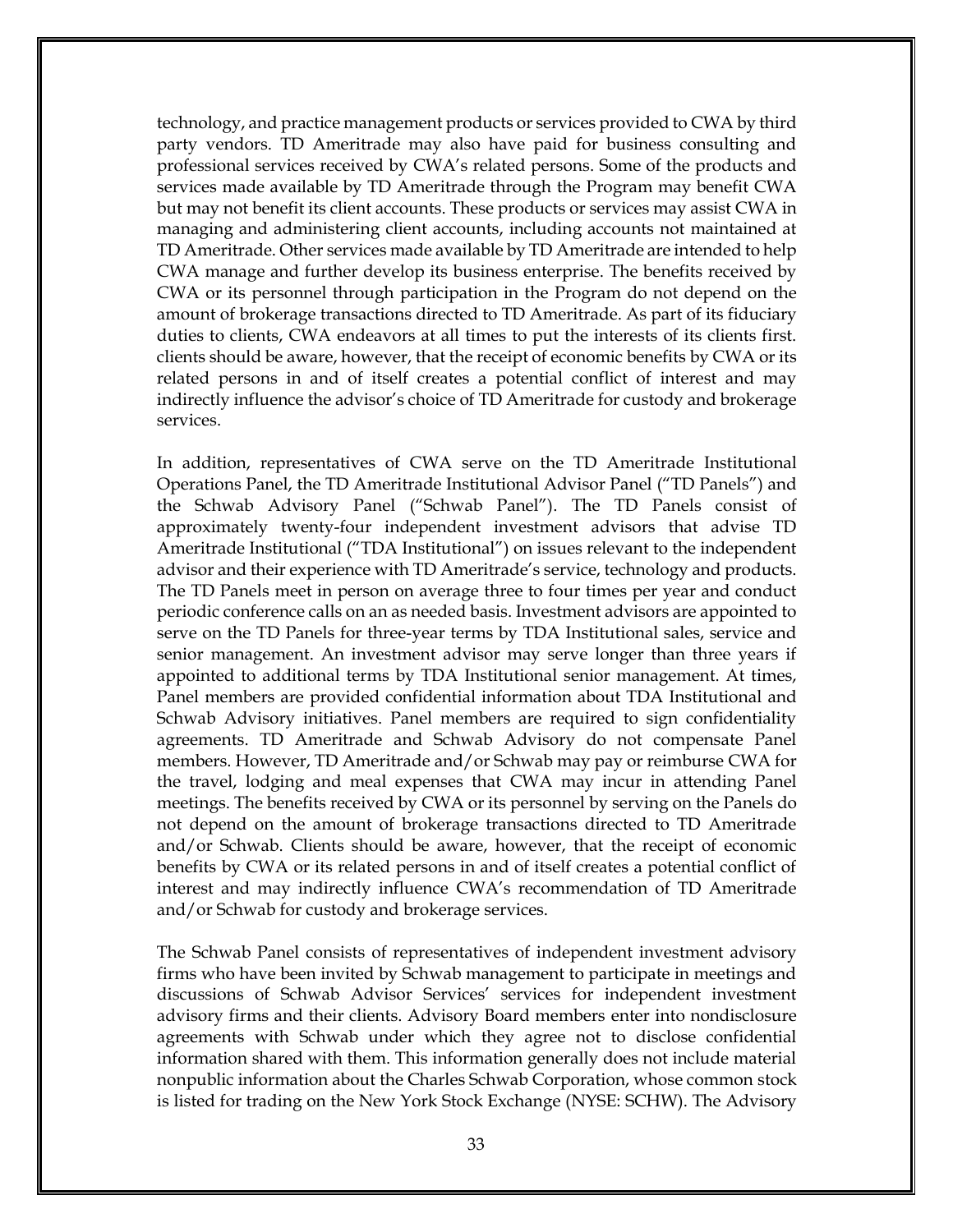Panel meets in person or virtually approximately twice per year and has periodic conference calls scheduled as needed. Advisory Panel members are not compensated by Schwab for their service, but Schwab does pay for or reimburse Advisory Panel members' travel, lodging, meals and other incidental expenses incurred in attending Advisory Panel meetings.

#### **B. Compensation to Non – Advisory Personnel for Client Referrals**

CWA compensates third-party solicitors for client referrals. In addition, CWA receives client referrals from TD Ameritrade through its participation in TD Ameritrade AdvisorDirect. In addition to meeting the minimum eligibility criteria for participation in AdvisorDirect, CWA has been selected to participate in AdvisorDirect based on the amount and profitability to TD Ameritrade of the assets in, and trades placed for, client accounts maintained with TD Ameritrade. TD Ameritrade is a discount broker-dealer independent of, and unaffiliated with, CWA and there is no employee or agency relationship between them. TD Ameritrade has established AdvisorDirect as a means of referring its brokerage customers and other investors seeking fee-based personal investment management services or financial planning services to independent investment advisors. TD Ameritrade does not supervise CWA and has no responsibility for CWA's management of client portfolios or CWA's other advice or services. CWA pays TD Ameritrade an on-going fee for each successful client referral. This fee is usually a percentage (not to exceed 25 basis points) of the advisory fee that the client pays to CWA ("Solicitation Fee"). CWA will also pay TD Ameritrade the Solicitation Fee on any advisory fees received by CWA from any of a referred client's family members, including a spouse, child or any other immediate family member who resides with the referred client and hired CWA on the recommendation of such referred client. CWA will not charge clients referred through AdvisorDirect any fees or costs higher than its standard fee schedule offered to its clients or otherwise pass Solicitation Fees paid to TD Ameritrade to its clients. For information regarding additional or other fees paid directly or indirectly to TD Ameritrade, please refer to the TD Ameritrade AdvisorDirect Disclosure and Acknowledgement Form.

CWA's participation in AdvisorDirect raises potential conflicts of interest. TD Ameritrade will most likely refer clients through AdvisorDirect to investment advisors that encourage their clients to custody their assets at TD Ameritrade and whose client accounts are profitable to TD Ameritrade. Consequently, in order to obtain client referrals from TD Ameritrade, CWA has an incentive to recommend to clients that the assets under management by CWA be held in custody with TD Ameritrade and to place transactions for client accounts with TD Ameritrade. In addition, CWA has agreed not to solicit clients referred to it through AdvisorDirect to transfer their accounts from TD Ameritrade or to establish brokerage or custody accounts at other custodians, except when its fiduciary duties require doing so. CWA's participation in AdvisorDirect does not diminish its duty to seek best execution of trades for client accounts.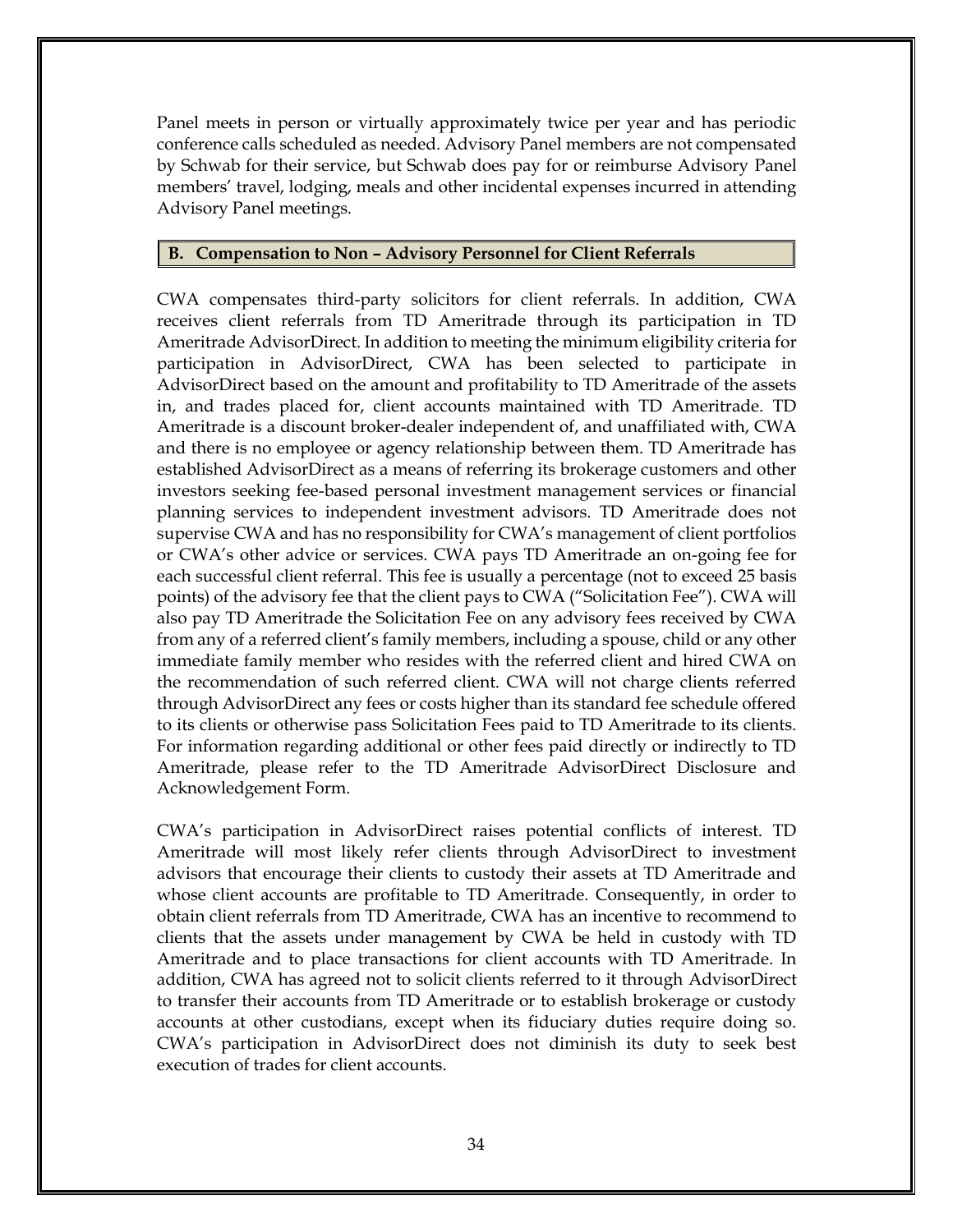As previously discussed, CWA receives client referrals from Charles Schwab & Co., Inc. ("Schwab") through CWA's participation in Schwab Advisor Network® ("the Service"). The Service is designed to help investors find an independent investment advisor. Schwab is a broker-dealer independent of and unaffiliated with CWA. Schwab does not supervise CWA and has no responsibility for CWA's management of clients' portfolios or other advice or services. CWA pays Schwab fees to receive client referrals through the Service. CWA's participation in the Service raises potential conflicts of interest described below.

CWA pays Schwab a Participation Fee on all referred clients' accounts that are maintained in custody at Schwab and a separate one-time Transfer Fee on all accounts that are transferred to another custodian. The Transfer Fee creates a conflict of interest that encourages CWA to recommend that client accounts be held in custody at Schwab. The Participation Fee paid by CWA is a percentage of the value of the assets in the client's account. CWA pays Schwab the Participation Fee for so long as the referred client's account remains in custody at Schwab. The Participation Fee is paid by CWA and not by the client. CWA has agreed not to charge clients referred through the Service fees or costs greater than the fees or costs CWA charges clients with similar portfolios who were not referred through the Service.

The Participation and Transfer Fees are based on assets in accounts of CWA clients who were referred by Schwab and those referred clients' family members living in the same household. Thus, CWA will have incentives to recommend that client accounts and household members of clients referred through the Service maintain custody of their accounts at Schwab.

CWA has a referral agreement with blueharbor bank whereby blueharbor bank refers clients to CWA d/b/a blueharbor wealth advisors. For such client referrals, CWA compensates blueharbor bank 50% of the net management fees earned by providing investment advisory services to such referred clients.

#### **Item 15: Custody**

<span id="page-37-0"></span>Pursuant to Rule 206(4)‐2, CWA is deemed to have custody of our client account's funds and securities because (i) we may debit fees directly from the accounts of such clients and/or (ii) certain clients have executed a letter or instruction or similar asset transfer authorization arrangement with a qualified custodian whereby we are authorized to withdraw client funds or securities maintained with a qualified custodian upon our instruction to the qualified custodian (each, an "SLOA"). The terms of each such SLOA are consistent with the terms described in the February 21, 2017 letter of the Chief Counsel's Office of the Securities and Exchange Commission clarifying custody with respect to a standing letter of instruction or other similar asset transfer authorization arrangement established by a client with a qualified custodian. As a result, with respect to transfers of funds and securities between client accounts and to third parties, client accounts will not be subject to independent verification (i.e., a surprise examination).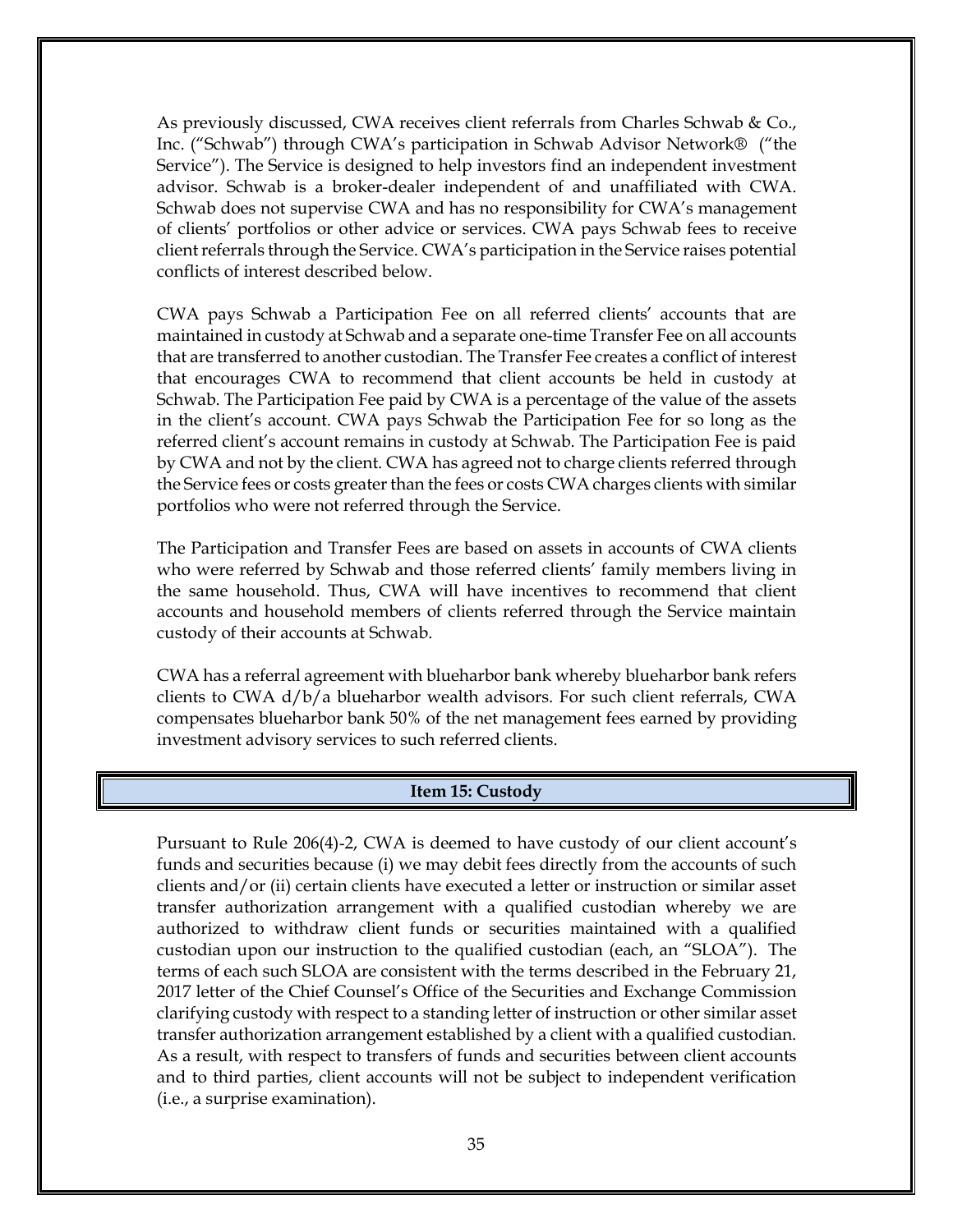The qualified custodian of each client account sends or makes available, on a quarterly basis or more frequently, account statements directly to each client. We urge clients to carefully review these account statements from their qualified custodians and compare the information therein with any financial statements or information received or made available to clients through us or any other outside vendor.

CWA employees may also serve as trustees for certain client accounts, thus are deemed to have custody of such accounts. Investments and money transfers out of such accounts must be pre-approved by the CCO and/or Portfolio Manager other than the trustee. CWA will ensure all accounts where an employee serves as the trustee comply with the applicable provisions of the custody rule and CWA has engaged a PCAOB registered auditor to perform a surprise examination of these accounts.

CWA reviews all client custody arrangements, and pursuant to Section 206(4)-2 of the Custody Rule, identifies client accounts subject to a surprise examination. CWA engages an independent public accountant to perform a surprise examination on an annual basis as required by the Custody Rule. The independent public accountant is required to file an ADV-E with the Securities and Exchange Commission within 120 days of the surprise exam documenting the results of such examination.

#### **Item 16: Investment Discretion**

<span id="page-38-0"></span>With respect to discretionary investment advisory services, the client grants CWA the authority through an executed investment advisory agreement to carry out various activities in the account, generally including the selection and amount of securities to be purchased or sold in a portfolio without obtaining additional consent from the client. CWA then directs investment of the client's portfolio using its discretionary authority. The client may limit the discretion of CWA in writing as described in Item 4.C above.

For non-discretionary client accounts, clients must approve the initial implementation and all subsequent changes to the asset allocation and trades.

In non-discretionary arrangements, the client retains the responsibility for the final decision on all actions taken with respect to a client's portfolio. For non-discretionary accounts, the client may also execute a limited power of attorney, which allows CWA to carry out trade recommendations and approved actions in the client's portfolio. However, in accordance with CWA's non-discretionary investment advisory agreement with the client, CWA does not implement trading recommendations or other actions in the account unless and until the Client has approved the recommendation or action.

The use of non-discretionary accounts may result in a delay in executing recommended trades, which could adversely affect the performance of the portfolio.